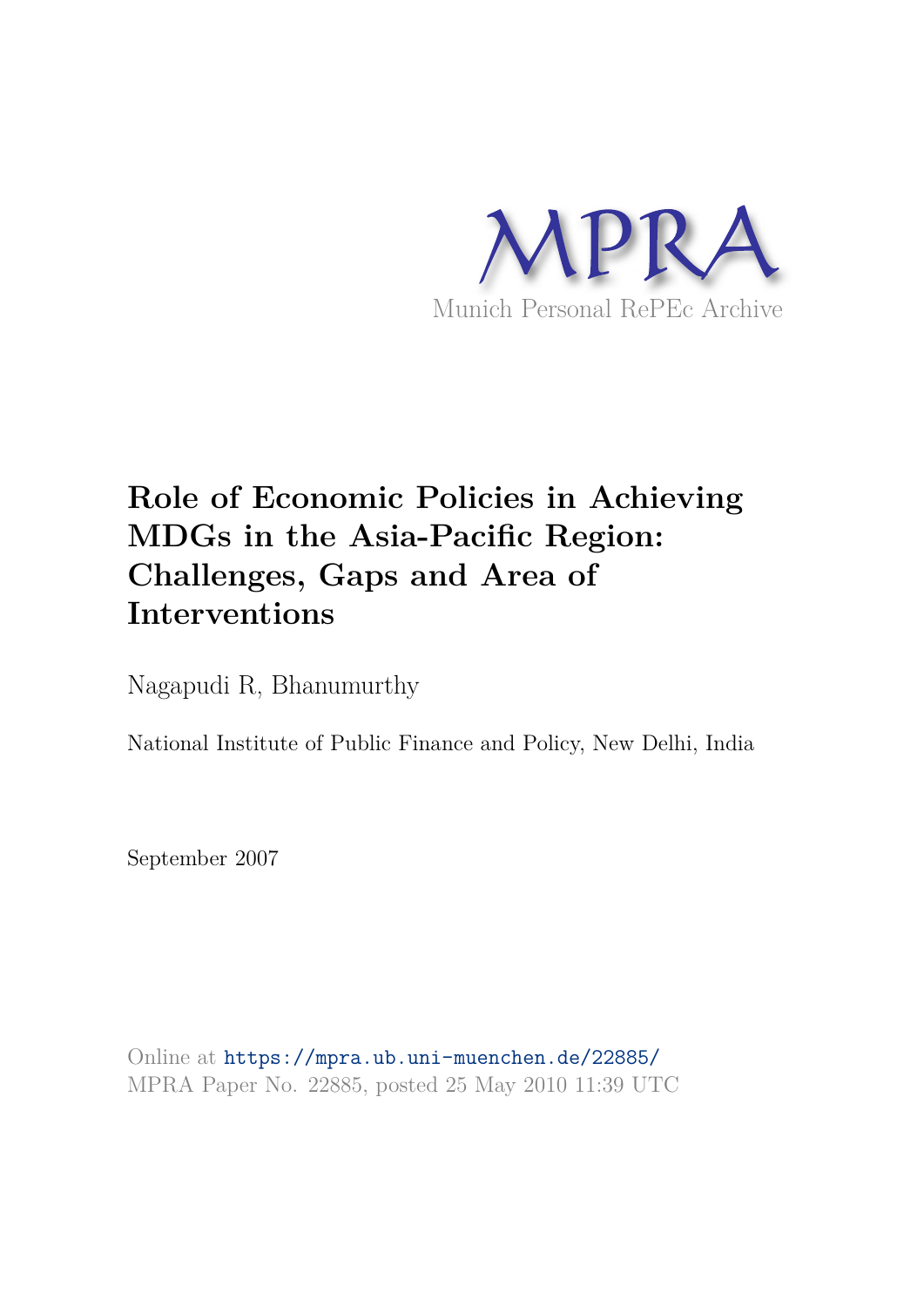## **Role of Economic Policies in Achieving MDGs in the Asia-Pacific Region: Challenges, Gaps and Area of Interventions**

*By* 

*N R Bhanumurthy National Institute of Public Finance and Policy New Delhi, India E-mail: nrbmurthy@gmail.com*

#### *Abstract*

This paper tries to examine the role of various economic policy measures that are unveiled in the Asia Pacific region to achieve the MDGs. In do so, in the first stage, the paper tries to bring out the extent of achievement of MDGs in the region. Further, it attempts to fix the bench marks for each macro policy variable in relation to MDG achievement. In the second stage, it undertakes the gap analysis to see the extent of distance between 'on-track' and 'off-track' countries and emphasis prioritisation of policies in the region. The study concludes that Asia Pacific as a whole are close to the bench mark countries in terms of fiscal and trade policies. But there is a lot more that needs to be done in the financial and stabilisation policies. Further, the study concludes that there is a need to emphasis more on the financial and macroeconomic reforms that helps in domestic resource mobilisation and also in the growth process that are necessary for achieving development goals in time.

The author would like to thank UN-ESCAP and especially to Dr Hiren Sarkar, Chief, Poverty and Development Division, for his comments on the earlier draft of the report. Any errors and omissions in the report are author's alone.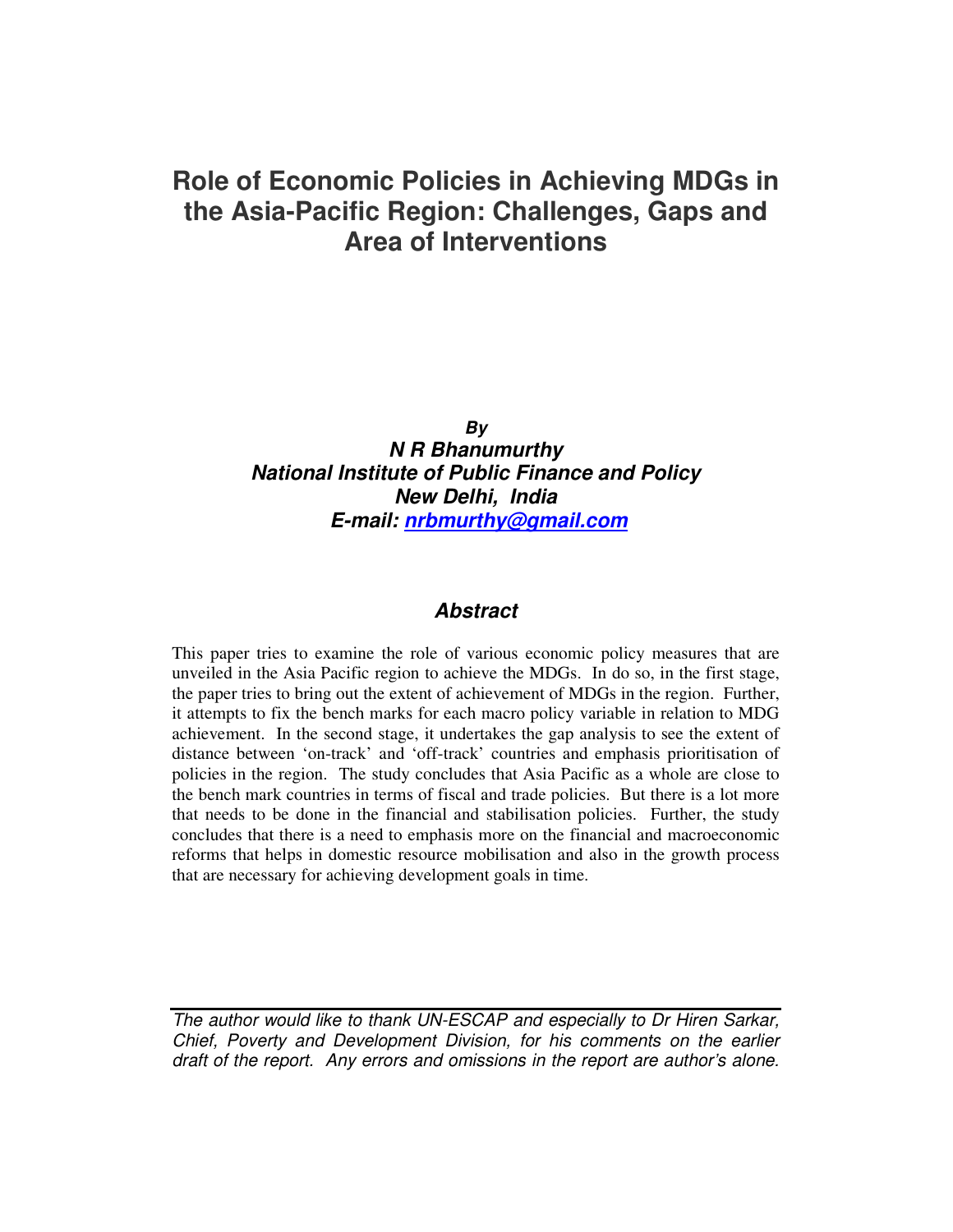## **Role of Economic Policies in Achieving MDGs: Challenges, Gaps and Area of Interventions**

#### **1. Introduction**

-

The recent report by UNESCAP-UNDP-ADB shows that the progress in reaching the objective of achieving MDGs by 2015 in many of the Asia Pacific region is mixed in terms of countries and also in terms of the goals. Although the goal of halving the people below the poverty line seems to be achievable across the region, achieving of other goals seems to be rather difficult and needs suitable policy focus. At this juncture, it is important to assess the national policies and identify the gaps that will help the countries to reassess the policy framework. It is well-known that the economic policy of any country would focus on enhancing growth assuming that the output growth is a necessary condition to achieve any development goal such as MDGs as it gives more leverage in terms of availability of finances to cover the developmental expenditure through some focussed action programs. Further, it also expected to enhance employment opportunities. But this is not sufficient as some countries have achieved skewed growth with increase in inequality reflecting skewed redistributive policies. This resulted in the concept of "pro-poor growth" where in the benefits of growth process does not by-pass the poor. Even this concept has been questioned on the basis that achieving pro-poor growth addresses just one goal of the MDG, i.e., goal-1. Hence, there is a need for growth which addresses all MDG goals. In other words, we need to achieve what is called "pro-MDG growth" or "inclusive growth". For this purpose there is a need for "pro-MDG growth policies". A number of countries already have or in the process of preparing MDG based national development strategies. Such a MDG based strategy is consistent with 'right to development' which is a fundamental human right.

In this exercise, the country specific development policies would be examined and see whether these policies are capable of achieving MDG goals. For this purpose, based on the information available from the UNESCAP-UNDP-ADB Report (2006) some on-track (in achieving MDGs) countries' developmental policies have been bench-marked. Based on these bench marks, the pro-MDG policy index has been estimated for most of the Asia Pacific countries for which reasonable data are available. In this report, broad development indicators have been considered. Compared to the preliminary report, this list and also the number of countries have been expanded<sup>1</sup>. Further, these indicators are grouped to reflect a specific economic policy. For example, we have estimated financial inclusion index by including various policy indicators namely, liquidity in the system, number of bank branches, domestic credit availability, number of bank accounts per thousand populations etc. These

 $1$  In this report 28 countries are covered with 22 indicators that are broadly falling under six policy areas namely growth, fiscal, trade, financial sector, investment, health and education. For the list of countries and the indicators see Appendex-1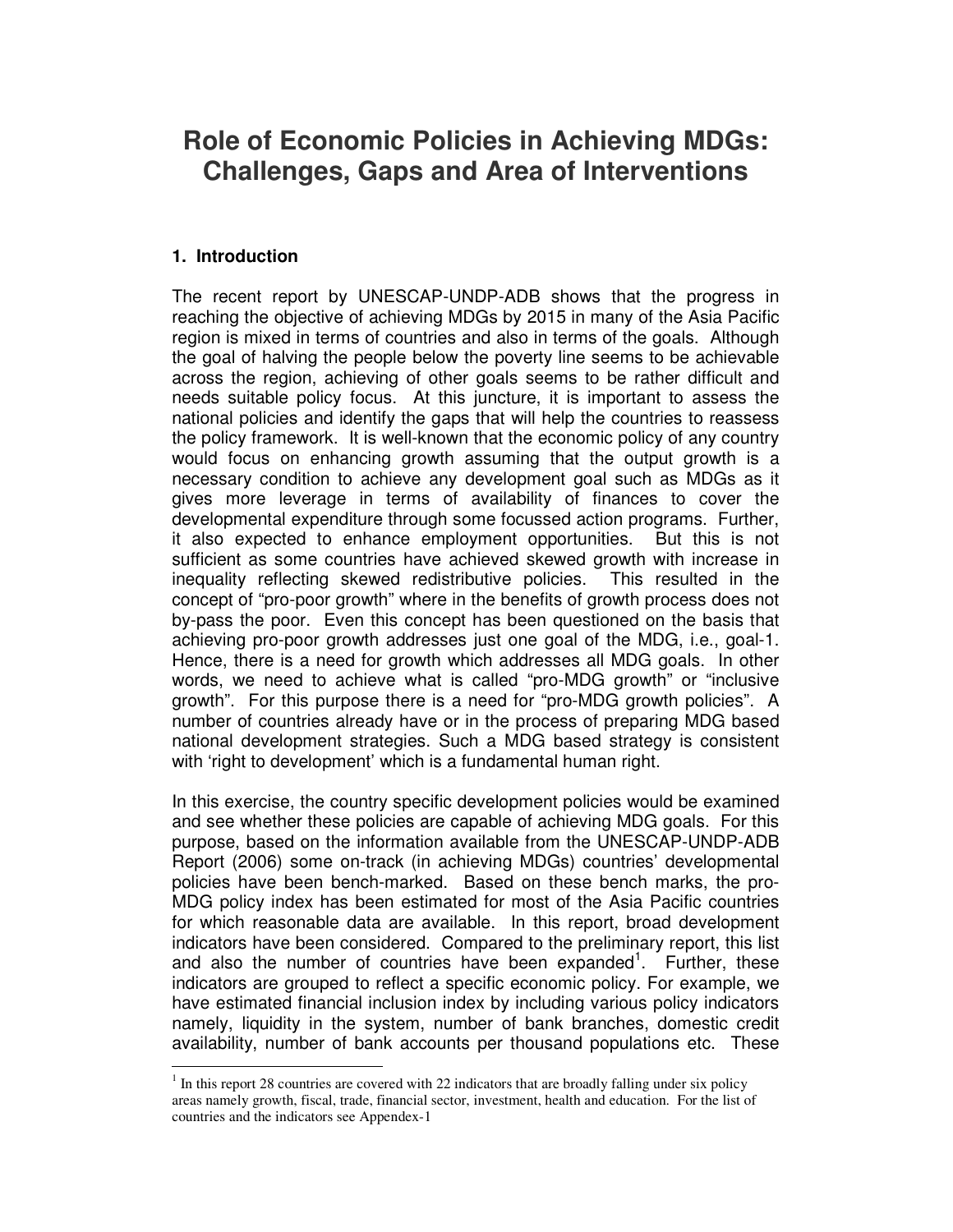indices would be used to estimate the "gaps" in the policy and based on these gaps, the on-track and off-track countries in terms of overall index and also the specific policy index would be highlighted. This analysis would help the countries to increase their focus on the policies in which they are off-track.

#### **1.1 Progress in achieving MDG goals in the Asia Pacific region**

It may be noted from Table-1 that progress in achieving MDGs in the Asia Pacific region has been mixed in terms of the individual goals and also across the countries (see Appendix-2). The goal of halving the people below the poverty line seems to be achievable in all the countries except in Mongolia, where the situation is regressing. Further, three-fourth of the countries has already achieved this target. But the achievement of goals-1b, 4 and 7 seem to be difficult particularly where nearly half of the countries are falling under off-track (both slow and regressive together) stage. On the other goals, namely 2, 3, 5, and 6, if the trend continues, the Asia Pacific countries would reach closer to these goals by 2015.

|                                | <b>Early</b>      | On    |                   |                   |
|--------------------------------|-------------------|-------|-------------------|-------------------|
| <b>Indicator</b>               | achiever          | track | <b>Slow</b>       | <b>Regressing</b> |
|                                | 75                | 20    | 0                 | 5                 |
| 1a. \$1 Poverty                | 15)               | 4)    | 0)                |                   |
|                                | 37                | 24    | 16                | 24                |
| 1b. Malnourishment             | 15)               | 9)    | 6)                | 9)                |
|                                | 42                | 33    | 5                 | 21                |
| 2. Primary Education           | 18)               | (14)  | 2)                | 9)                |
|                                | 60                | 12    | 5                 | 23                |
| 3. Gender Primary              | (26)              | 5)    | $\left( 2\right)$ | (10)              |
|                                | 45                | 17    | 29                | 10                |
| <b>Mortality under-5</b><br>4. | 19)               | 7     | 12)               | $\left(4\right)$  |
|                                | 13                | 18    | 13                | 56                |
| 5. Maternal Mortality          | 5)                | (7)   | 5)                | (22)              |
|                                | 7                 | 70    | ŋ                 | 23                |
| <b>6. HIV Prevalence</b>       | $\left( 2\right)$ | (22)  | (0)               | 7                 |
|                                | 19                | 33    | 19                | 30                |
| 7. Sanitation rural            | 5)                | 9)    | 5)                | $\left( 8\right)$ |

**Table-1 Prospects of achieving MDG goals in the Asia Pacific region (in %)** 

Note: Figures in the brackets represent number of countries. The information on indicators are not available for all the countries and hence the difference in number of countries for each indicator. For the list of countries under each indicator, see Appendex-1 Source: Appendix-2

Even at the international level, similar to the Asia Pacific region, the situation is not so encouraging. In the words of Vandemoortele "At the global level, most targets for hunger, health, education and gender equality witnessed about half the progress they should have seen during the 1990s in order to reach their agreed goalposts by 2015. For HIV/Aids, little or no progress was achieved apart from a few countries. Progress towards building a global partnership for human development was also disheartening.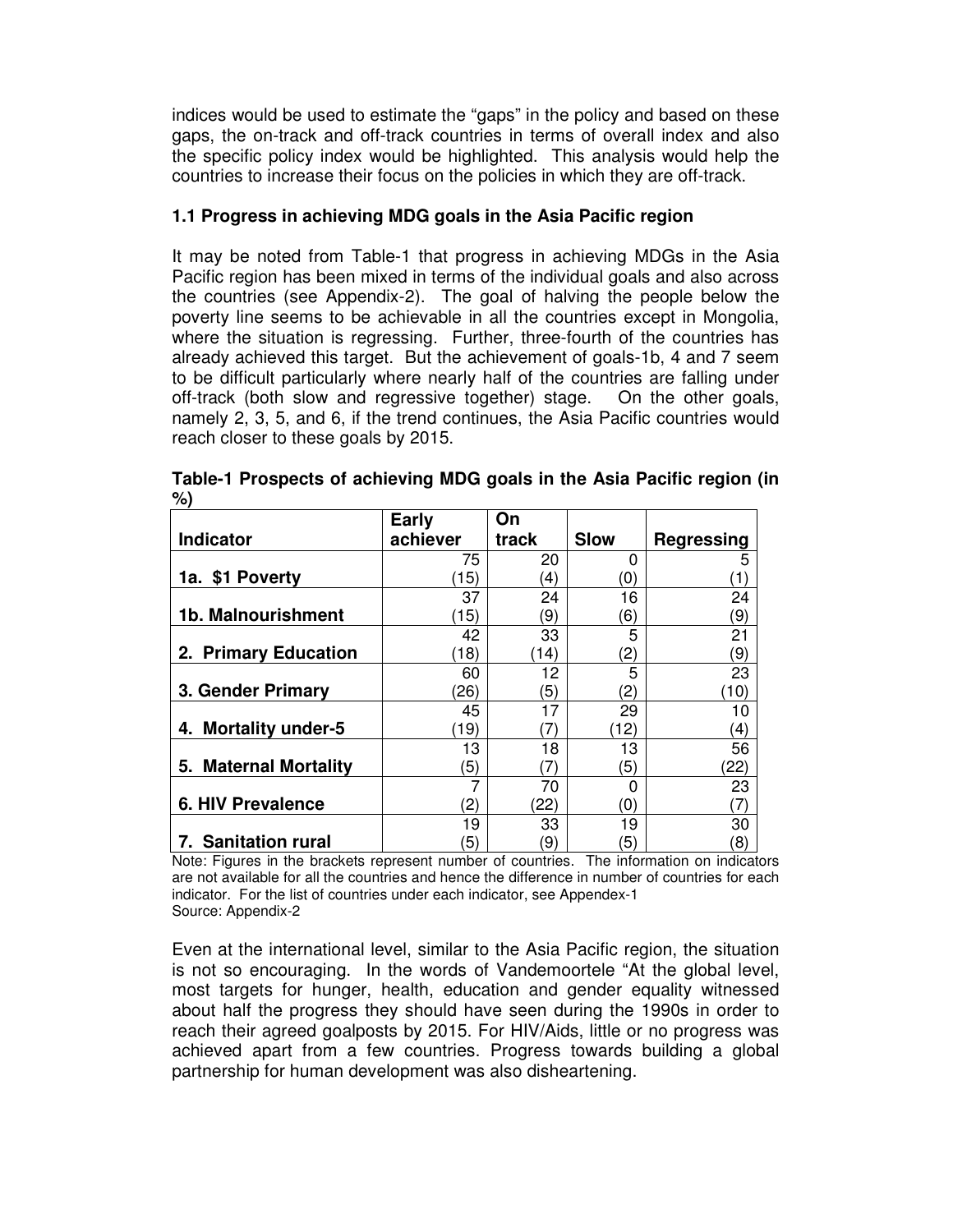Perhaps most disappointing was the progress for one of the most important MDG targets—primary education. There is no good reason why universal primary education should not be a practical reality today. Its cost is perfectly affordable; no new technologies are needed; everyone agrees that it makes good economic sense; and basic education is a fundamental human right. If these reasons are not sufficient to ensure success vis-à-vis the education goal, then we can only wonder what it will take to meet the other MDGs. Sadly, the failure to keep the education promise will undermine the chances of reaching the other MDGs, because of the high intrinsic and instrumental value of primary schooling" (Vandemoortele (2003))

At the country specific level, it is found that even some of the countries like China, India, Russian Federation, Malaysia, Republic of Korea, Kazakhstan, etc., who are better performing countries in terms of economic growth, are found to be in the regressing stage in some of the indicators. (For example, China is under regressing stage in achieving goal-1b; Malaysia is in regressing status in achieving goals-2,5, and 6; India in goal-4; Republic of Korea in goals-1b,4 and 5; and so on.) This trend in the fast growing countries shows that growth alone is not sufficient in achieving the MDGs. Further, it is easy to argue that the growth in these countries could have helped in poverty reduction. But, although it is necessary, this is not a sufficient condition to achieve other goals. In other words, the growth may be pro-poor but it may not be pro-MDGs. Now, what is pro-MDG growth? How is this different from pro-poor growth? This is discussed in the next section.

#### **2. The concept of Pro-MDG growth**

In the literature, the concept of pro poor growth has been discussed widely. In a nutshell, a growth is pro poor if the poverty measure falls. According to the definition of International Poverty Centre, growth is pro-poor if the poorer households increase their incomes (or consumption) proportionally more than the non-poor; i.e., households above the defined poverty line. And in the recessionary situation (when income growth is negative), the growth is called pro-poor if the incomes decrease is proportionally less, on average, for the poorer households than for the non-poor. In other words, the potential sources of pro poor growth are (a) a high rate of average incomes (b) high sensitivity of poverty to growth in average incomes and (c) a poverty reducing pattern of growth in relative income. An operational definition of pro-poor growth has been provided by Pasha (2002).

Following Pasha (2007), growth to be poverty reducing, it should

- Occur in sectors where the poor find employment (such as agriculture)
- Occur in sectors whose outputs are consumed by the poor (such as food)
- Occur in areas where the poor live (such as rural areas)
- Utilize factor of production which the poor have (such as labor which is often of unskilled nature)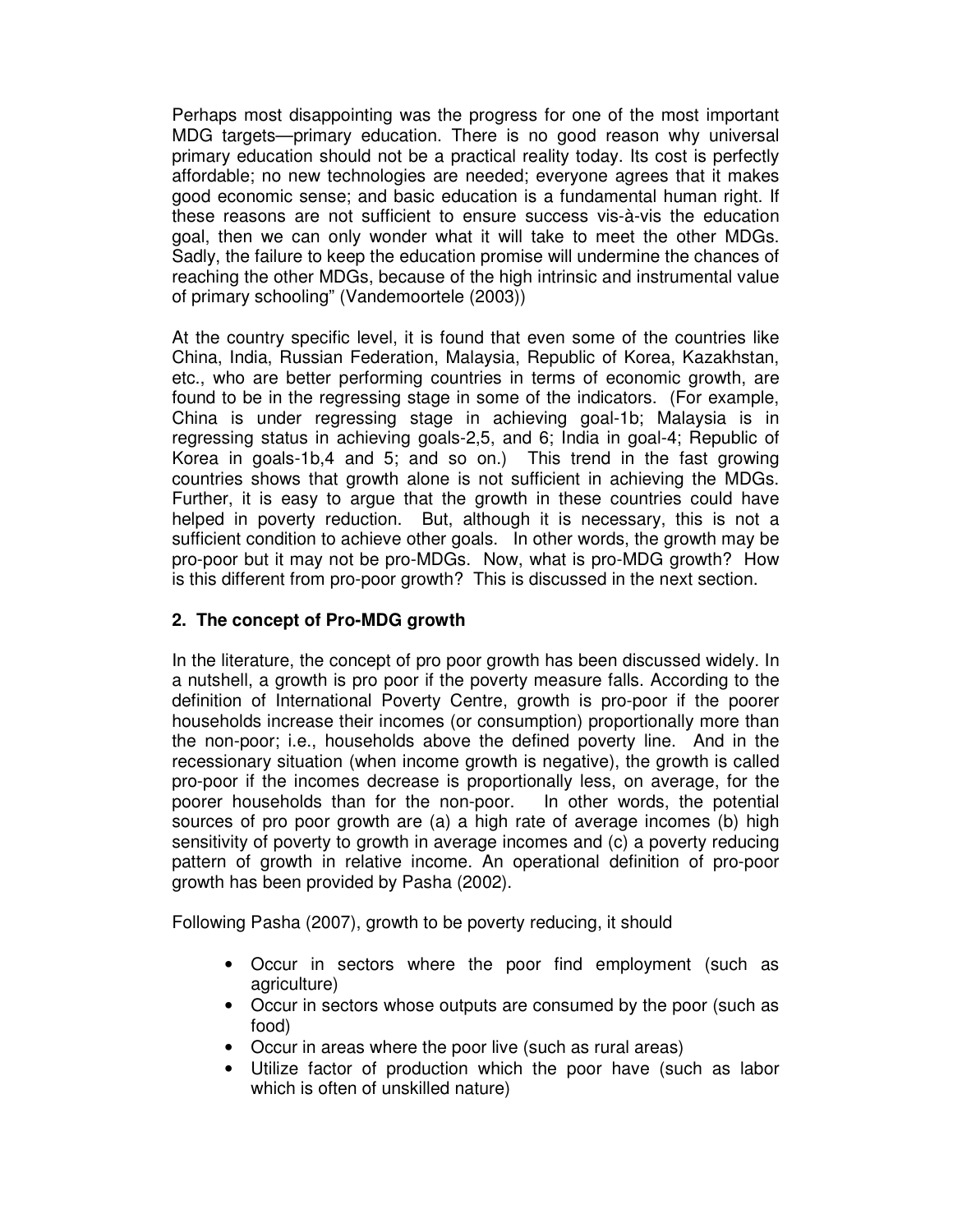This can also be explained as pro-poor growth is one when growth occurs *for* the poor, *by* the poor and *at* the poor. Following the above definition, labor intensive sectors using relatively low level of technologies can be identified as pro-poor sectors. Two major examples of such sectors are agriculture and construction. Among these, most of the activities of the agricultural sector also take place in rural areas where the poor live. From a structural point of view, if economic growth is either generated by expansion in outputs of these sectors or induces, through strong linkage effects, expansion in these sectors, the growth is pro-poor.

In the context of achieving the MDGs, reduction in income poverty jointly with hunger is only one goal. Other goals refer to the areas of child health, maternal health, communicable diseases, education, gender, environment and global cooperation. Economic growth, if it is pro-poor, will have very major and direct impact in achieving the income poverty target of goal-1. In fact, reduction of income poverty is, in some sense, tautological; if somebody's income crosses, the (\$1 per day) poverty line the person is no longer poor. However, this is not the situation with other goals (2 to 7). For achieving other goals, a person has to consume a minimum quantity of goods and services. For example, for reducing hunger, a person is required to consume some minimum amount of food. For reducing maternal mortality, a pregnant woman is required to visit medical clinic for check up on a regular basis or in other words consume a minimum (required) quantity of health services. Similar examples of consumption for achieving other goals are: education for goal 2 and 3, health for 4 and 6, water and sanitation for goal 7.

Consumption of goods and services is determined by income level, non income factors and price. For consumption of "MDG goods and services"<sup>2</sup>, the common non income factors refer to social barriers and customs which prevent people from using many such items despite possessing the required level of income. For example, in many Asia Pacific countries, pregnant women from relatively rich families do not regularly visit medical clinics due to lack of awareness or existence of social customs under which women are not allowed to be checked by male doctors.

Price of goods and services is determined by demand and supply conditions. Very often, severe supply constraints are responsible for high price of the MDG goods and services. There can be both direct and indirect supply constraints. For example, with reference to health services, absence of health clinics/hospitals in the neighbourhood (village, locality, town) will compel a person to walk or hire a transport to go to the next nearest facility. This will increase the implicit price of health services and inhibit consumption. Over and above, absence of proper road infrastructure will further add to the extent of the price increase. Similar examples can be provided for other MDG goods and services e.g. education, safe drinking water etc.

In the background of the above discussion, in addition to the "pro-poor" sectors e.g. agriculture and construction certain key sectors of the economy assume especial importance in achieving the MDGs. These are transport, energy, water, health and education. If outputs of these sectors do not expand

<sup>-</sup> $2$  Broadly "MDG goods and services" refer to food, clean water and sanitation, health and education.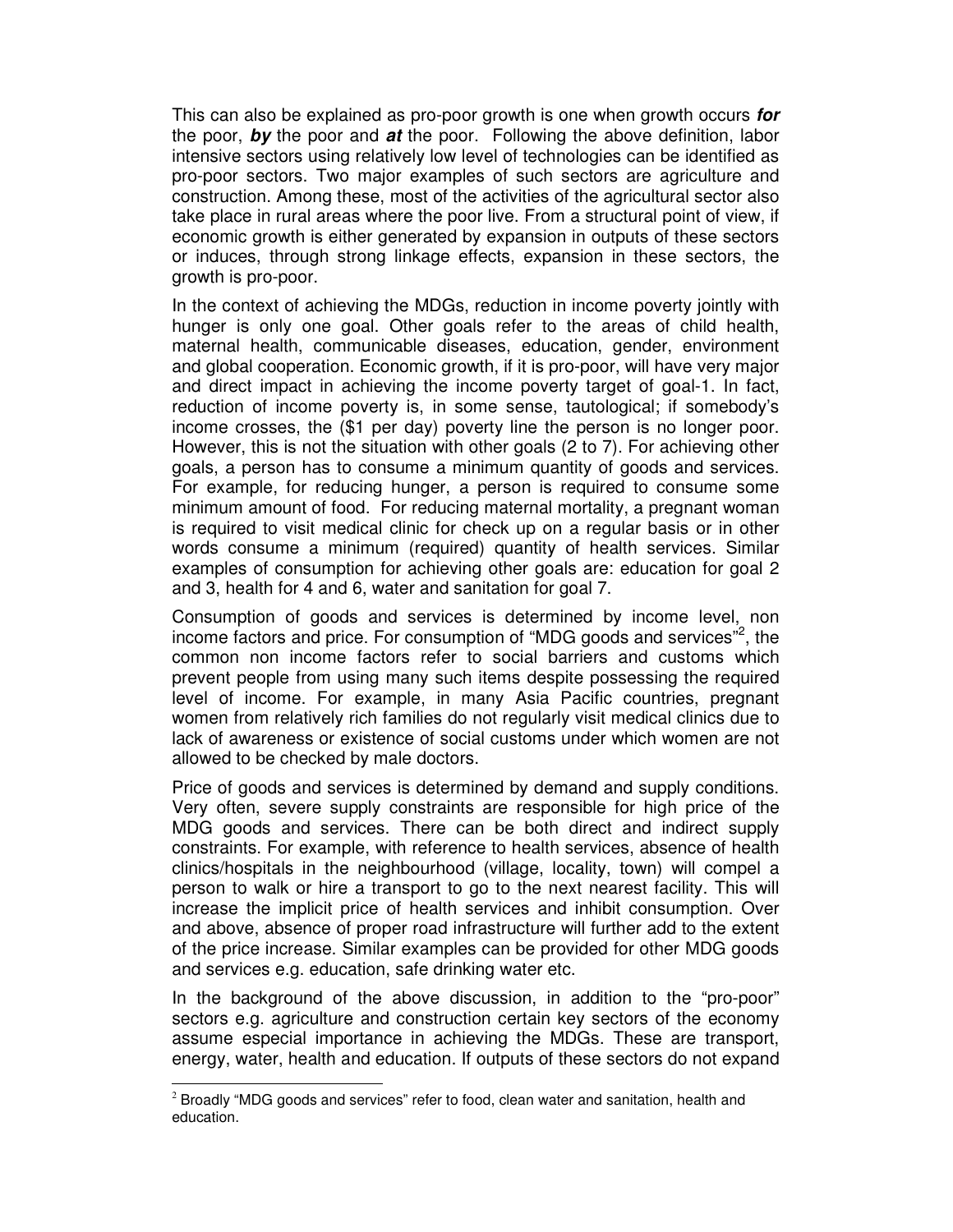MDGs cannot be achieved. A growth can be termed as pro- MDG if it is generated by or generates (through strong linkage effects) expansion of outputs of pro- poor sectors, physical infrastructure sectors and social infrastructure sectors. In a nutshell if economic growth entails income generation for the poor as well as improvement in both physical and social infrastructure which will allow adequate availability of "MDG goods and services" so that a large section of the population (including the poor) is able to consume these in appropriate quantities there is a very good chance that MDGs will be achieved. On the other hand, expansions in the MDG goods and services sector can also act as engines of growth, turning "pro-MDG growth" into "pro-growth MDGs" (see Box-1 on "Pro-MDG economic growth to Pro-growth MDGs"). This is possible through rise in productivity of labour following enhancement in human development. This can happen not only in the agriculture sector but also in other sectors such as industrial and service sectors.

In the next section, we discuss the policies that can be classified as pro-MDGs. This section also explains how these policies, theoretically, are linked to various MDGs.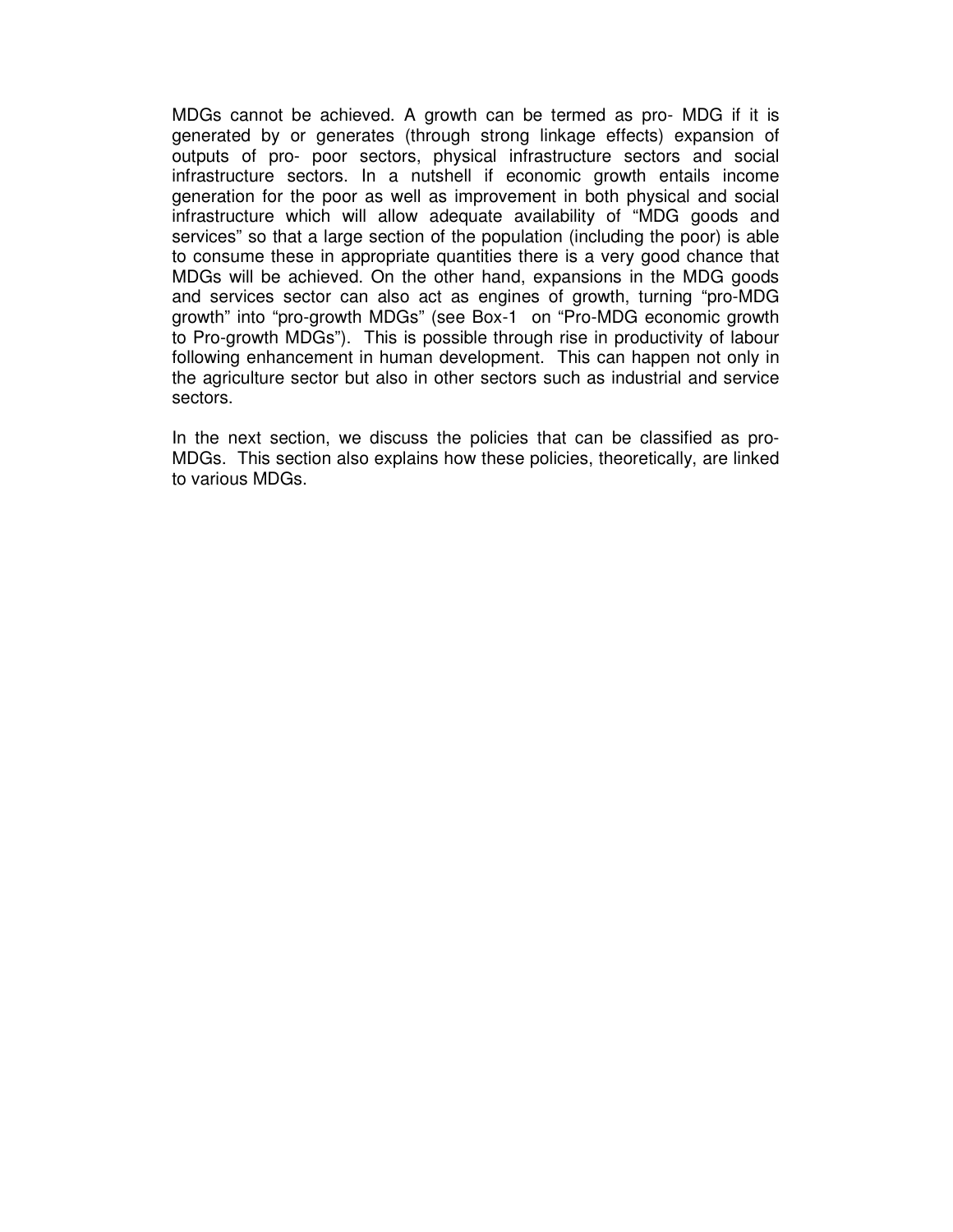#### **Box 1**

## **Pro-MDG economic growth to pro-economic growth MDGs**

Is it possible to turn around and directly link economic growth with achieving MDGs through expansion of MDG sectors? Available evidence point out to the fact that it can, and hence MDG based national development strategies which the countries agreed to prepare and implement represent a win-win situation for both the groups; the groups which think MDGs are essentially soft social/welfare issues and those who possess misgivings about supremacy of economic growth in national policy making. It can be argued that without giving attention to MDG goods and services the growth process will be non inclusive and not sustainable in the long run. On the other hand, appropriate investments in MDG goods and services sectors can, not only act as direct engines of economic growth but also will have strong positive impact on all the sector of the economy and unleash the full growth potential of developing countries. Pro- economic growth MDGs will be a strategy where MDG goods and services sectors will be major sources of growth.

In recent economic and business arena a number of MDG goods and services sector have been designated as "engines of growth". Examples include the following

#### **Infrastructure and construction led growth**

The success story in this area is China. China's marching ahead with over 10 percent GDP growth rates for over two decades followed a conventional path in transiting from an agricultural economy through building linkages among its agricultural industrial and service sectors. In this endeavour, massive infrastructure development played crucial multiple roles. Infrastructure investment acted as a major source of short term economic growth through boosting construction activities in a very significant manner. The resulting improved infrastructure facilities (roads, airports, ports, electricity and water) enabled manufacturing activity to grow at break- neck speed and contribute to maintenance of high export growth rates. China's strong export performance is well known. It is also well known that a major determinant of inward FDI flows is high quality of infrastructure. This concept is vindicated by China's excellent record in this area; \$60 billion poured into the country in 2005.

The concept of infrastructure as an engine of growth is further exemplified in the case of China's hosting the Olympics in 2008. The public and private sector investments towards infrastructure development for preparing for the Olympic are expected to touch \$180 billion by 2008. The impact of this will be significant jobs for millions of low income and low skilled workers. Further, hosting the Olympics will help enhance the nations psyche and confidence. China is also using the Olympics to prepare its inefficient state owned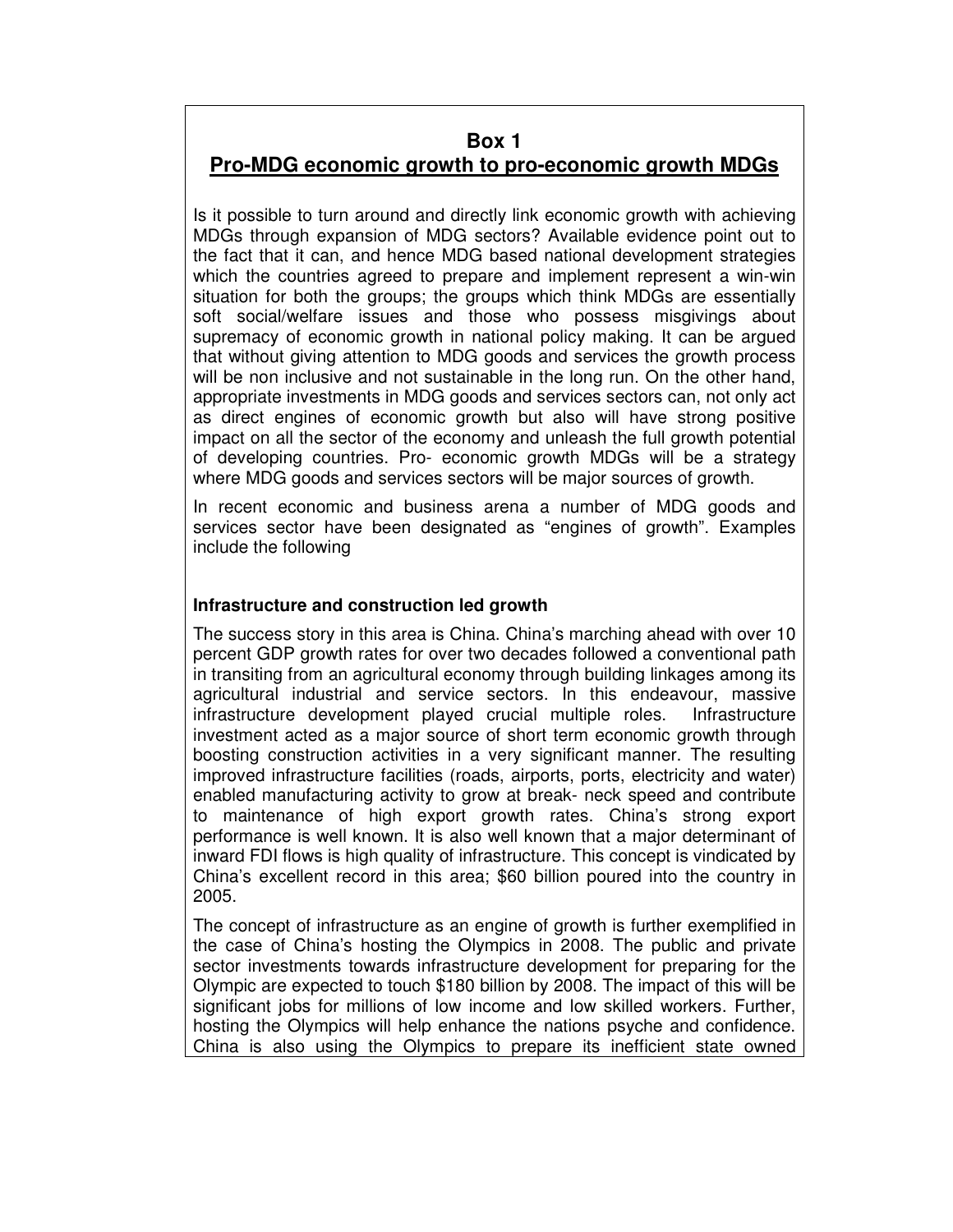enterprises (SOE) to compete in the global economy, which will have significant positive short, medium and long term impact on economic growth. $3$ 

In India, the government aims to boost growth by improving the country's infrastructure. The country has grown at an average rate of 8 percent during last three years and the government wants to increase that to 10 percent by building better roads, ports and power supplies. Recognizing that infrastructure can be an effective growth engine for the country. India intends to invest \$150 billion in the sector in next few years.<sup>4</sup>

#### **Agriculture led growth**

The contribution of agriculture sector in jumpstarting economic growth in China after the country started breaking away from the centrally planned system is well documented. The introduction of household responsibility system which recognized private agriculture activities unleashed the growth potential of the country and it never looked back. India's green revolution was the backbone of its development strategy in the early years. Agriculture production resulted in a record grain output of 131 million tons in 1978-79 and established India as one of the world's biggest agriculture producers. Production of agriculture through improved technique needed more water, fertilizer, pesticide and other chemicals. This spurred growth of the manufacturing sector and the resulting industrial growth created new jobs and further contributed to the country's GDP.

The scenario, however, started changing since 1990 when the country began to implement aggressive economic reform and liberalization programmes and non-agricultural sectors (especially certain service sector) became new engines of growth. Lack of investment in agriculture sector has become apparent in 2005 when, for the first time in decades the country imported wheat as domestic production did not increase in last 10 years.

It is interesting to note that agriculture which seemed to have lost its clout as an engine of growth is re-emerging. India's countryside has long been regarded as a primary market for domestic business. Indian business now sees the rural agricultural sector as an engine of growth (through both demand and supply side) and a source of tremendous profit. A leading business group is planning to create a thousand of agriculture outlets around the country for stocking agriculture implements produced by both domestic and foreign producers and provide a variety of financial and health services in rural areas. By consolidating services and sales it is possible to improve farmers' access to inputs and thus unleash a virtuous cycle of increased sales and increased agriculture production; thus contributing to the economic growth. A number of corporate sector led vertically integrated models are being implemented. All these efforts recognize the strong role of agriculture in creating economic growth.<sup>5</sup>

In the recent period, there is also a large interest in linking the agriculture sector to the industrial sector by encouraging and establishing food

-

<sup>&</sup>lt;sup>3</sup> http:// www. Advantage China, Frontline (Vol 22, Issue 06, March 12-25, 2005)

<sup>&</sup>lt;sup>4</sup> IDFC sees strong infrastructure led growth, Reuters Hyderabad, May 2006

<sup>&</sup>lt;sup>5</sup> Will agriculture be the next engine of growth in India's economy? Asia Pacific Bulletin, October 18, 2006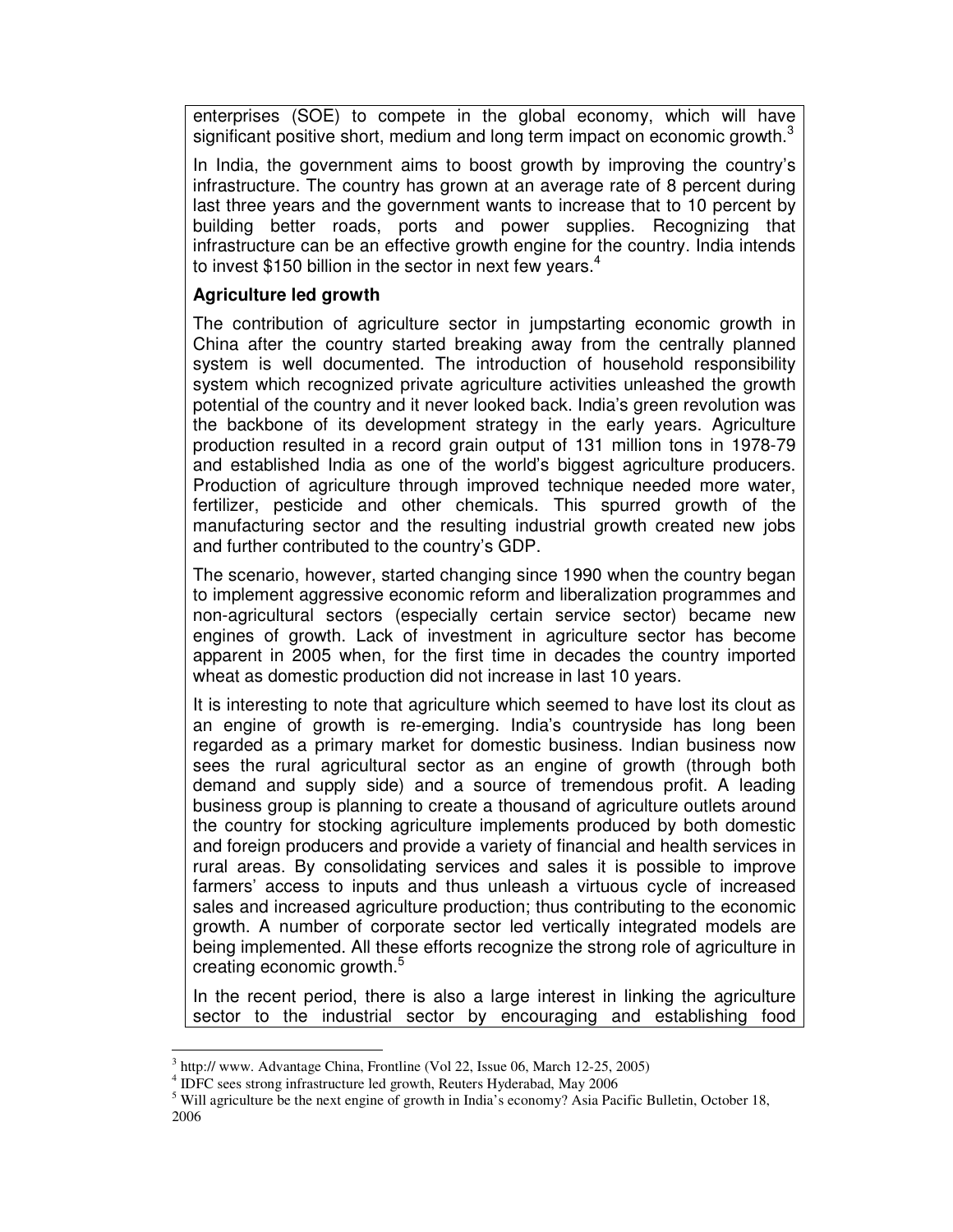processing industries. This is expected to both create jobs in the rural areas and also generate demand for the food products. This would help the rural economy tremendously and also help in achieving the MDGs in these areas where poor is highly concentrated.

#### **Health and education led growth**

Is it a question mark and only a food for thought or there is some reality in the above? As regards to health, recent research done at the Harvard School of Public Health (HSPH) suggests that for the two "Asian Giants" improvements in health and the changes in the size and age profile of the population that followed, were major factors propelling the two countries' take offs. The motion of "health led growth" i.e., health improvements boosting developing economies under which health programmes e.g. preventive health care (eg. inoculation) strengthened overtime and increased number of healthy children which matured to a "bulge generation" and represented a potent economic force. The resulting "demographic dividend" significantly contributed to the success of the "Asian Tiger Economics" in the post World War II period.

There are other direct examples of health sector acting as an engine of growth. The recent emphasis of health tourism in countries like India and Thailand (see box), growing domestic health market as well as increase in various forms of care giving industries (including those in developed countries which can be exploited by developing Asia Pacific countries) are areas capable of attracting significant investment (private, public, publicprivate). Investment in modern health sector which has strong linkages with industrial, construction and service sectors is capable of promoting widespread economic activities and growth.

On the other hand, from a growth perspective public resources allocated for the provision of educational services can generate growth. The benefit of investing in "knowledge generation sectors" which are central to endogenous growth as brought forward by Robert Lucas, Barro and others (Endogenous Growth School) amply justifies such actions. However, similar to health, examples of direct contribution of education as a generator of growth are also abundant.

### **2.1 Pro-MDG economic policies**

Economic policies, which will enable a pro-MDG economic growth process to take place, can be classified under four broad groups; structural adjustment policies, macroeconomic stabilization policies, sectoral policies, and redistributive policies.

#### **2.1.1 Structural adjustment policies:**

The standard sets of measures which are applied to stimulate growth in developing countries under the rubric of economic reform are privatization, deregulation, trade and financial sector liberalization and capital account convertibility. These measures are expected to unleash the entrepreneurship and dynamic forces of private sector, both domestic and foreign, and thereby enhancing competition and efficiency; exploit the comparative advantage of the country in increasing exports; attract foreign capital especially in the form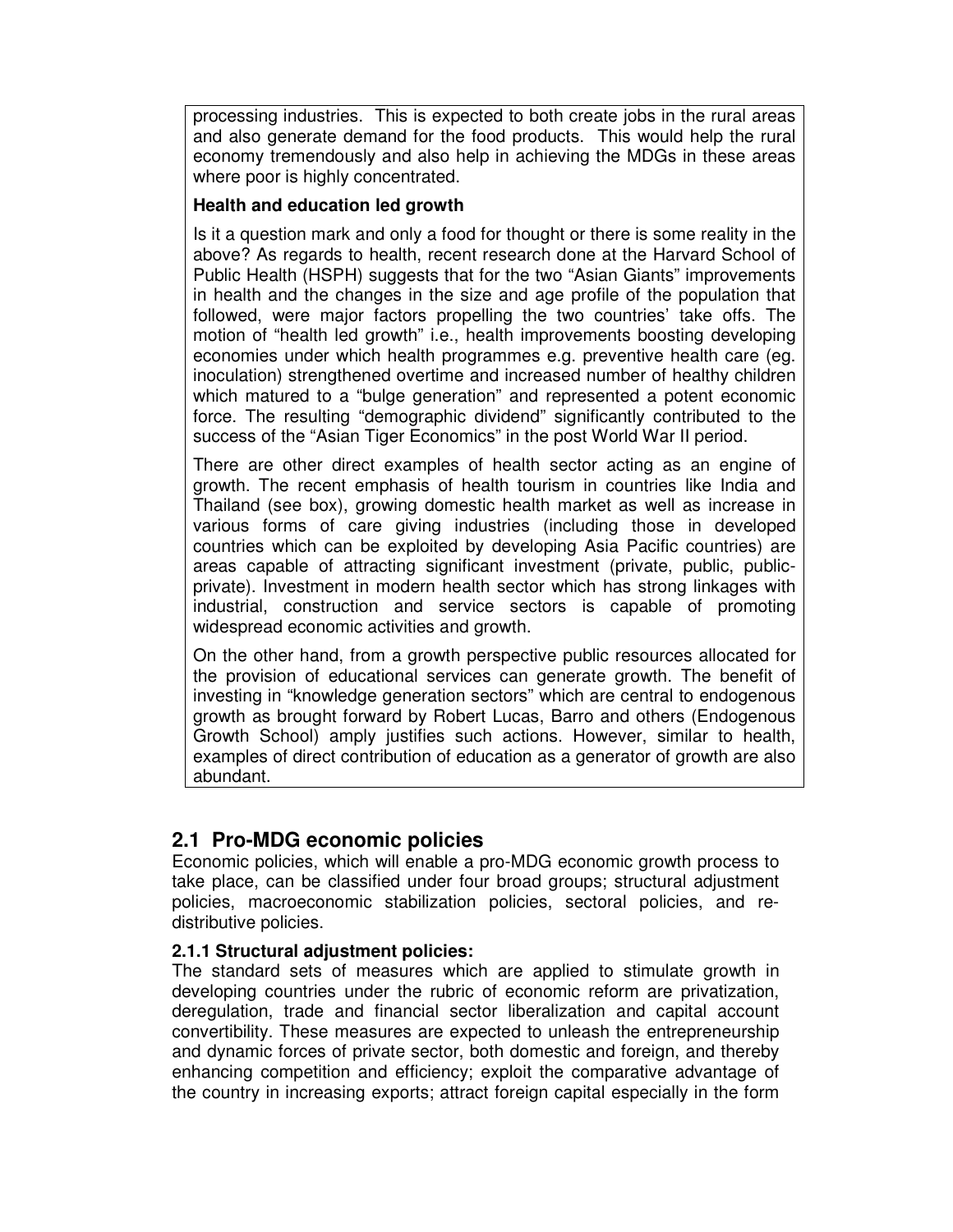of direct foreign investment and significantly contribute to the economic growth.

Although the above measures were able to enhance GDP growth rates in several Asia Pacific regions, especially East and Southeast Asian countries quite significantly, a single minded adherence to this approach in many circumstances could not guarantee that the growth was adequately contributing to the achievement of MDGs in a sustained manner. In fact the well-known sequencing problems that led to the 1997 financial and economic crisis and adverse employment impact of privatization are some of the negative side of the above mentioned policies.

Most of the Asia Pacific countries have undertaken these structural adjustment policies to enhance the productivity and market access. In this direction, many countries have brought down their tariff levels and QRs (quantitative restrictions) and worked for investor friendly environment to attract both trade and the financial resources. In the recent period, particularly after the stalling of Doha talks on world trade, many countries in the region have gone for FTAs (Free Trade Agreements) and BTAs (Bilateral Trade Agreements) to enhance trade relations. In addition to these, there are also some regional groups such ASEAN, SAARC, BIMSTEC etc that helps in improving trade. Given that the Asia Pacific region holds largest foreign exchange reserves, to optimally utilise these resources, there are efforts to develop the Asian Bond market to help each other in this region.

#### **2.1.2 Macroeconomic stabilization policies**

The centrepiece of macroeconomic stabilization is ensuring a low inflation regime through fiscal and monetary discipline i.e. reducing fiscal deficit and thereby current account deficit. A low inflation regime is congenial for boosting both consumer and investor confidence, keeping real exchange rate and interest rate moderate and thus contributing to the generation and maintenance of an enabling atmosphere where economic activities and growth can flourish. However, the traditional Washington Consensus interpretation of macroeconomic stabilization, in many circumstances, overemphasis the virtues of low inflation which is often achieved through demand management at the expense of growth and development. For example, reduction of fiscal deficit which is a major instrument to control inflation, if achieved through reducing public expenditure especially on physical and social infrastructure can easily retard the process of growth itself in the short and medium run.

#### **2.1.3 Sectoral Policies**

A major sector, whose growth ensures poverty reduction, is agriculture. Agriculture sector utilizes substantial labor input, a factor which the poor possess. The activities take place in rural areas where many of the poor live. The experience with agricultural growth suggests strong correlation with investments in rural infrastructure; irrigation networks, farm to market roads, and rural electrification. Adequate infrastructure, as argued before, will not only contribute to the increase the income of the rural poor and achieving goal 1 but also to the achievement of other goals.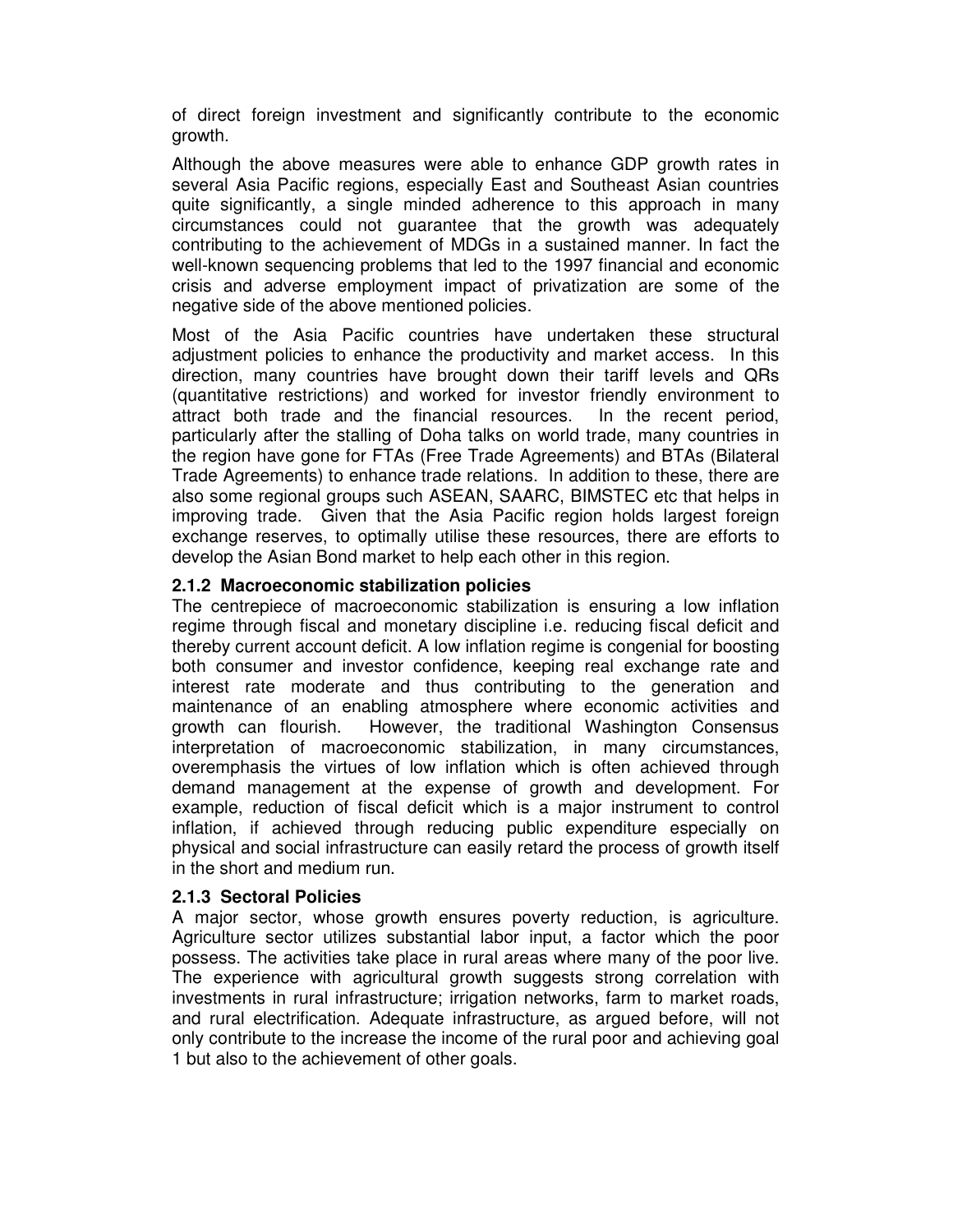Another pro poor sector is construction. The benefit in rapid growth of construction is two fold; it is labor intensive and can absorb a large portion of unskilled labor. In many South-East Asian countries, growth in construction was instrumental in relocating workers from low wage agriculture sector where they are underemployed to relatively well paid non agricultural sector. Construction activities in urban slums and squatters as well as in public works programme for rural infrastructure creation are pursued in many countries to provide income to the seasonally unemployed agriculture workers and thus, act as an "insurance" against their slipping back to poverty.

In a large number of Asia Pacific developing countries, demand for infrastructure services such as transport, energy and water outstrips supply (output) by a wide margin. Outputs of these sectors are not only consumed directly (which also, as discussed before, contributes to the achievement of many MDGs) but also are crucial intermediate inputs for all other economic activities. The opportunity cost of infrastructure constraint could be very large in terms of lost economic growth and non-achievement of MDGs. Investing in infrastructure sectors is crucial for improving the situation.

Similar situation is also observed in social infrastructure sectors namely health and education. Expansions of output (supply) of these sectors are crucial for enhancing economic growth as well as for achieving MDGs. Adequate investment in theses sectors are needed for creating required capacities.

#### **2.1.4 Redistributive Policies**

These policies can be the essential ingredient for achieving a MDG-friendly economic growth process. One key area of implementing this policy for achieving MDGs is altering the quota and allocation of public resources through changing pattern of taxes and expenditures so as to lessen burden on the poor and increase availability of "MDG goods and services". Measures taken to correct the existing subsides and pricing policies, tax restructuring, restructuring of public expenditure and reallocation of bank credit to priority sectors would contribute to the improvement of situation.

Given this discussion on the pro-MDG policies, in Table-2, we try to see what policies that have bearing on each MDG goals and targets. It may be noted that many of these goals can be addressed under fiscal policy through different sectoral expenditures such as on health, education etc...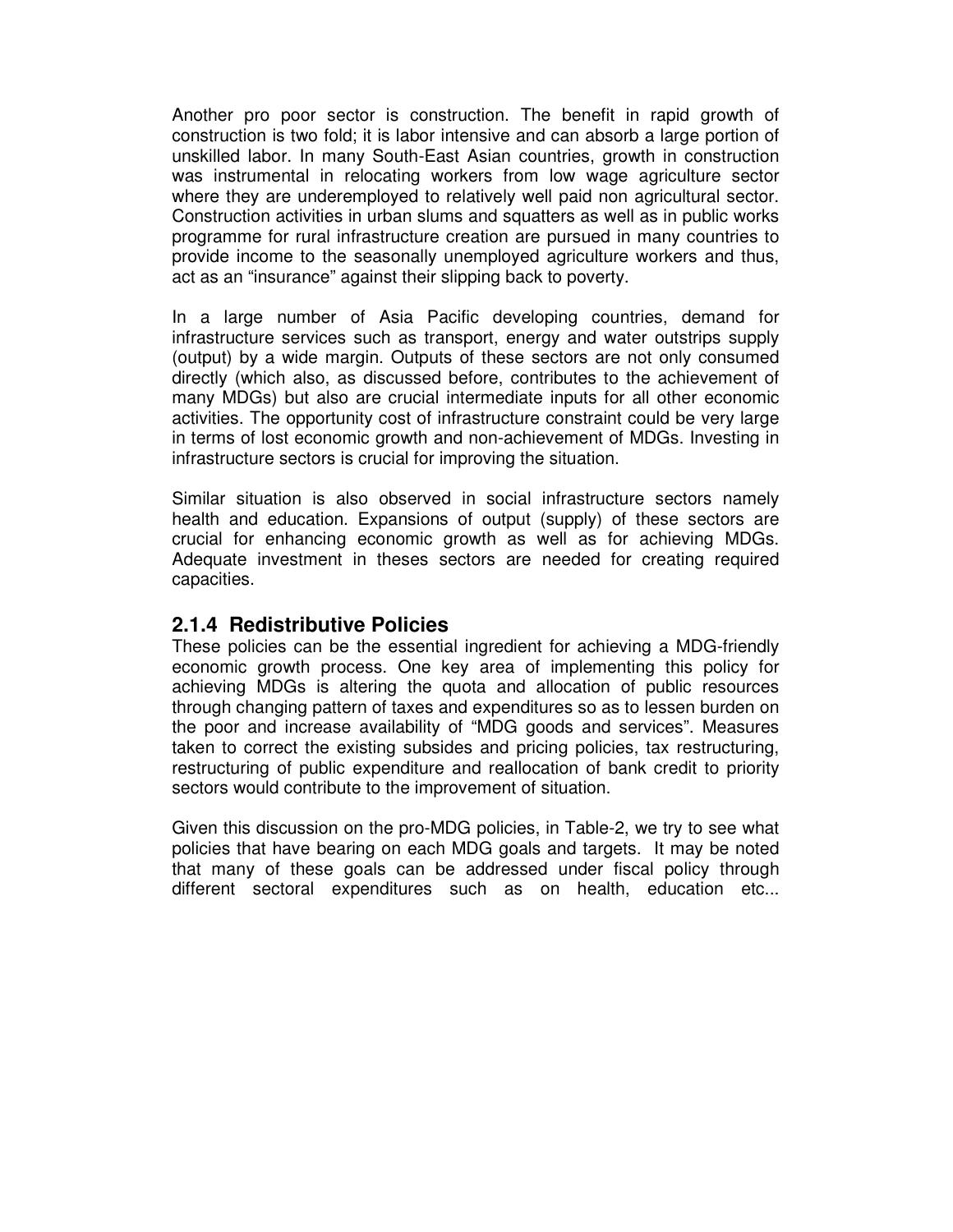## **Table-2: Millennium Development Goals (MDGs), Indicators and Government Policies**

| <b>MDG</b> Goals and Targets                                                                                                                   | <b>Select Indicators</b>                                                                                                                                    | <b>Government polices</b>                                                                                                                                     |  |  |  |  |  |
|------------------------------------------------------------------------------------------------------------------------------------------------|-------------------------------------------------------------------------------------------------------------------------------------------------------------|---------------------------------------------------------------------------------------------------------------------------------------------------------------|--|--|--|--|--|
| Goal 1: Eradicate extreme hunger and poverty                                                                                                   |                                                                                                                                                             |                                                                                                                                                               |  |  |  |  |  |
| Target 1: Halve, between 1990 and<br>2015, the proportion of people whose<br>income is less than a dollar a day                                | Proportion of population below the<br>$\bullet$<br>calorie based food plus non-food<br>poverty line<br>Poverty gap ratio                                    | Growth and stabilization<br>policies<br><b>Fiscal policies</b><br>Development Expenditure<br>Anti-poverty programs                                            |  |  |  |  |  |
| Target 2: Halve, between 1990 and<br>2015, the proportion of people who<br>suffer from hunger                                                  | Prevalence of underweight<br>children<br>$\bullet$<br>under 5 years of age<br>Proportion of population below minimum<br>level of dietary energy consumption | <b>Health Expenditure</b><br>Immunization program<br>Direct action programs                                                                                   |  |  |  |  |  |
|                                                                                                                                                | <b>Goal 2: Achieve Universal Primary Education</b>                                                                                                          |                                                                                                                                                               |  |  |  |  |  |
| Target 3: Ensure that, by 2015,<br>children everywhere boys and girls<br>alike, will be able to complete a full<br>course of primary schooling | Net primary enrolment ratio<br>Completion/survival rate to grade 5<br>$\bullet$<br>Literacy rate of 15-24 years old                                         | Education expenditure<br>$\bullet$<br><b>Expenditure on Primary</b><br>$\bullet$<br>education<br>Expenditure on secondary<br>education<br>Mid-day meal scheme |  |  |  |  |  |
|                                                                                                                                                | <b>Goal 3: Promote Gender Equality and Empower Women</b>                                                                                                    |                                                                                                                                                               |  |  |  |  |  |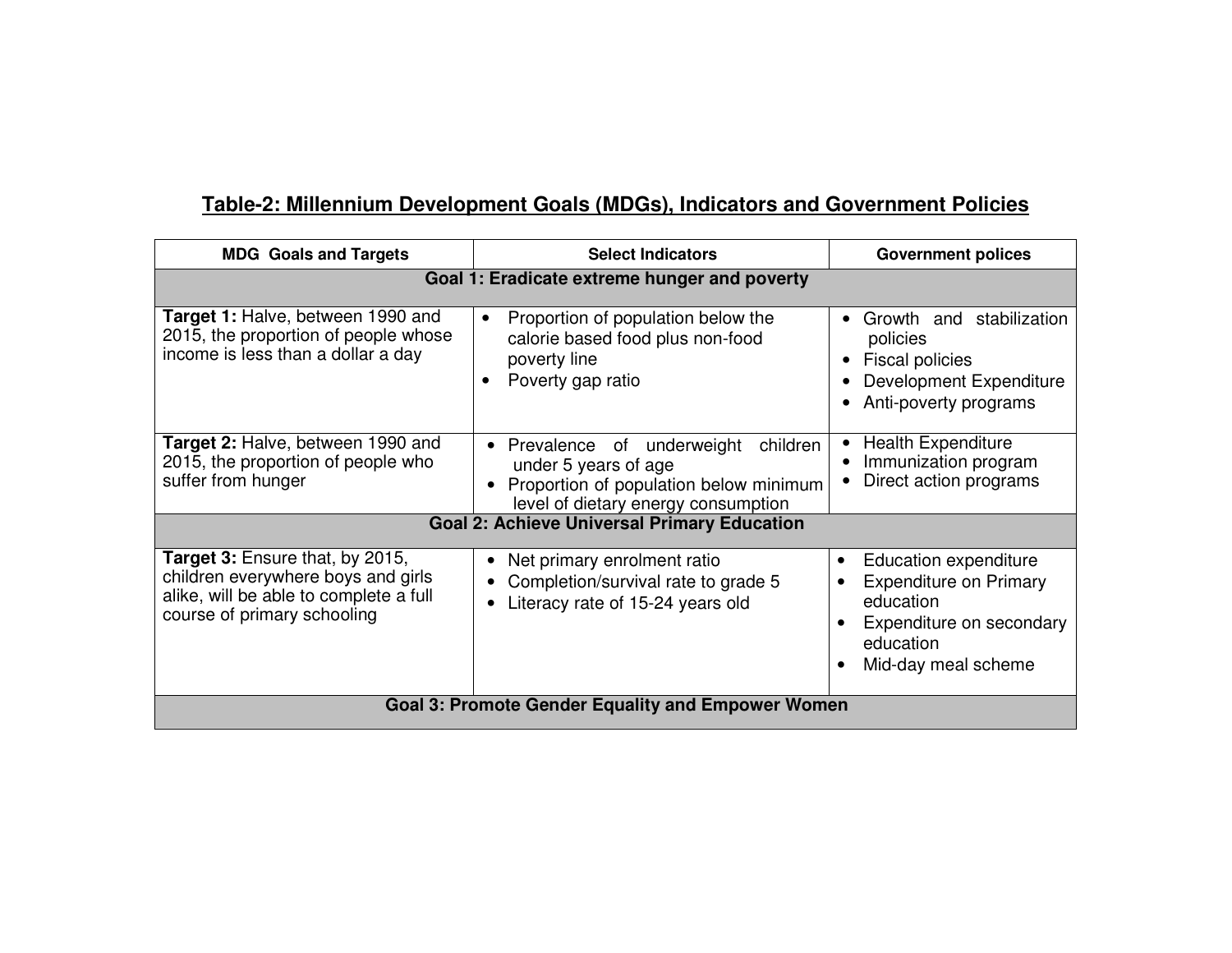| <b>Target 4: Eliminate gender disparity in</b><br>primary and secondary education<br>preferably by 2005 and to all levels of<br>education no later than 2015 | Gender Parity Index (GPI) for primary,<br>$\bullet$<br>secondary and tertiary education<br>• Youth Literacy GPI<br>Share of women in wage employment in<br>the non-agricultural sector<br>Proportion of seats held by women in<br>national parliament and<br>provincial<br>assemblies.                                                                                                         | <b>Gender Budgeting</b><br>Direct action programs           |
|--------------------------------------------------------------------------------------------------------------------------------------------------------------|------------------------------------------------------------------------------------------------------------------------------------------------------------------------------------------------------------------------------------------------------------------------------------------------------------------------------------------------------------------------------------------------|-------------------------------------------------------------|
|                                                                                                                                                              | <b>Goal 4: Reduce Child Mortality</b>                                                                                                                                                                                                                                                                                                                                                          |                                                             |
| <b>Target 5:</b> Reduce by two- thirds,<br>between 1990 and 2015, the under-five<br>mortality rate                                                           | Under five mortality rate<br>$\bullet$<br>Infant mortality rate<br>$\bullet$<br>• Proportion of fully immunized children<br>12-23 months<br>Proportion of under 1 year children<br>Immunized against measles<br>Proportion of children under five who<br>suffered from diarrhoea in the last 30<br>days and received ORT<br>Lady Health Workers' coverage of target<br>$\bullet$<br>population | Health expenditure<br>Immunization<br>(DPT<br>&<br>Measles) |
|                                                                                                                                                              | <b>Goal 5: Improve Maternal Health</b>                                                                                                                                                                                                                                                                                                                                                         |                                                             |
| Target 6: Reduce by three quarters,<br>between 1990 and 2015, the maternal<br>mortality ratio                                                                | Maternal mortality ratio<br>$\bullet$<br>Proportion of births attended by skilled<br>$\bullet$<br>birth attendants<br>Contraceptive prevalence rate<br>Total fertility rate<br>$\bullet$<br>Proportion of women 15-49 years who<br>had given birth during last 3 years and<br>made at least one antenatal care                                                                                 | Health expenditure<br>Family planning program               |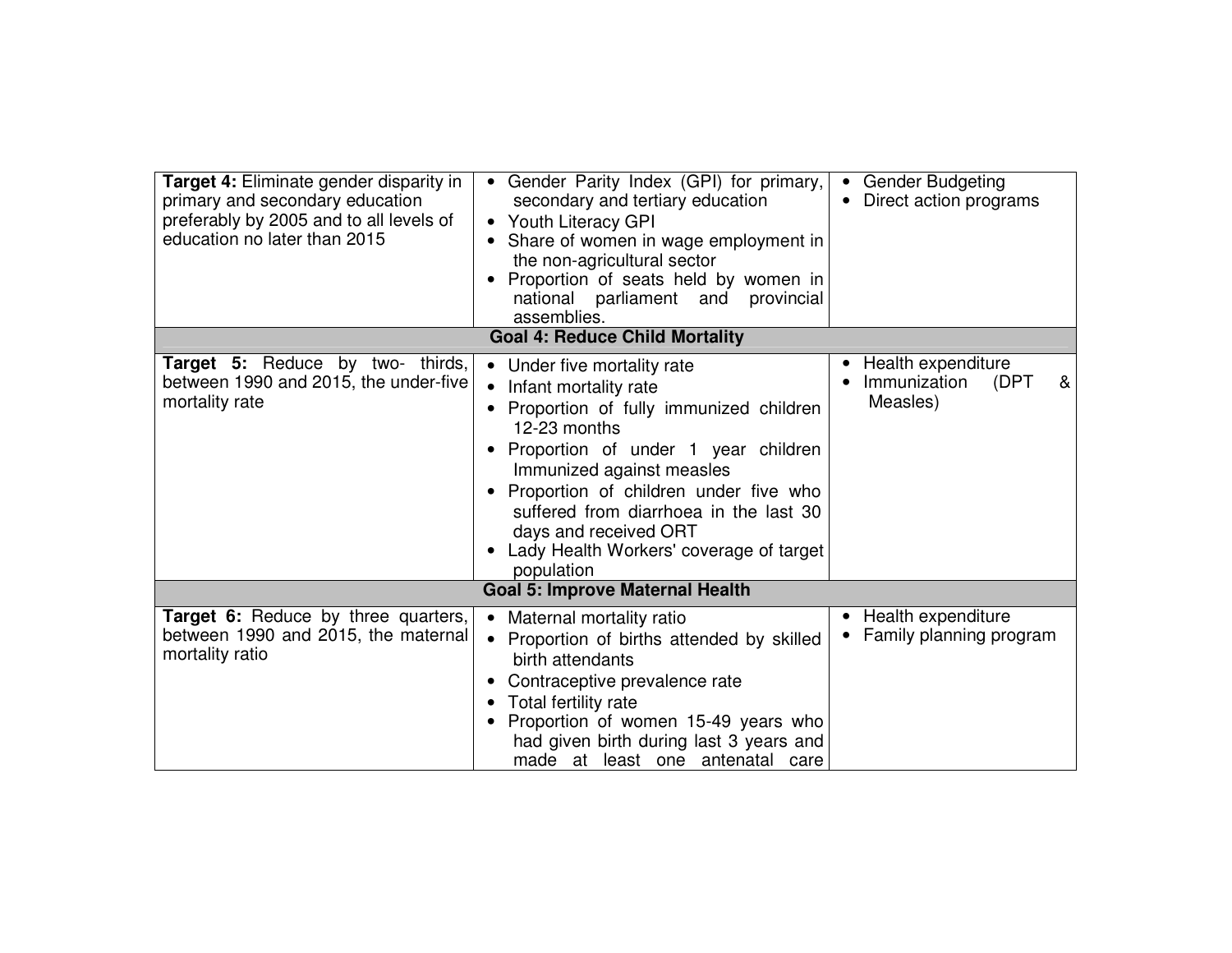|                                                                                                                                                                  | consultation                                                                                                                                                                                                                                                                                                                                                                      |                                                                                                       |  |  |  |  |  |
|------------------------------------------------------------------------------------------------------------------------------------------------------------------|-----------------------------------------------------------------------------------------------------------------------------------------------------------------------------------------------------------------------------------------------------------------------------------------------------------------------------------------------------------------------------------|-------------------------------------------------------------------------------------------------------|--|--|--|--|--|
| Goal 6: Combat HIV/AIDS, Malaria and Other Diseases                                                                                                              |                                                                                                                                                                                                                                                                                                                                                                                   |                                                                                                       |  |  |  |  |  |
| Target 7: Have halted by 2015 and<br>begun to<br>reverse the spread of<br><b>HIV/AIDS</b>                                                                        | HIV prevalence among 15-24 year old<br>$\bullet$<br>pregnant women<br>Contraceptive prevalence rate<br>HIV prevalence among vulnerable group<br>(e.g., active sexual workers)                                                                                                                                                                                                     | • Health expenditure<br><b>HIV/AIDS</b><br>awareness<br>program                                       |  |  |  |  |  |
| Target 8: Have halted by 2015 and<br>begun to reverse the incidence of<br>malaria and other major diseases                                                       | Proportion of population in malaria risk<br>areas<br>effective<br>malaria<br>using<br>prevention and treatment measures<br>Incidence of tuberculosis per 100,000<br>population<br>Proportion of TB cases detected and<br>cured under DOTS (Direct Observed<br><b>Treatment Short Course)</b>                                                                                      | Health expenditure                                                                                    |  |  |  |  |  |
|                                                                                                                                                                  | <b>Goal 7: Ensure Environmental Sustainability</b>                                                                                                                                                                                                                                                                                                                                |                                                                                                       |  |  |  |  |  |
| <b>Target 9:</b> Integrate the principles of<br>sustainable development into country<br>policies and programs and reverse the<br>loss of environmental resources | Forest cover including state owned and<br>$\bullet$<br>private forest and farmlands<br>protected<br>the<br>$\bullet$<br>Land<br>area<br>for<br>conservation of wildlife<br>GDP (at constant factor cost) per unit of<br>energy use as a proxy for energy<br>efficiency<br>No. of vehicles using CNG<br>Sulphur content in high speed diesel (as<br>proxy for ambient air quality) | Investment in technology<br>$\bullet$<br>Efficient energy use policy<br>Tax policy<br>Forestry policy |  |  |  |  |  |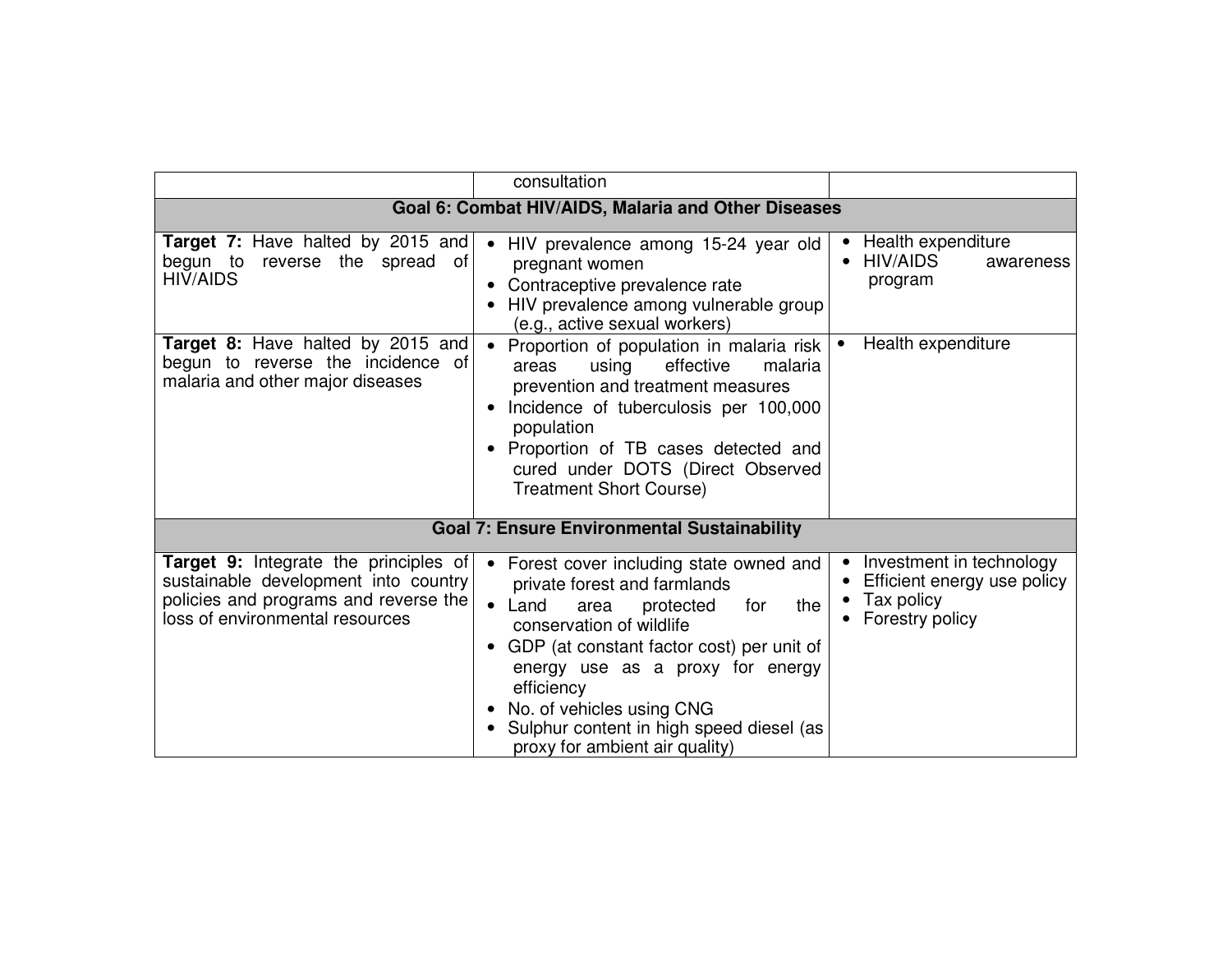| Target 10: Halve, by 2015, the<br>without<br>proportion<br>of<br>people<br>sustainable access to safe drinking<br>water and basic sanitation                                                                                                                                                                                                                                                                                                                                                                                                      | Infrastructure expenditure<br>Proportion of population (urban and<br>$\bullet$<br>$\bullet$<br>rural) with sustainable access to a safe<br>(improved) water source<br>Proportion of population (urban and<br>rural) with access to sanitation                                                                                                                                                     |
|---------------------------------------------------------------------------------------------------------------------------------------------------------------------------------------------------------------------------------------------------------------------------------------------------------------------------------------------------------------------------------------------------------------------------------------------------------------------------------------------------------------------------------------------------|---------------------------------------------------------------------------------------------------------------------------------------------------------------------------------------------------------------------------------------------------------------------------------------------------------------------------------------------------------------------------------------------------|
| <b>Target 11:</b> Have achieved by 2020, a<br>significant improvement in the lives of<br>at least 100 million slum dwellers                                                                                                                                                                                                                                                                                                                                                                                                                       | Infrastructure expenditure<br>Proportion<br>katcha<br>(temporary)<br>$\bullet$<br>of<br>houses regularized                                                                                                                                                                                                                                                                                        |
|                                                                                                                                                                                                                                                                                                                                                                                                                                                                                                                                                   | Goal 8: Develop a Global Partnership for Development                                                                                                                                                                                                                                                                                                                                              |
| <b>Target 12:</b> Develop further an open,<br>predictable,<br>rule<br>based.<br>non-<br>discriminatory trading and financial<br>system<br>Target 13.<br>Address the Special Needs of the<br><b>Least Developed Countries</b><br>Target 14.<br>Address the Special Needs of land<br>locked countries and small island<br>developing states<br>Target 15: Deal comprehensively with<br>the debt problems<br>of developing<br>national<br>through<br>countries<br>and<br>international measures in order to<br>make debt sustainable in the long run | <b>Market Access</b><br>$\bullet$<br>Debt Sustainability<br>$\bullet$<br>Trade and Tariff policy<br>$\bullet$<br><b>ODA Assistance</b><br>$\bullet$<br>Exchange rate policy<br>Competition policy<br>$\bullet$<br>Investment policy<br>$\bullet$<br>Information and<br>$\bullet$<br>communication<br>technology expenditure<br>SME policy<br>$\bullet$<br>Financial sector policies<br>Aid policy |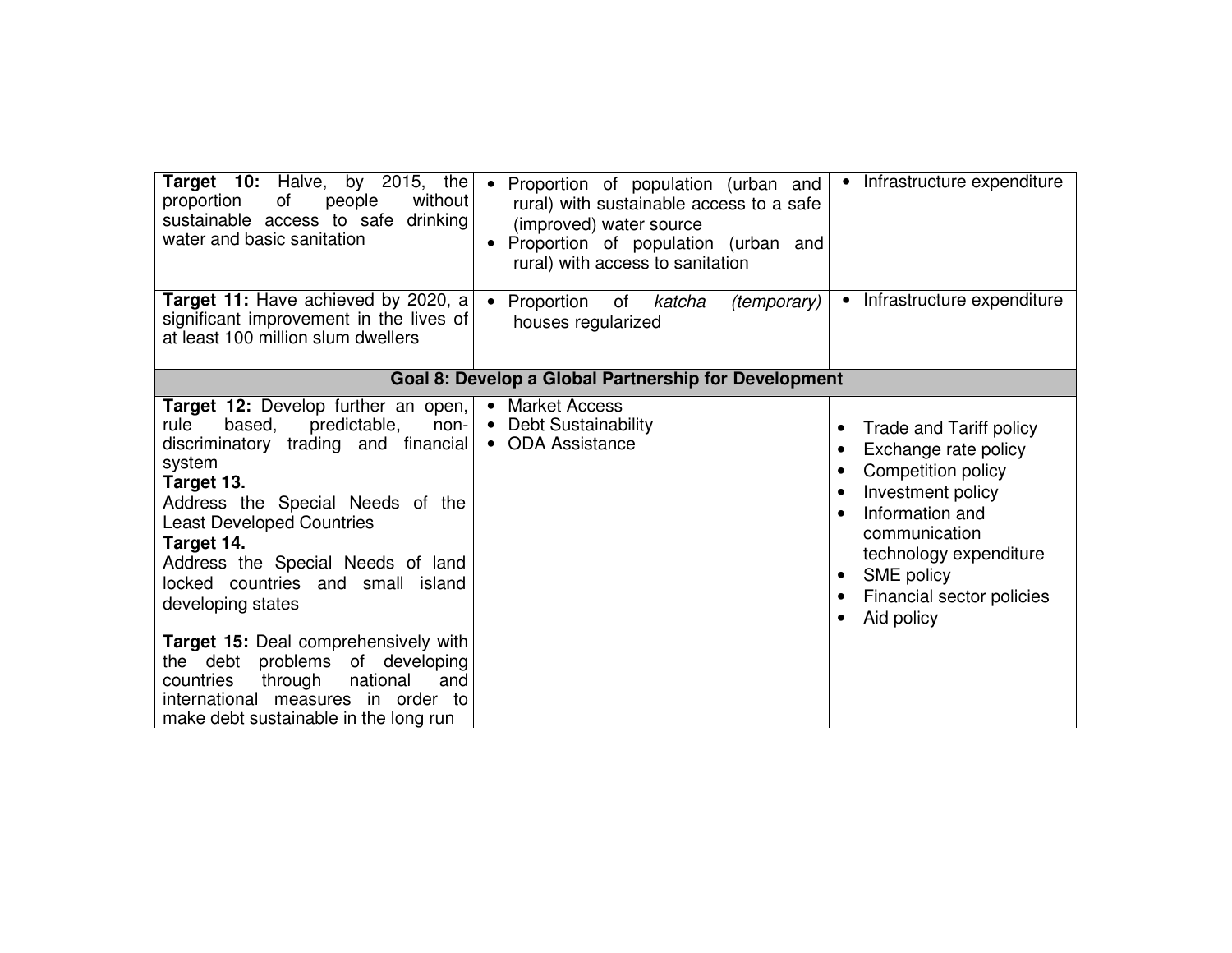| with<br><b>Target 16:</b> In cooperation<br>developing countries, develop<br>and<br>implement strategies for decent and<br>productive work for youth                        | Unemployment rate of young people<br>$\bullet$<br>aged 15-24 years of age by sex and<br>total                                                                                        |  |
|-----------------------------------------------------------------------------------------------------------------------------------------------------------------------------|--------------------------------------------------------------------------------------------------------------------------------------------------------------------------------------|--|
| <b>Target 17:</b> In cooperation<br>with<br>pharmaceutical companies, provide<br>access to affordable essential drugs in<br>developing countries                            | Proportion of population with access to<br>$\bullet$<br>affordable essential drugs in developing<br>countries                                                                        |  |
| Target 18: In cooperation with the<br>private sector, make available<br>the<br>technologies,<br>benefits<br>of<br>new<br>information<br>especially<br>and<br>communications | Telephone lines and cellular subscribers<br>$\bullet$<br>per 100 population<br>Personal computers in use per 100<br>$\bullet$<br>population and internet users per 100<br>population |  |

Source: First two columns of this table are taken from UNDP, Pakistan. (www.undp.pk).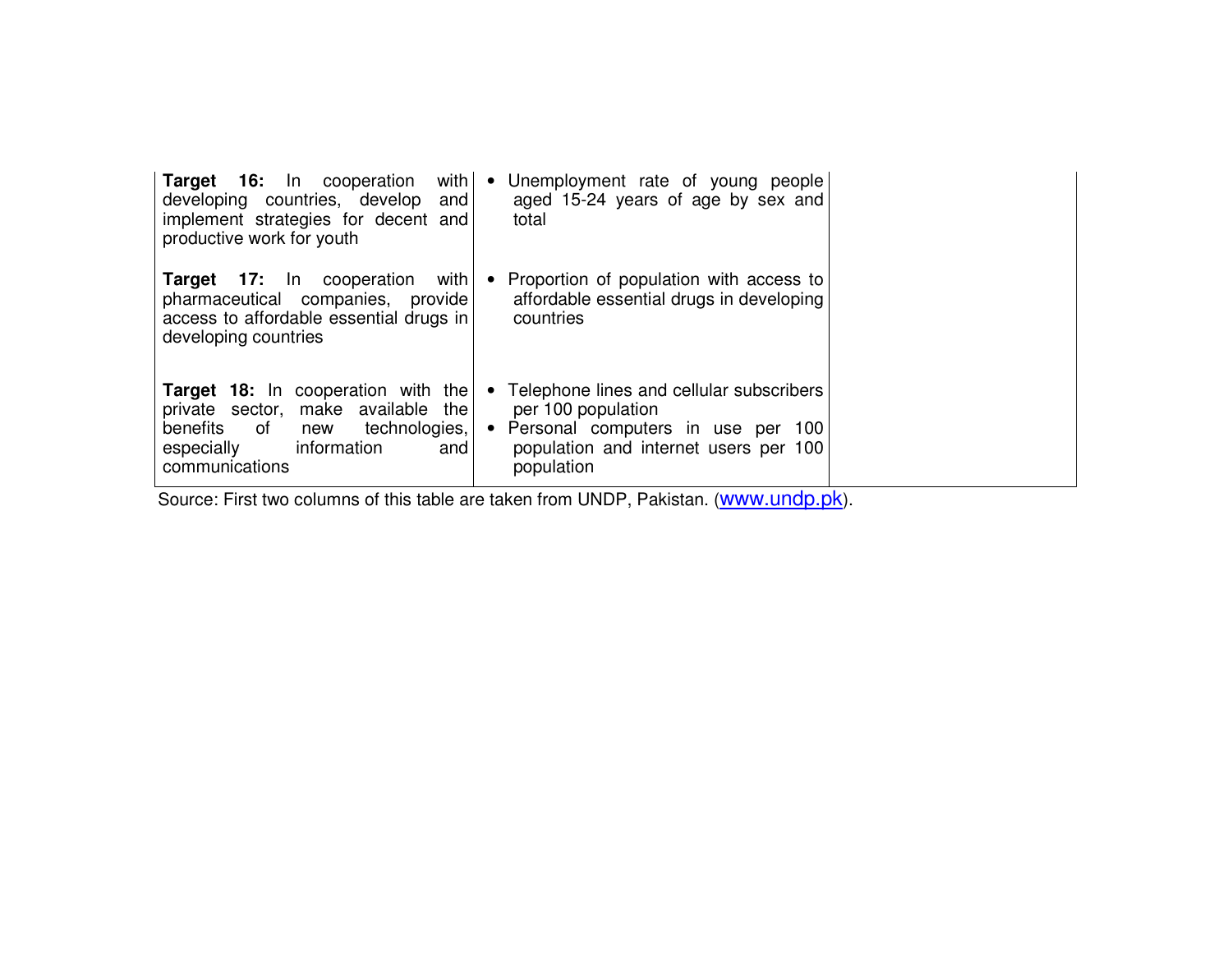As discussed above, the policies that affect the MDGs and also the over all economy can be classified into four broad categories. Under each category, there are a number of policies and programs that address the economic concerns of the countries. In Table-3, the policies and programs that come under the broad classification has been presented.

| <b>Categories</b>                          | <b>Policies and programs</b>                                                                                                                                                                                                                                                                                                                                                                                                                                                                                                                                           |
|--------------------------------------------|------------------------------------------------------------------------------------------------------------------------------------------------------------------------------------------------------------------------------------------------------------------------------------------------------------------------------------------------------------------------------------------------------------------------------------------------------------------------------------------------------------------------------------------------------------------------|
| 1. Macroeconomic<br>stabilisation policies | Long term fiscal policy<br>$\bullet$<br>Monetary, banking and credit policies<br>$\bullet$<br>Tariff and price policies<br>$\bullet$<br>Exchange rate policies<br>$\bullet$                                                                                                                                                                                                                                                                                                                                                                                            |
| 2. Structural policies                     | Fiscal and budgetary policies (MTEF)<br>$\bullet$<br><b>Trade liberalisation</b><br>$\bullet$<br>Industrial reforms, delicensing and<br>$\bullet$<br>deregulation<br>The Public Investment Plan (PIP)<br>Public enterprises reform and<br>privatisation<br>Private sector development<br>$\bullet$<br><b>Public-Private Partnership</b><br>Labour market reforms<br>Financial sector reform<br>Micro finance /micro insurance<br>schemes<br>Land use and institutional<br>arrangements<br>Land tenure and resource mobilization                                        |
| 3. Sectoral policies                       | Development of agriculture and<br>$\bullet$<br>irrigation<br>Rural development<br>$\bullet$<br>Development of employment-intensive<br>$\bullet$<br>agro-based industries<br>Development of small and medium<br>$\bullet$<br>enterprises (SMEs)<br>Infrastructure development - Power,<br>$\bullet$<br>transport and telecommunications<br>Environment sustainability<br>$\bullet$<br>Forestry policy<br>$\bullet$<br>Pollution control<br>$\bullet$<br>Development of education<br>Development of health<br>$\bullet$<br>Improvement of water supply and<br>sanitation |

## **Table-3: Government Policies for achieving MDGs**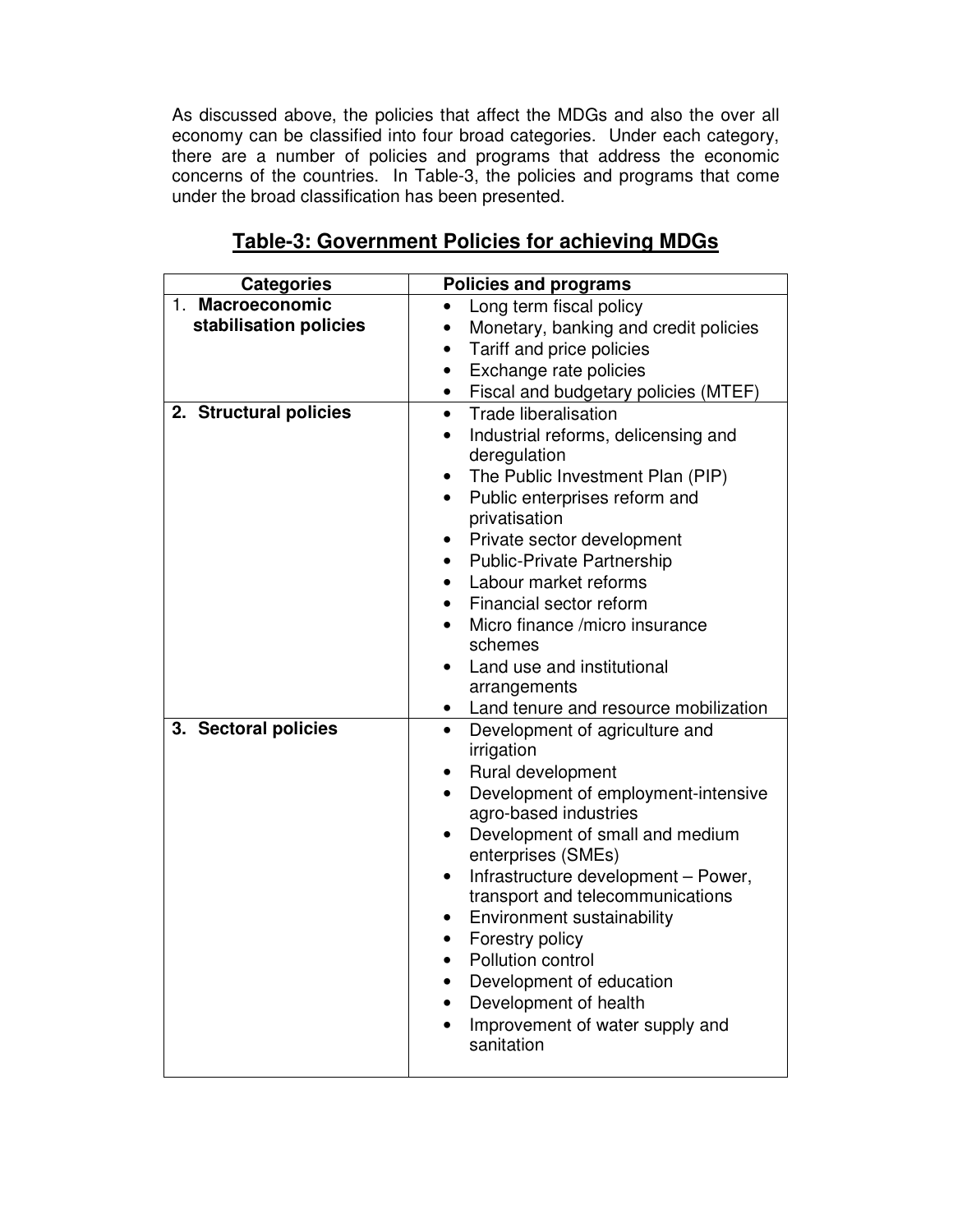| 4. Redistributive policies | • Employment generation programs<br>Social inclusion policies<br>• Food for works programs, public<br>works programs for revitalizing local<br>communities<br>• Mainstreaming women and the<br>excluded groups<br>• Targeted programs<br>Funding for targeted programs<br>• Social deprivation and anti-poverty<br>programs |
|----------------------------|-----------------------------------------------------------------------------------------------------------------------------------------------------------------------------------------------------------------------------------------------------------------------------------------------------------------------------|
|                            |                                                                                                                                                                                                                                                                                                                             |

From Table-3, to undertake the estimation of gap analysis, we have taken some of the important policy indicators that falls in four broad sub-categories. The list of indicators considered in the analysis is presented in Appendix-1. In the next section, we discuss the methodology in estimating the 'gaps' in the policies that needs to be addressed for achieving the MDGs.

#### **3. Estimation of performance of pro-MDG policies through a gap analysis of the indicators**

Good or bad performance of pro MDG economic policies are responsible for the quality (good or bad) of the track record in being on the track for achieving MDGs by 2015 or before by generating a pro MDG growth process. Based on the discussions of the previous chapters it is possible to identify indicators which can measure the effectiveness of economic policies (stabilization, structural adjustment, sectoral and redistributive) in transforming the growth process into a pro-MDG one. For example, infrastructure investment to GDP ratio, the increment of which (with a lag) will signify expanded availability of infrastructure which in its turn will facilitate consumption of MDG goods and services can be an example of such an indicator. Ideally all the identified indicators can be studied and their behaviour analysed. However, availability of information can be a constraint. Under this situation, it may be required to select a subset of the indicators for actual quantification for selected countries which are commonly turned as "off (MDG) track" countries and compare the values with these for good (MDG) performing "on track countries". The exercise would involve identifying and computing the indicators for the selected (off and on track) countries with data compiled various sources, check the consistency of the data and performing the required calculations. The difference between the values of the selected indicators between "off track" and "on track countries" and their behavior over time can be computed which are expected to provide guidance for needed possible changes in priority areas.

In this paper such as exercise undertaken in a very limited scale is reported to illustrate the methodology, results and the types of conclusions which can be derived and their possible use.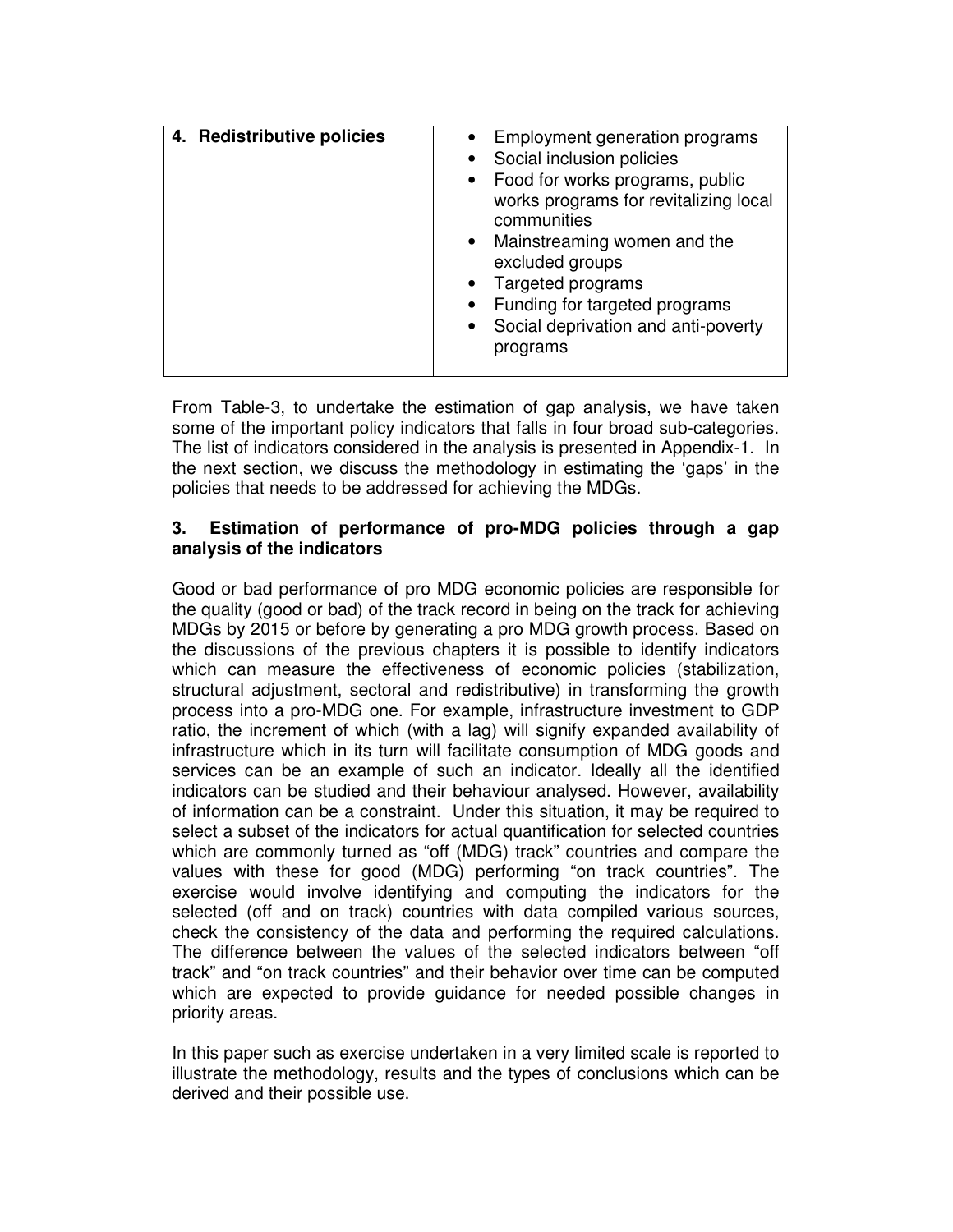The list of indicators and countries covered in this analysis are presented in Appendix-1. Overall we have taken 28 countries and 22 policy indicators. The coverage of indicators and countries are purely based on the availability of data. We have collected the annual data for these variables and countries for the period 1999 to 2005 and the source of these data are World Development Indicators 2006 (CD-Rom version). To avoid volatility in the annual data, which is very common in the Asia Pacific region, we have taken the last six years average and then estimated the index.

#### **3.1 The "gap" methodology**

Like any economic analysis there are a number of assumptions in the methodology used. The selection of appropriate benchmark countries can be difficult. It can be easily seen that benchmark values can change the ordering of the priority indicators. There are also assumptions in interpreting the results for the purpose of identification of the required action (effort). It is assumed that benchmark countries are "role models" for using the macro (and sectoral) policies in achieving MDGs. Prioritization of the indicators assume same importance is accorded to of all the indicators for achieving MDGs. A 45 percent "gap" in health expenditure to GDP ratio and 30 percent gap in tax to GDP ratio means increasing health expenditure are more important than increasing tax buoyancy. However, with a careful selection of benchmarks, the "gap analysis" method can be used as one of the method to identify priority areas in which assistance (both financial and technical) should be given to off track countries in helping them to achieve MDGs.

In general, while estimating any indices, based on the data, first weights need to be specified for each indicator that is included. These weights are estimated by using principle component analysis. In this exercise, since all the indicators are equally important to achieve the MDGs and the bench-mark figures for each indicator is not based on one country, equal weights have been assigned to all the indicators. The bench mark values are presented in Table-5, which would be discussed later. The selected indicators for respective countries are presented in Table-4.

The values of the indicators averaged over 1999-2005 are shown in Table4. The 'gaps' or differences in the values of indicators between off track countries and "benchmark" indicator values (mostly corresponding to either of the on track countries as shown in Table 5) are then calculated. Table 6 documents these gaps only for the six off track countries; percentage gaps (or gaps as percentages of the relevant benchmark values) are also given in Table 6. The gap indexes for all the countries are presented in Figure-1 were the red colored area represents the gaps in the index, while the rest indicate the pro-MDG index. One general comment on figure-1 is that it is very clear that there is a large scope for improving the governments' policies towards achieving the MDGs in the Asia Pacific region.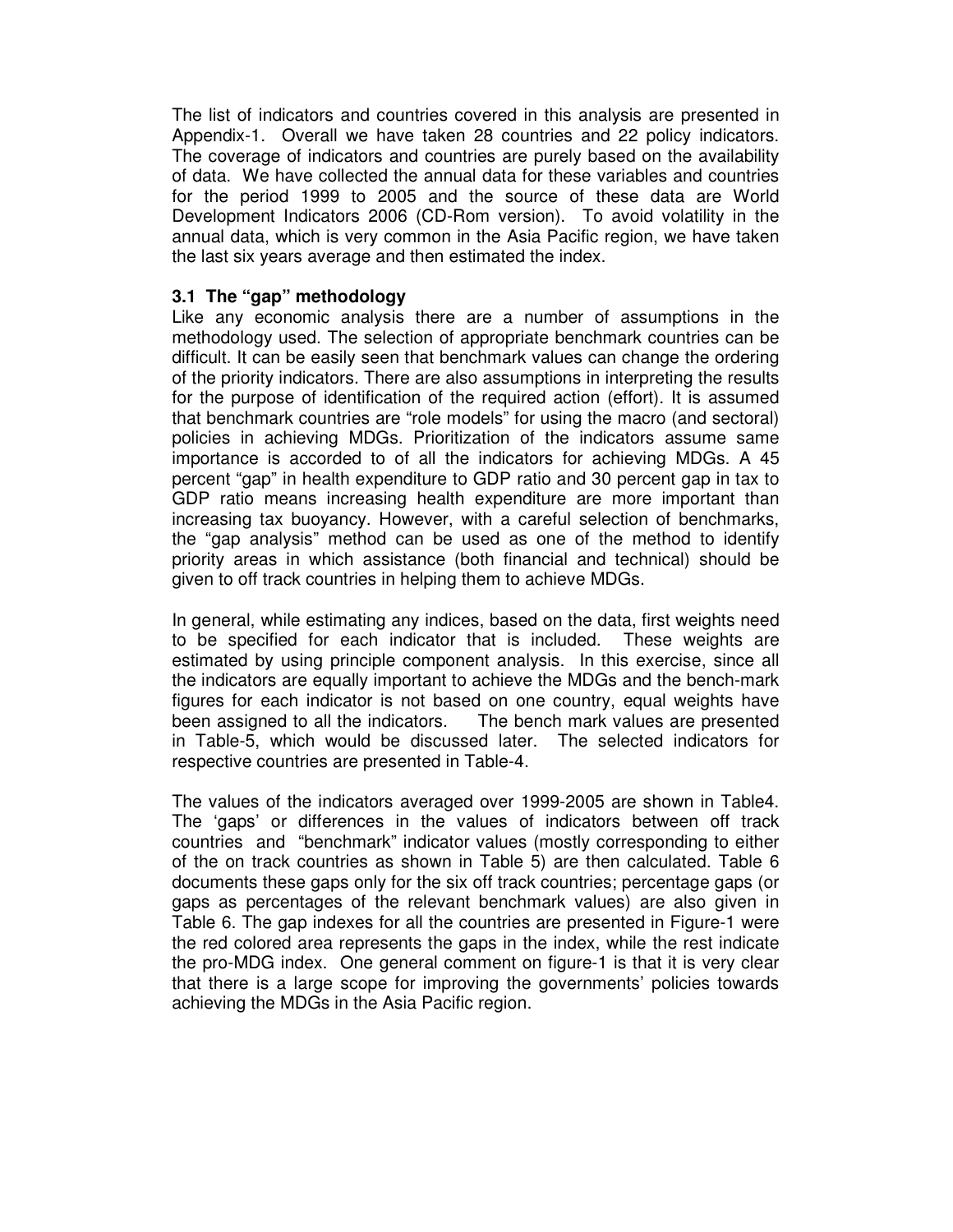|                                    |            |       |       |          |          |       | Sri   |           |            | Korea |          |             | Russian    |
|------------------------------------|------------|-------|-------|----------|----------|-------|-------|-----------|------------|-------|----------|-------------|------------|
| Indicators                         | Bangladesh | China | Nepal | Pakistan | Thailand | India | Lanka | Indonesia | Kazakhstan | Rep   | Malaysia | Philippines | Federation |
| GDP growth (%)                     | 5.2        | 9.4   | 2.5   | 4.1      | 5.4      | 6.0   | 4.0   | 4.0       | 9.1        | 6.1   | 5.4      | 4.2         | 6.8        |
| Tax/GDP                            | 7.8        | 7.6   | 9.1   | 11.0     | 15.4     | 9.1   | 14.5  | 12.7      | 11.3       | 15.2  | 16.7     | 13.2        | 13.5       |
| M3/GDP                             | 36.5       | 165.7 | 41.8  | 44.0     | 114.9    | 60.1  | 48.4  | 50.2      | 19.0       | 87.4  | 127.8    | 64.0        | 25.7       |
| Export/GDP                         | 14.2       | 27.4  | 20.7  | 17.8     | 64.3     | 14.7  | 36.7  | 34.7      | 49.4       | 39.2  | 113.0    | 51.2        | 38.3       |
| Exp. On<br>Education/GDP           | 1.3        | 2.0   | 3.2   | 2.3      | 3.6      | 4.0   | 2.6   | 1.2       | 4.4        | 3.7   | 4.9      | 3.0         | $3.5\,$    |
| Exp. primary (% of<br>GDPPC)       | 8.6        |       | 12.1  |          | 17.4     | 12.4  |       | 3.3       | 11.1       | 17.1  | 16.7     | 11.8        |            |
| Exp. Health/GDP                    | 3.2        | 5.6   | 4.9   | 3.3      | 3.8      | 5.0   | 3.6   | 2.9       | 3.8        | 5.2   | 3.5      | 3.3         | 5.7        |
| Direct tax/Total tax               | 16.1       | 9.5   | 19.9  | 28.5     | 36.4     | 28.9  | 16.5  | 50.2      | 36.0       | 36.2  | 60.8     | 45.0        | 10.1       |
| IT Exp/GDP                         | 2.3        | 4.7   |       | 6.8      | 3.6      | 3.7   | 5.4   | 2.8       |            | 6.6   | 6.9      | 5.5         | 3.6        |
| Credit/GDP                         | 37.2       | 149.1 | 42.1  | 39.6     | 121.1    | 55.6  | 42.8  | 54.4      | 13.1       | 97.6  | 155.8    | 63.6        | 27.3       |
| Immunisation (DPT                  | 83.4       | 89.6  | 73.4  | 63.8     | 96.4     | 62.5  | 98.5  | 72.5      | 94.5       | 94.0  | 96.0     | 79.7        | 96.2       |
| Customs<br>clearances (in<br>days) | 11.5       | 7.9   |       | 17.1     | 4.6      | 6.7   | 4.1   | 5.8       | 5.3        |       | 3.7      | 9.1         | 6.9        |
| <b>Bank branches</b>               | 4.5        | 1.3   | 1.7   | 4.7      | 7.2      | 6.3   | 6.9   | 8.4       | 2.5        | 13.4  | 9.8      | 7.8         | 2.2        |
| Immunisation<br>(measles)          | 76.6       | 84.0  | 72.2  | 60.8     | 94.8     | 56.0  | 98.4  | 71.6      | 97.6       | 96.8  | 91.8     | 80.2        | 97.4       |
| Policy uncertainty                 | 45.4       | 32.9  |       | 40.1     | 29.1     | 20.9  | 34.0  | 48.2      | 18.5       |       | 22.4     | 29.5        | 31.5       |
| Employment<br>rigidity             | 24.0       | 30.0  | 44.0  | 49.0     | 42.0     | 48.0  | 40.0  | 57.0      | 27.0       | 34.0  |          | 41.0        | 27.0       |
| <b>Business Start-up</b><br>time   | 8.0        | 13.0  | 7.0   | 11.0     | 8.0      | 10.5  | 8.0   | 12.0      | 9.0        |       | 9.0      | 11.0        | 10.5       |

### **Table 4. Selected macroeconomic indicators for some Asia Pacific countries**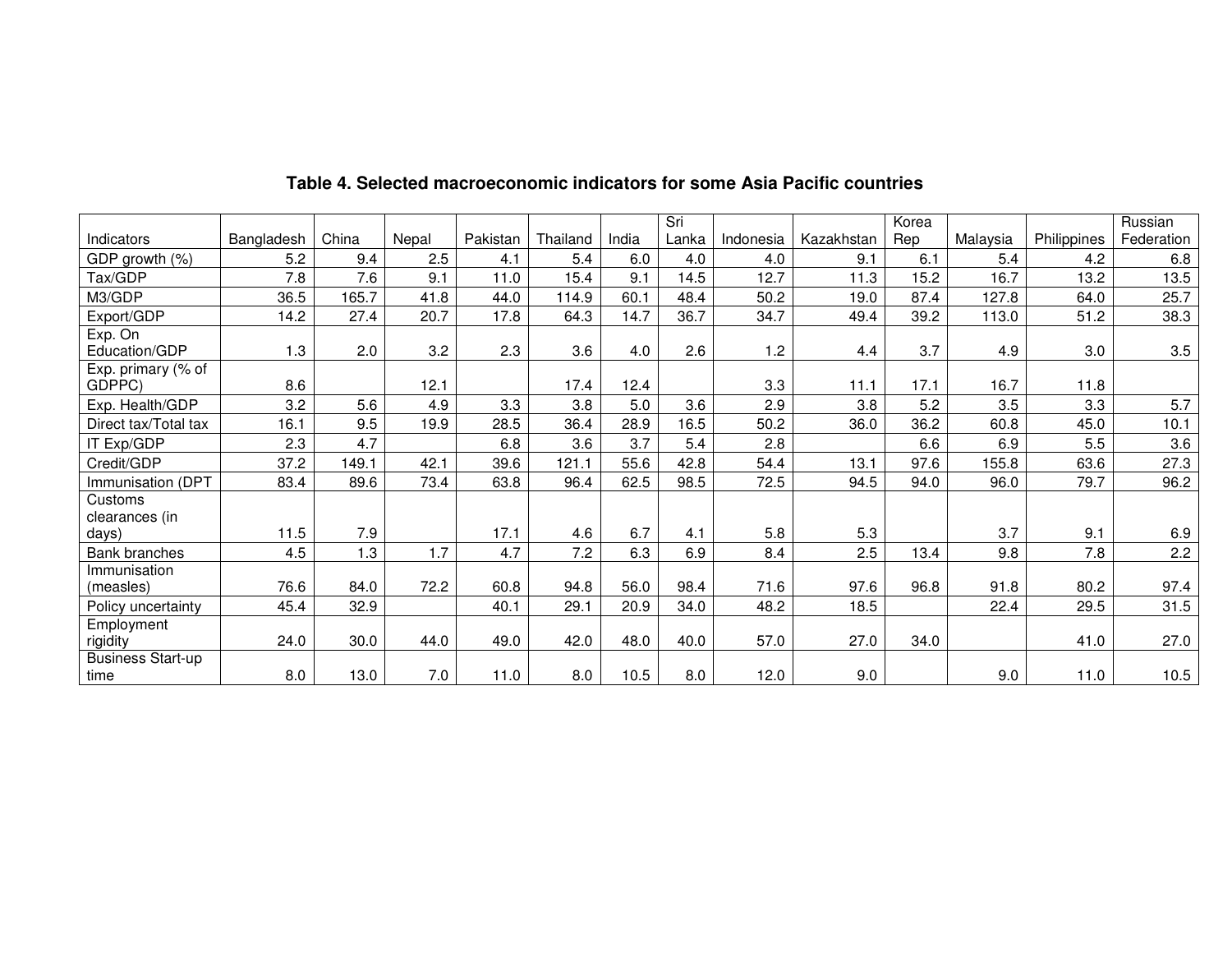| Table 5. Benchmark values of the indicators (all in %) |                                          |       |
|--------------------------------------------------------|------------------------------------------|-------|
| <b>Indicators</b>                                      | <b>Benchmark country Benchmark value</b> |       |
| <b>GDP</b>                                             | China                                    | 9.4   |
| Tax to GDP                                             | Thailand                                 | 15.4  |
| Direct tax to total tax                                | Thailand                                 | 36    |
| <b>Export to GDP ratio</b>                             | China                                    | 27    |
| Exp. on health to GDP                                  | China                                    | 6.0   |
| Exp. on education to GDP ratio                         | <b>Thailand</b>                          | 3.6   |
| Credit/GDP                                             | Thailand                                 | 120   |
| <b>M3/GDP</b>                                          | Thailand                                 | 115   |
| <b>IT Exp/GDP</b>                                      | China                                    | 4.7   |
| Credit/GDP                                             | China                                    | 149.1 |
| <b>Immunisation (DPT)</b>                              | Thailand                                 | 96.4  |
| Customs clearances (in days)                           | China                                    | 7.9   |
| Bank branches (per 100,000 population) Thailand        |                                          | 7.2   |
| Immunisation (measles)                                 | Thailand                                 | 94.8  |
| Policy uncertainty (% managers)                        | Thailand                                 | 29.1  |
| <b>Employment rigidity (% managers)</b>                | China                                    | 30    |
| <b>Business Start-up time (in days)</b>                | Thailand                                 | 8     |

**Figure-1** 



|  |  |  | Table 6. Gap index for few selected indicators and countries |  |
|--|--|--|--------------------------------------------------------------|--|
|--|--|--|--------------------------------------------------------------|--|

| <b>Indicators</b>             | <b>Bangladesh</b> | <b>Cambodia</b> | <b>Lao PDR</b> | Mongolia   | Nepal  | Pakistan |
|-------------------------------|-------------------|-----------------|----------------|------------|--------|----------|
| GDP growth rate               | 4.2               | 3.1             | 3.4            | 4.2        | 6.9    | 5.3      |
|                               | $(44.0)^1$        | (33.0)          | (36.0)         | (45.0)     | (73.0) | (56.0)   |
| Tax to GDP ratio              | 7.6               | 9.1             | <b>NA</b>      | $-7.2$     | 6.4    | 4.5      |
|                               | (49.0)            | (59.0)          |                | $(-46.0)$  | (41.5) | (29.0)   |
| Direct tax to total tax ratio | 19.9              | <b>NA</b>       | INA            | 7.8        | 16.2   | 7.5      |
|                               | (55.2)            |                 |                | (22.0)     | (45.0) | (21.0)   |
| Export to GDP ratio           | 13.0              | $-26.0$         | $-3.0$         | $-38.0$    | 6.0    | 9.0      |
|                               | (48.0)            | $(-72.0)$       | (17.0)         | $-(105.0)$ | (22.0) | (33.0)   |
| Exp. On health to GDP ratio   | 3.0               | -6.6            | l3.1           | $-0.35$    | 1.1    | 2.67     |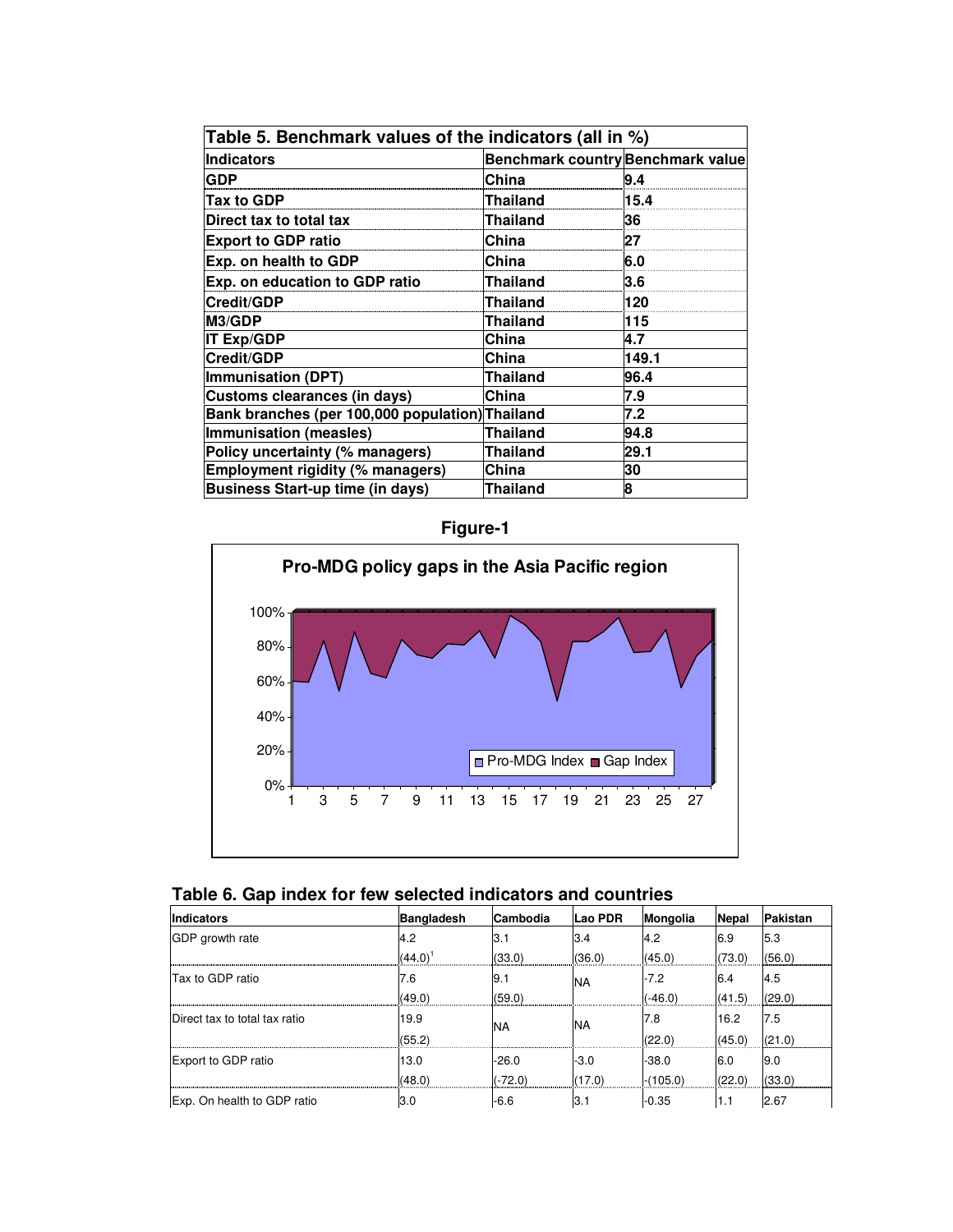|                                | (50.0) | (83.0) | (56.0) | $(-0.5)$ | (18.0) | (44.5) |
|--------------------------------|--------|--------|--------|----------|--------|--------|
| Exp. On education to GDP ratio | 2.3    | ، 8،   | 1.8    | -2.1     | IU.4   | 1.3    |
|                                | (69.0) | (94.0) | (90.0) | (84.0)   | (65.0) | (67.0) |
| Financial Inclusion Index      | 82.8   | 113.5  | 108.3  | 101.7    | 77.9   | 80.4   |
|                                | (69.0) | (94.0) | (90.0) | (84.0)   | (65.0) | (67.0) |
| M3/GDP                         | 78.5   | 99.5   | 97.8   | 82.0     | 73.2   | 71.0   |
|                                | (69.0) | (86.5) | (85.0) | (72.0)   | (63.6) | (62.0) |

1 Figures in brackets represent percent gaps i.e. gaps as percentage of relevant benchmark values

For a particular off track country a positive gap in one of the indicators signify that effort have to be made for bringing the indicator up to the level of the benchmark country. The more the extent of the gap, more is the required effort to accomplish this. Under this logic the percentage gap numbers (in bracket) given in Table 6 can be used to prioritize areas. Such an attempt is made in Table 7 where the policy indicators corresponding to each country is arranged by the size of the percentage gaps; from highest (I) to lowest (VII). The salient features of the table 7 are as follows. The numbers in the cells represent the broad policy area as specified in the notes for the table.

**Table 7. Macroeconomic indicators arranged by size of "percentage" gaps** 

| <b>Countries</b>                  |                | Ш              | Ш              | IV             | V                       | Vi             | VII            |
|-----------------------------------|----------------|----------------|----------------|----------------|-------------------------|----------------|----------------|
| <b>Bangladesh</b>                 | $\overline{3}$ | $\overline{7}$ | 2              | 4              | 6                       | 1              | 5              |
| Cambodia                          | 3              | $\overline{7}$ | $\overline{5}$ | 1              | $\overline{c}$          | $\overline{5}$ | 4              |
| China                             | $\overline{7}$ | $\overline{2}$ | 1              | $\overline{5}$ | 3                       | $\overline{6}$ | 4              |
| <b>Lao PDR</b>                    | 3              | 1              | $\overline{7}$ | $\overline{c}$ | 5                       | 6              | 4              |
| Mongolia                          | 3              | 1              | $\overline{5}$ | $\overline{4}$ | 6                       | $\overline{2}$ | 7              |
| <b>Nepal</b>                      | 3              | 1              | $\overline{2}$ | 5              | $\overline{7}$          | 6              | 4              |
| <b>Pakistan</b>                   | 3              | 6              | $\overline{7}$ | 5              | 1                       | 4              | $\overline{c}$ |
| <b>Thailand</b>                   | 1              | 6              | $\overline{c}$ | $\overline{3}$ | $\overline{7}$          | $\overline{5}$ | 4              |
| India                             | 3              | 6              | $\overline{4}$ | $\overline{c}$ | 1                       | $\overline{7}$ | $\overline{5}$ |
| <b>Bhutan</b>                     | 3              | 5              | 6              | 1              | $\overline{\mathbf{4}}$ | $\overline{7}$ | $\overline{c}$ |
| <b>Maldives</b>                   | 3              | 1              | $\overline{c}$ | 5              | 7                       | 6              | 4              |
| <b>Sri Lanka</b>                  | 1              | 3              | $\overline{7}$ | $\overline{c}$ | 5                       | 6              | 4              |
| Fiji                              | $\mathbf{1}$   | 3              | 6              | $\overline{5}$ | $\overline{2}$          | $\overline{7}$ | 4              |
| Indonesia                         | $\overline{7}$ | 1              | $\overline{c}$ | 3              | 6                       | 5              | 4              |
| <b>Kazakhstan</b>                 | 3              | 1              | $\overline{2}$ | $\overline{7}$ | $\overline{\mathbf{4}}$ | $\overline{5}$ | 6              |
| Korea Rep                         | $\mathbf{1}$   | $\overline{5}$ | $\overline{7}$ | $\overline{c}$ | $\overline{3}$          | $\overline{6}$ | 4              |
| <b>Malaysia</b>                   | 1              | 6              | 3              | 7              | $\overline{c}$          | 5              | 4              |
| <b>Myanmar</b>                    | 4              | $\overline{7}$ | $\overline{3}$ | $\overline{c}$ | 6                       | $\overline{1}$ |                |
| <b>Papua New</b><br><b>Guinea</b> | 1              | 3              | $\overline{6}$ |                | 5                       | $\overline{2}$ | 4              |
| <b>Philippines</b>                | 3              | 6              | 1              | $\overline{7}$ | $\overline{5}$          | $\overline{2}$ | 4              |
| <b>Russian</b><br>Federation      | 1              | 3              | $\overline{2}$ | $\overline{5}$ | 7                       | $\overline{6}$ | 4              |
| <b>Singapore</b>                  | 1              | $\overline{7}$ | 6              | $\overline{5}$ |                         | 3              | $\overline{2}$ |
| <b>Samoa</b>                      | 3              | $\overline{5}$ | 1              | $\overline{7}$ | $\overline{2}$          | $\overline{6}$ | $\overline{4}$ |
| <b>Solomon Islands</b>            | 1              | $\overline{3}$ | $\overline{6}$ | $\overline{2}$ | $\overline{5}$          | 7              | 4              |
| Vanuatu                           | 1              | $\overline{3}$ | $\overline{5}$ | $\overline{6}$ | $\overline{2}$          | 7              | $\overline{4}$ |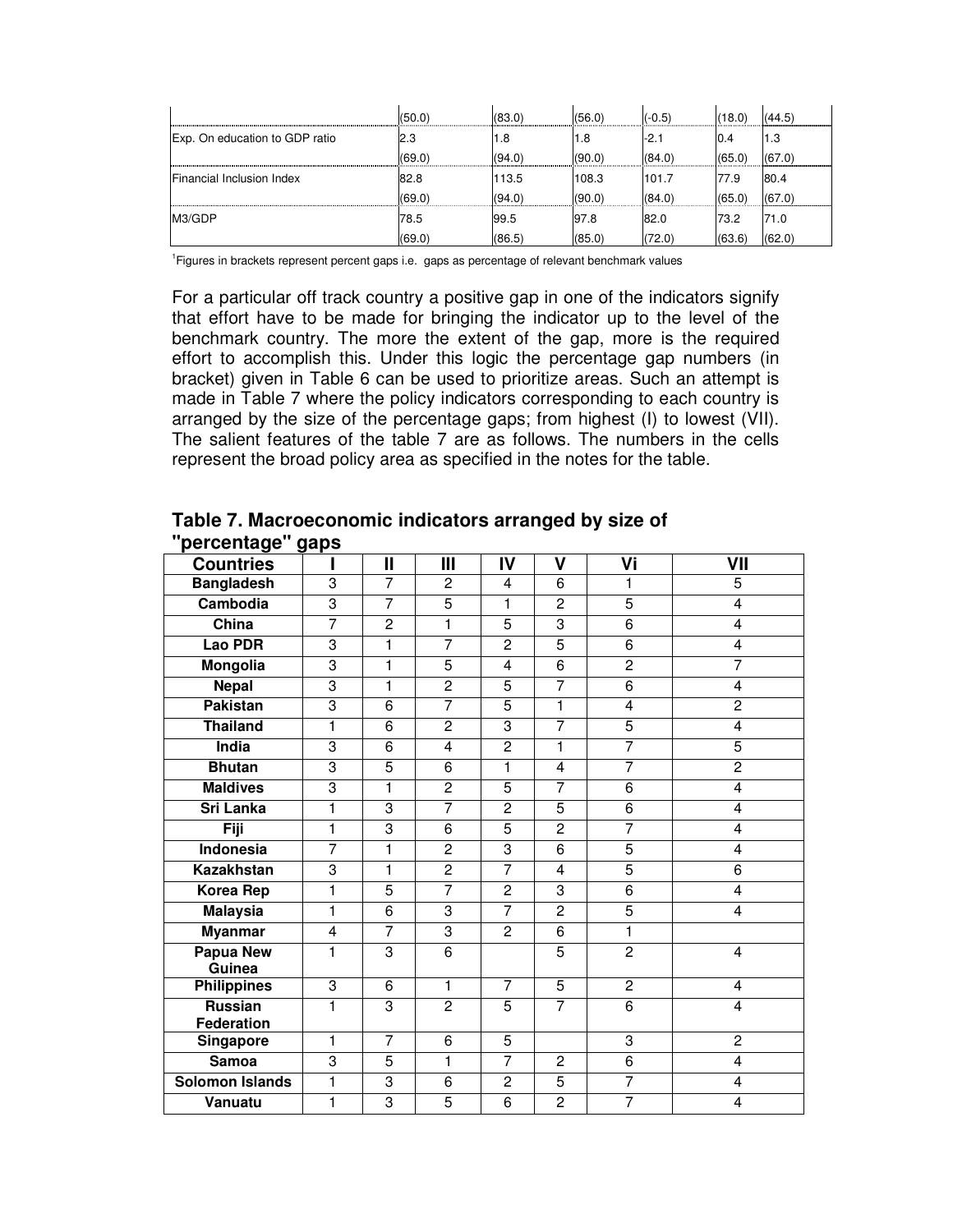| Togo            |  |  |  |  |
|-----------------|--|--|--|--|
| <b>Viet Nam</b> |  |  |  |  |
| Tonga           |  |  |  |  |

Note: a) 1=Macro policy, 2=Fiscal policy, 3=Financial inclusion, 4=Trade  $5=$ Business ease, 6= Health, 7= Education

b) Column-1 represent indicators with highest percentage gap,

column- 2 represent the next highest and so on

Source: Appendix-3

For easy readability of Table-7, we prepared a cross matrix that provides information regarding the policy that are specified having highest gap among the countries. This is presented in Table-8

#### **Table-8 Cross matrix of polices and gaps (number of countries)**

| <b>Categories</b> |    | Ш | Ш | IV |   | Vi | VII |
|-------------------|----|---|---|----|---|----|-----|
| 1. Macro          | 11 |   | 3 | 2  | 3 | 2  |     |
| 2. Fiscal         | 0  |   |   |    |   | 3  | 3   |
| 3. Finance        | 14 |   | 2 | റ  | 2 |    |     |
| 4. Trade          |    | 0 | 2 | ⌒  | 2 |    | 19  |
| 5. Business       | 0  | 3 | 5 |    | 5 | 6  | C   |
| 6. Health         | 0  | 5 | 5 |    | 4 | 10 | C   |
| 7. Education      | C  | 5 | 4 | 6  | 4 | 5  |     |

Source: Table-7

From Table-8, it is clear that the gaps in trade policies are very minimal. This is also reflected in declining tariff rates and rising exports (as percentage of GDP) in most of the selected countries. But the gaps in both growth and financial sector policies seem to be quite large. This calls for a revamp in the stabilisation policies and also for necessary reforms in the financial sector that helps in resource mobilisation (both from domestic and international sources). Two specific observations based on Tables-7 & 8 are as follows:

- 1. The priority areas (a particular indicator can be associated with one area) are somewhat different between the countries.
- 2. Financial sector and macroeconomic policies needs to be addressed in such a way that would lead to achieving MDGs.

The second observation holds some very interesting interpretations on priority policy areas on which immediate attention should be given for achieving MDGs at lest in 14 countries. Although, no immediate linkage can be established between financial inclusiveness and achieving MDGs, there is no doubt that a strong and inclusive financial sector is needed for exploiting the opportunities arising from strengthening of globalization and the sustaining the momentum of growth which is undoubtedly a necessary element for achieving MDGs. In the next section, we discuss the trends in economic policies in seven broad categories as specified in Table-7.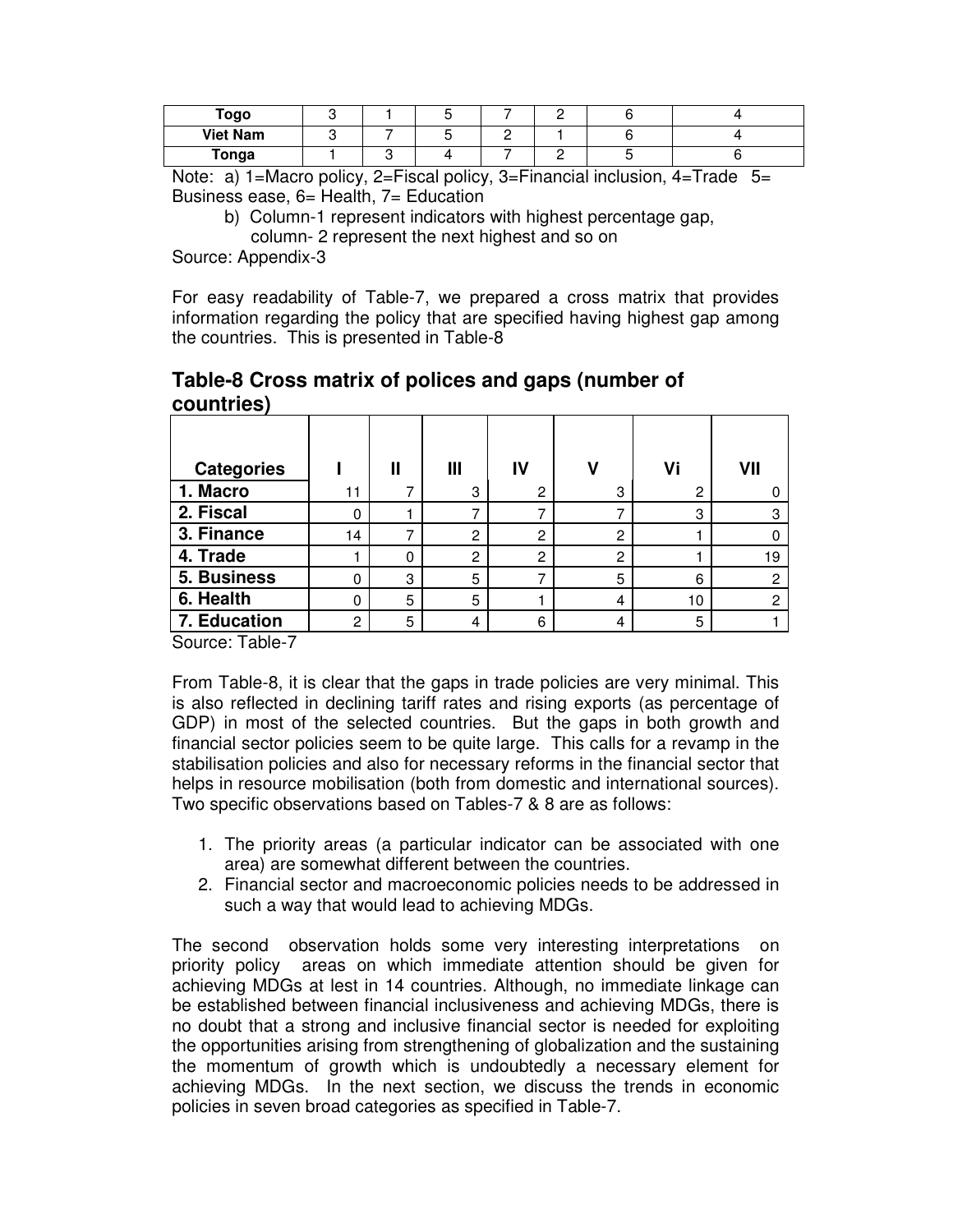#### **3.2 Growth (macroeconomic) policies**

Growth of output in any economy has become a very important indicator to achieve the MDGs in general and the Goal-1 in particular. A number of country specific and also cross country studies have shown that the increase in output growth does reduce the incidence of poverty and hunger in the economy. Achieving high growths of output also becomes precondition for diverting the resources to the developmental activities that helps in achieving the other goals of MDGs. In the Asia Pacific region, most of the countries are less developed and, hence, achieving high growth in output becomes imperative for increasing equitable consumption and distribution of resources.

In terms of stabilization policies, it is found that the average annual inflation rate for the selected countries is 5.8%. It may be noted from the figure-2 that majority of countries are below the average inflation line (thick line in figures 2 and 3 represent the average levels), while atleast four countries are experiencing double-digit inflation. This shows that, although some countries are having above the average inflation, more or less majoirity of the countries were able to achieve macroeconomic stability with lower inflation and this is despite high world oil prices since the year 2002.



**Figure-2** 

In terms of the interest rates also, following the inflation rates, many countries are having the nominal interest rates below the average rate of around 12 percent (see figure-3). This leaves the real interest rate of about 7 percent. Although in the developing (or under developed) countries, the floor of the real interest rates is higher than the developed economics, the present level of real interest rates in many of the countries in the Asia Pacific regions are quite high.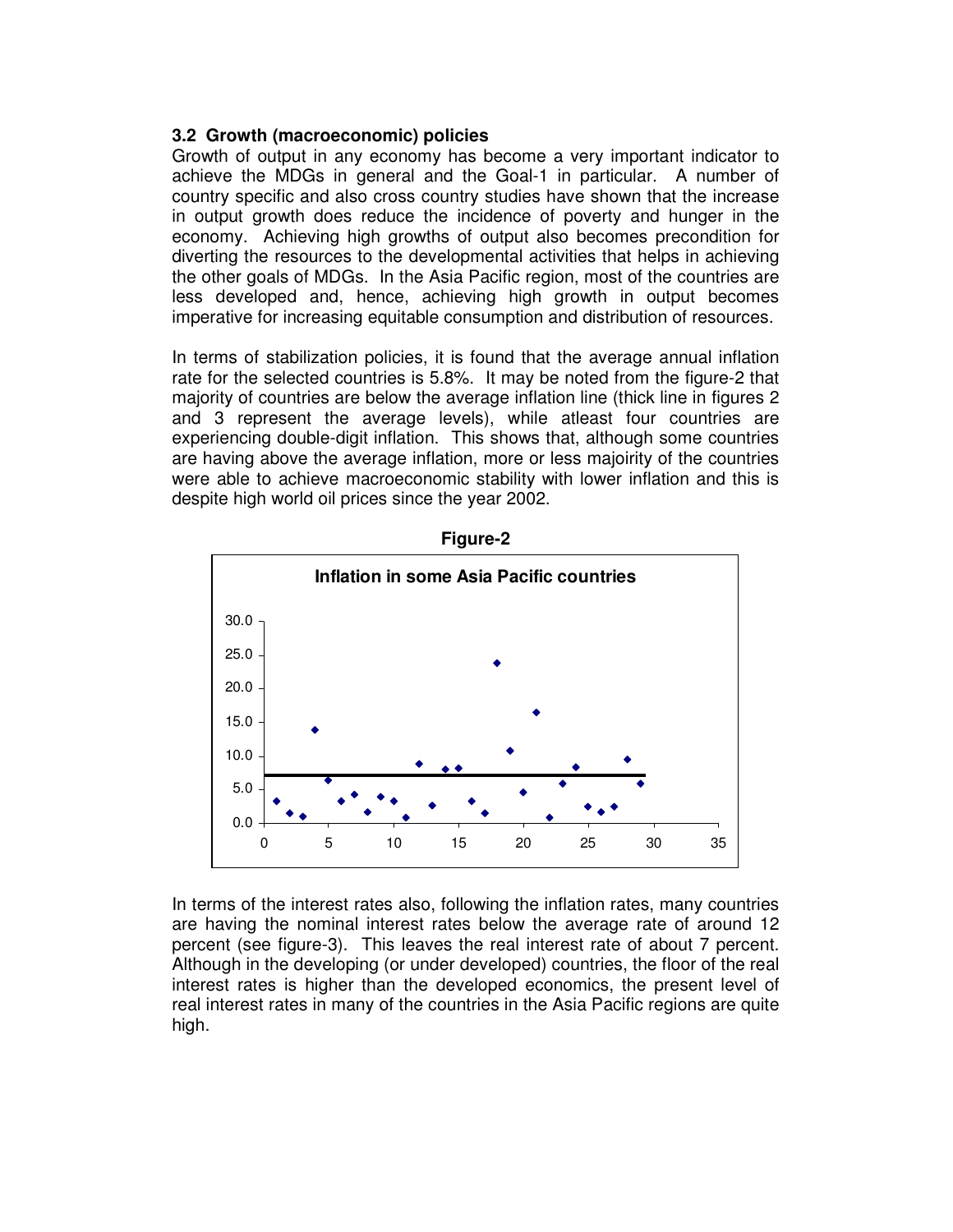



Hence, there is a space for monetary and fiscal expansion with reduction in the interest rates. This would help not only the government that can enhance developmental expenditure but also the private sector that can access credit at less interest rate. This would help in achieving both growth and development goals.



In figure-4 we have presented the pro-MDG and gap index. As specified in the legend, blue colour represents the pro-MDG while the red represent the gap. It may be noted that there is a large scope for reorienting macroeconomic policies that can help in achieving MDGs. As specified earlier, following Washington Consensus, there is a more-than necessary focus on the inflation stabilisation, which dries liquidity and constrains the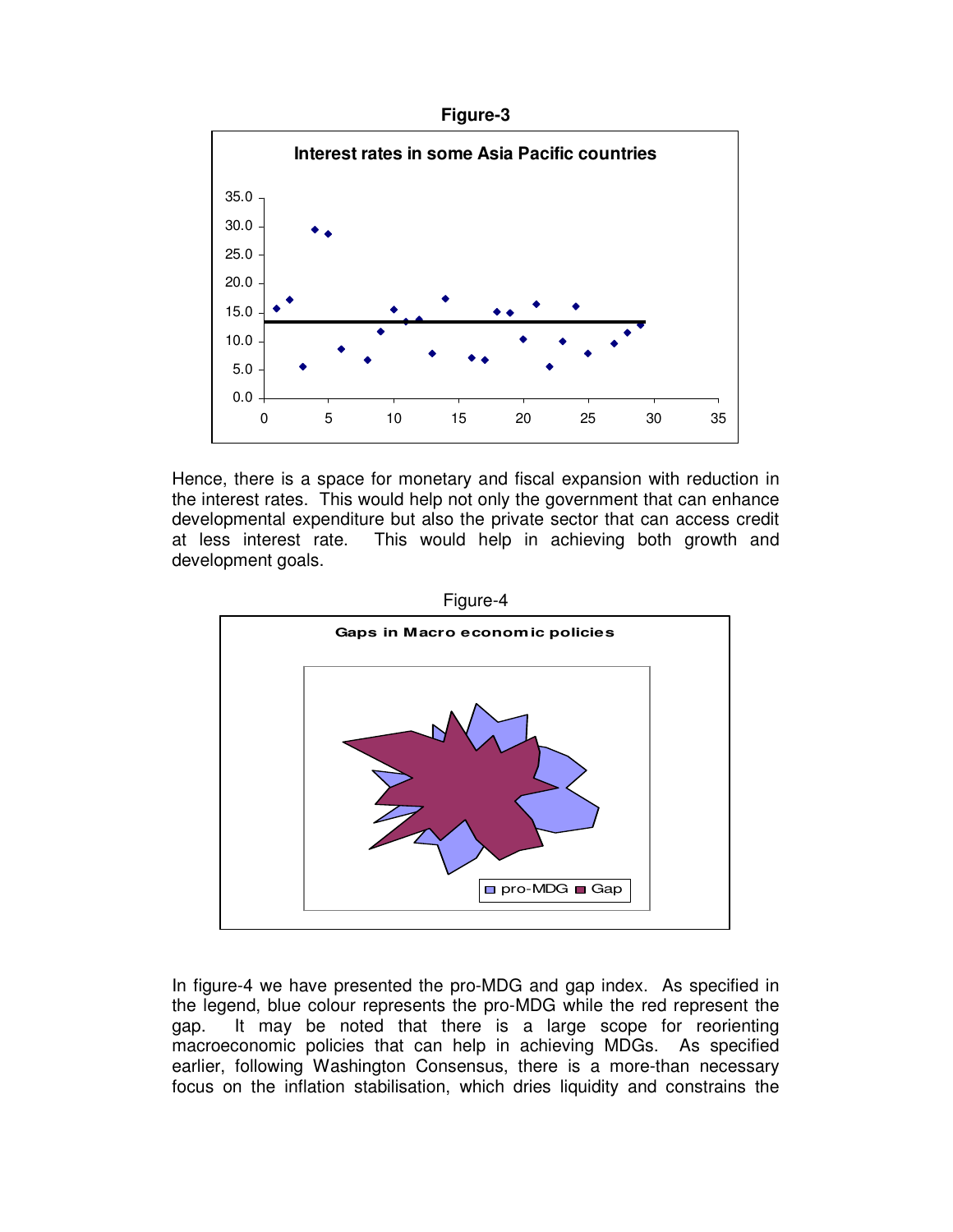growth and development. As evident from the above figure, there is a need to address the macro policies in such a way that it helps in achieving MDGs.

#### **3.3 Fiscal Deficit**

It is very well established in the literature that high fiscal deficit would have adverse impact on the output through its impact on the private investments and also through its inflationary impact. Here one needs to differentiate the fiscal deficit through the way how it is financed. There are two ways to finance: one through monetisation and another through open market borrowing. If the fiscal deficit is financed by market borrowings, then it would not be inflationary. But if the deficit is financed through monetisation, then it would be inflationary and would have adverse impact on the growth. In the underdeveloped (or developing) economies like most countries in Asia Pacific region, where the scarcity of capital is a major problem, the deficits are mostly financed through monetisation. Hence, this would have much more adverse impact on the growth and hence on the Goal 1.



**Figure-5** 

But in the Asia Pacific region, as specified previously, there is not much risk of inflationary situation as evident from the average inflation of less than 6 percent. Despite this the fiscal policies have more or less pro-MDG oriented in most of the countries. This is clear from figure-5 that the area covered by gap index is very less. From this one can conclude that there is not much space for fiscal policy for achieving MDGs as most of the countries' fiscal policies are MDG-oriented.

#### **3.4 Sectoral policies**

Although the growth is high, to achieve pro-poor and inclusive growth, there is a need for strong distribution mechanism that helps in bringing the poor people to be part of economic activities through their human development. To increase the human development, there is a need for enhancing fiscal support under developmental expenditure through sectoral policies. High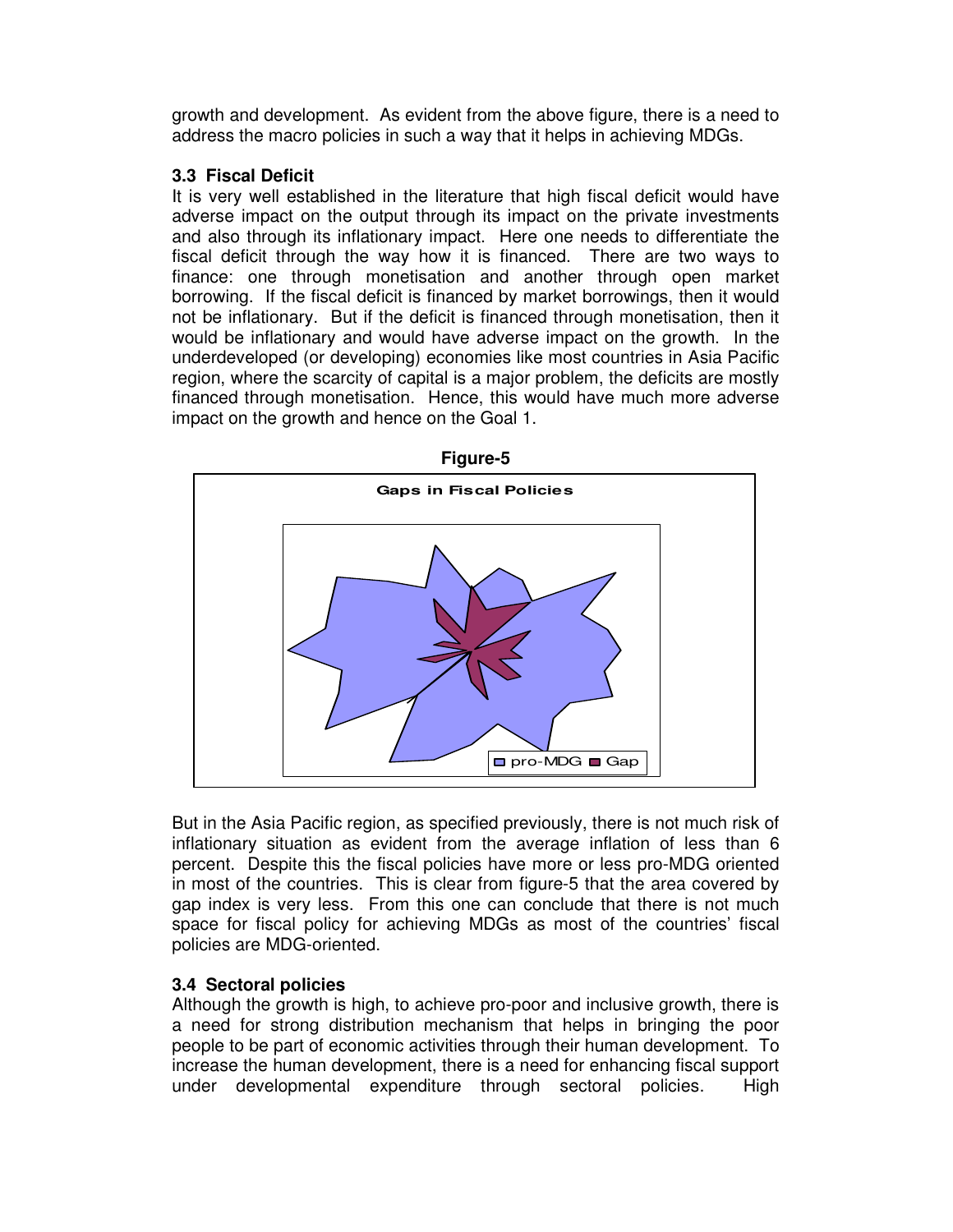developmental expenditure would lead to rise in human development and hence the growth. Or in other words, it is called as pro-growth MDGs. \

There are two important sectors for which we have undertaken the analysis. They are health and education, which are dealt with separately below.

#### **3.5 Health expenditure/GDP**

High ratio of health expenditure to GDP would help in achieving the Goals 4, 5 and 6. The disaggregated information on this indicator would help in understanding the expenditure pattern of each country on specific health aspects such as on HIV/AIDS, public health centres, immunization program and on direct action programs. The status report on achieving MDG goals in Asia Pacific regions shows that there is a need for higher expenditure on health as many countries in this region are lagging and there are pessimisms that the goals might not be achieved by 2015. Similar to this is the indicator of 'Immunisation, DPT'.



For estimating the gap in health expenditures, we have taken health expenditure as percentage of GDP, which is a broad indicator, and also the immunisation program for DPT and Measles. From this we found that, although many countries are scaling the health expenditures, there is a need to enhance further (particularly the public sector expenditure) to help the health status of poor women and children who are staying in the rural areas.

#### **3.6 Education expenditure/GDP**

Like health expenditure, the ratio of education expenditure to GDP would help in achieving Goal-2. Further break-up on the education expenditure in terms of components of primary education expenditure would give us much more information how the governments are spending on achieving universal primary education. Similar to health expenditure, Asia Pacific region needs more investments in universal primary education.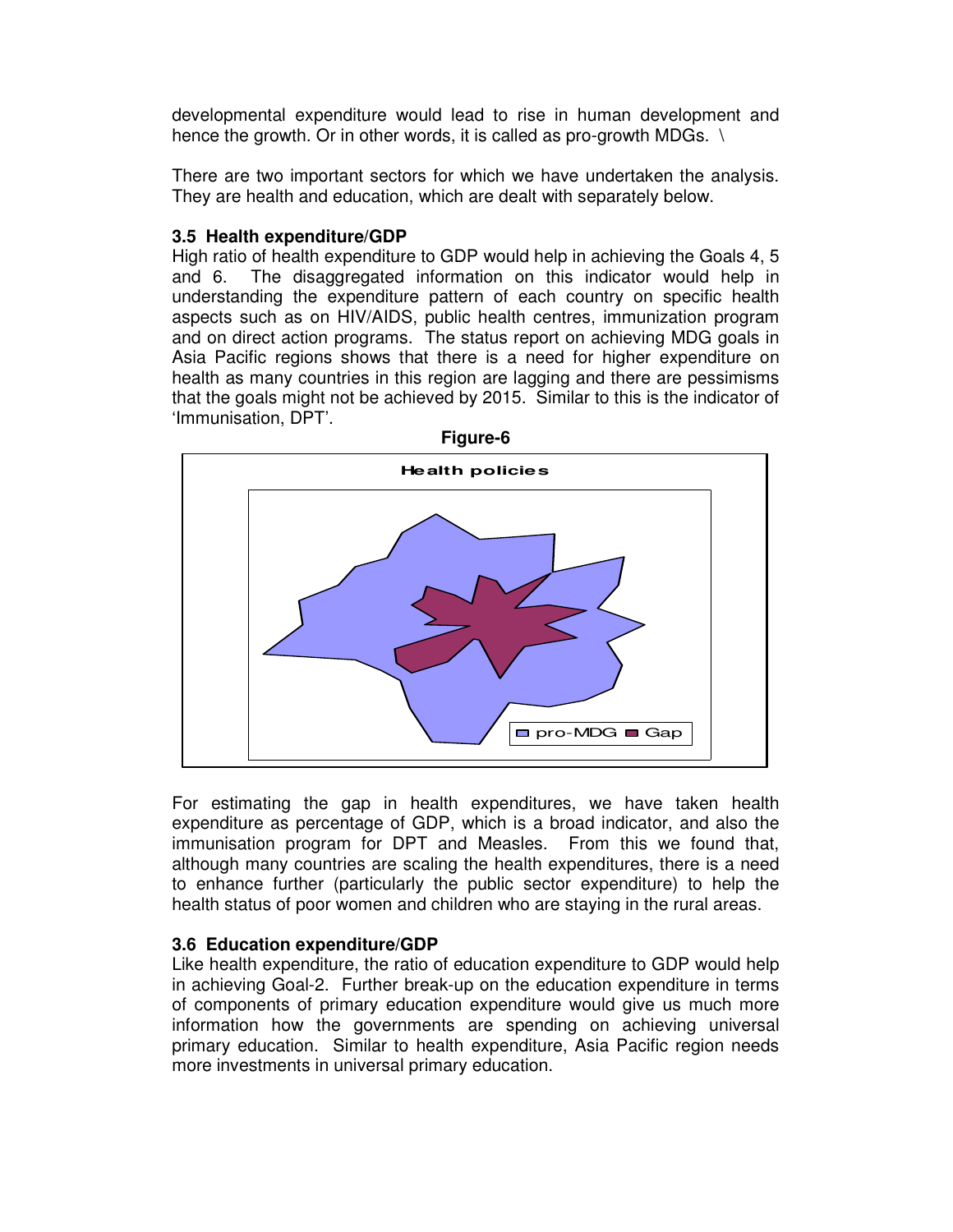



Figure-7 reveals that the educational policies in the selected countries are skewed. In other words, while some countries' policies are highly pro-MDG, in many countries, there are large gaps. This is found even in some countries such as Malaysia, which is growing faster in terms of income, that the educational expenditure is less compared to bench mark countries. In some small economics such as Sri Lanka, Fiji, Lao PDR, Philippines, etc., the educational expenditures (mostly by the public sector) are quite high.

#### **3.7 Trade policy index**

-

In the era of globalisation, the opening of borders to trade becomes important in the context of fair and larger market access to the factors and achieving efficiency through fair competitive conditions that helps both consumers and producers. Hence, removal of trade barriers (both tariff and non-tariff) becomes an important policy prescription for high growth and that helps in economic welfare through reduction in incidence of poverty and helps in achieving Goal-8. For this we have used the trade restrictiveness index estimated by Kee et.al  $(2005)^6$ . If the indicator is low, then it indicates the country has less restrictions and vice versa. Further, we have also taken exports (as percentage of GDP), which reflects the extent of trade or nontrade barriers between the countries. If the exports (as percentage of GDP) are high, then the restrictions are less and vice versa. As specified earlier, one of the uniqueness of the Asia Pacific region is that trade among the regional countries are growing tremendously. This is mostly due to removal of restrictions and also due to the trade agreements at bilateral levels. The stalling of WTO talks does not seem to have any adverse impact on the trade in the region.

From Table-8 and also from Figure-8, it is very clear that the gaps in trade policies of selected countries with respect to bench mark country are very

 $6$  The methodology and the estimated indices are available at Kee, et.al (2005)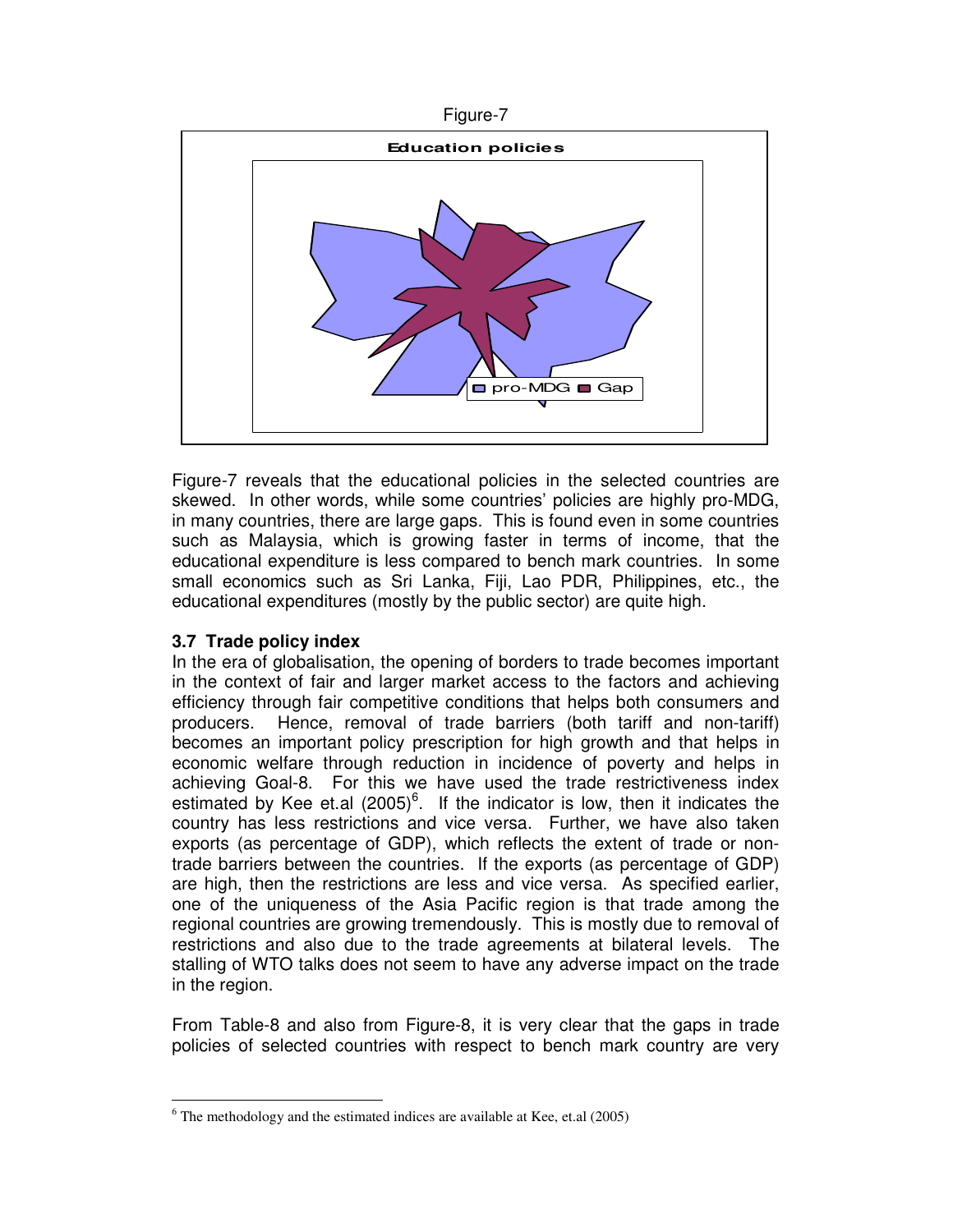less. But the continuity of these policies also depends on many other factors that are mostly non-economic.



#### **3.8 Financial inclusion**

This indicator helps us in understanding the coverage of financial sector. If the indicator is high, that means that the credit access to poor is high and, hence, will help in eradicating poverty. The strong positive link between finance-growth-poverty is very well established in the case of underdeveloped economies. In the Asia Pacific region also, although some countries are doing better, most of the countries are lagging in providing credit access to poor and, hence, undermining the Goal-1. For the estimation, domestic credit provided by banking sector as a percentage of GDP, liquidity conditions (M3/GDP), number of banks per 100,000 population, bank deposit accounts per 1000 population has been used.

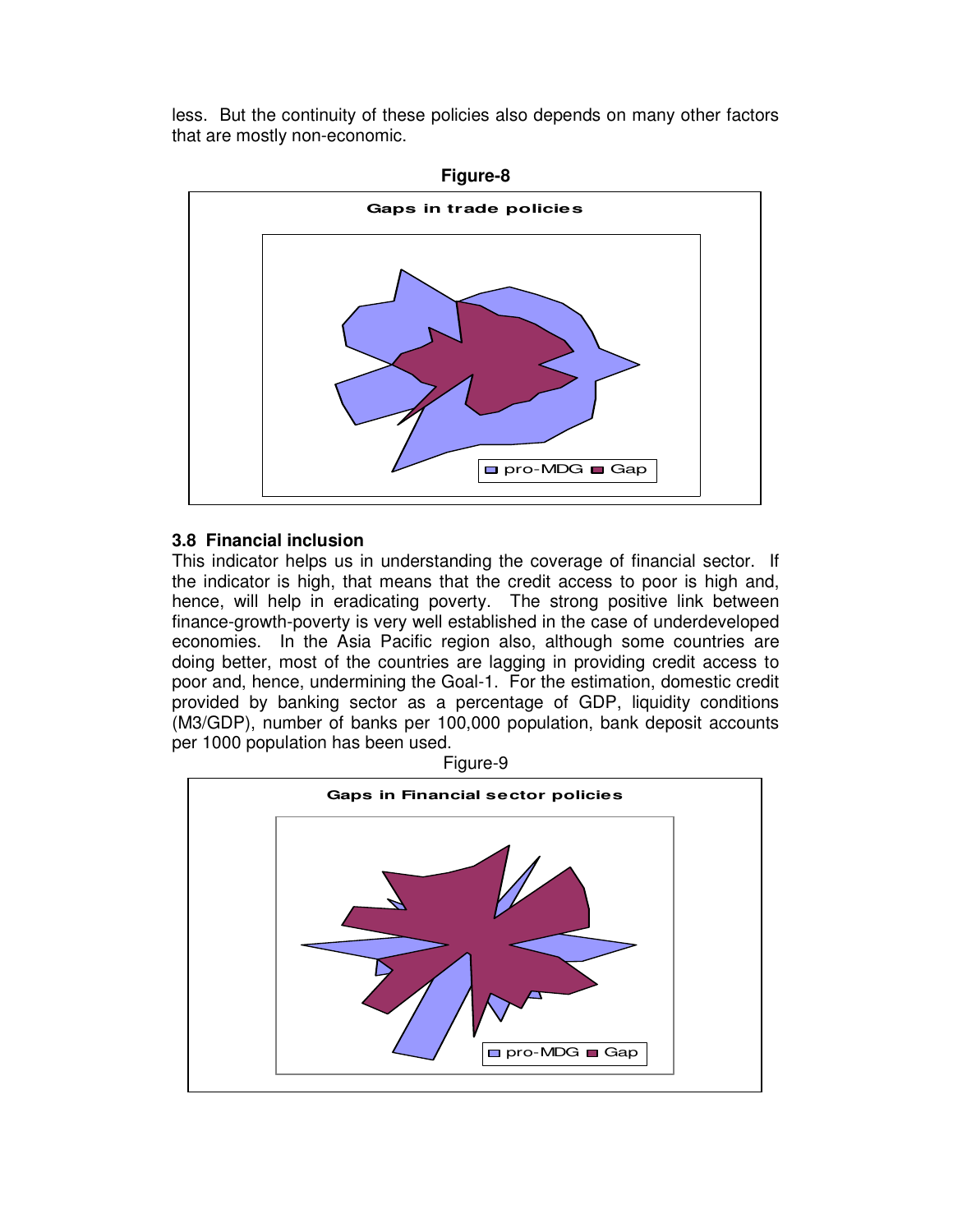The liquidity condition (proxied by M3/GDP) is one of the important indicators that reflect the size of financial market. This is also an indicator for attaining macroeconomic stability. Each country, depending on the economic conditions, would have an optimal money supply growth target. If it exceeds the targeted level, according to Milton Friedman, would lead to inflationary situation. Hence, at the individual country level, high money supply growth is unsustainable. But in the cross-country comparison, it is important to understand that the extent of money supply depends on the strength of the economy. If the money supply is high, it means that the respective country's currency is stable and the reliance on such currencies is higher. This would help in strengthen the ratings on the economy at the international and hence, attract more foreign investments. Another reason for high money supply is the presence of strong financial sector that is more inclusive and helps in more savings and investments. This would ultimately help growth and hence in achieving Goal 1.

It may be noted from figure-9 that the area under red color is much higher than the blue color area, reflecting the large gap in the financial sector policies in most of the selected countries compared to bench mark country. A vibrant and efficient financial market would help in mobilising domestic resources for both development and also in enhancing growth.

#### **3.9 Investment policy**

In the process of globalisation, many countries in the region have undertaken the investment (both domestic and foreign) policy reforms. Large number of reforms such as removal of license barriers, labour legislations, removal of entry and exit barriers, liberalisation of foreign investments (both FDI and FII) etc. These policies have certainly helped in not only attracting the foreign capital but also led to increase in the investments (particularly private investments) in the region. (As specified earlier, Asia Pacific is the home for large US dollar foreign exchange reserves). In fact these policies have also helped in increasing the growth in most of the countries in the region (India and China are the biggest examples)



Figure-10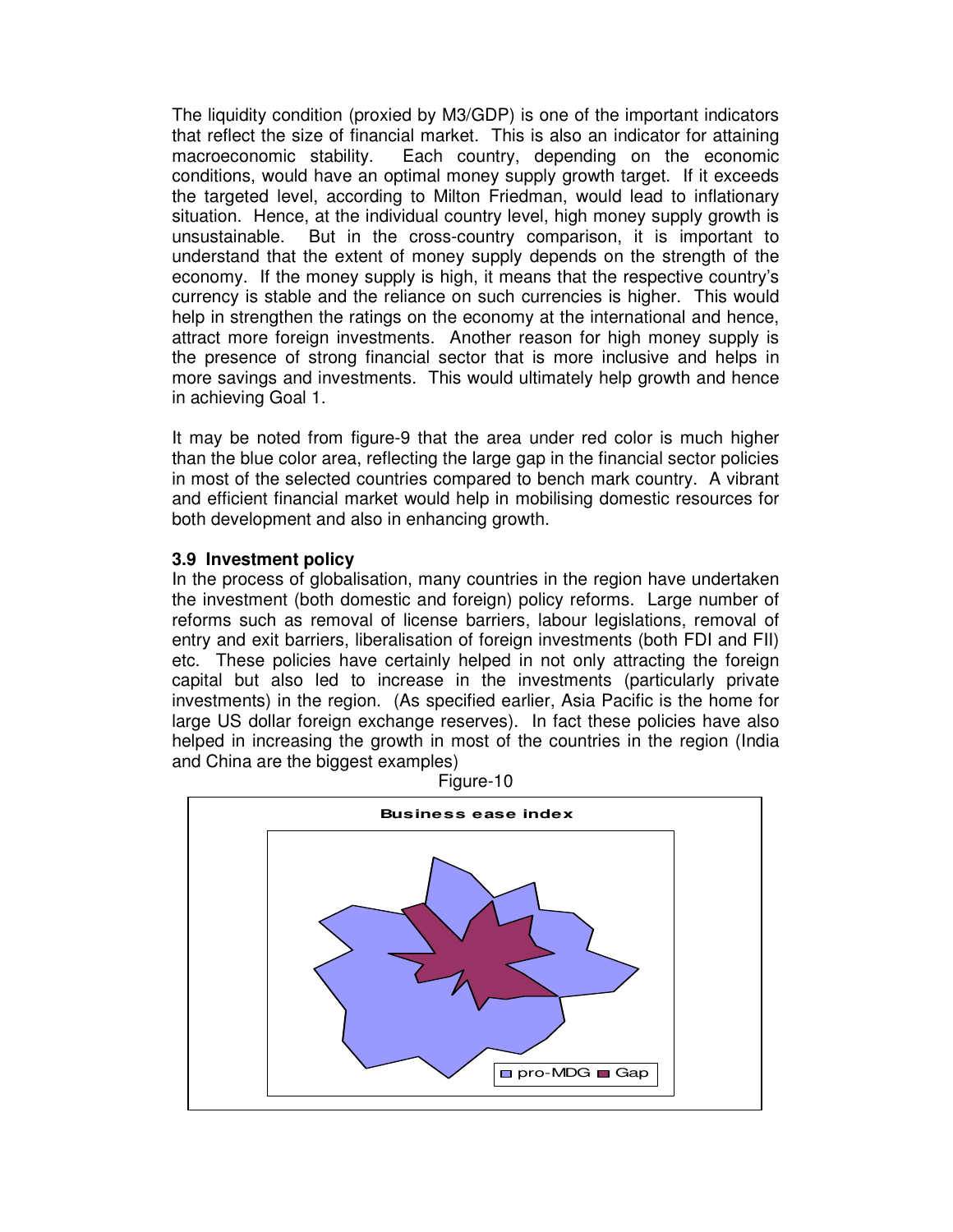This trend is clearly visible in figure-10, where the gaps in the investment policy in the region are very less. But at country level, following success stories from India and China, some of the countries are still need to adopt and undertake certain investment policies that help in enhancing growth and hence, reduce poverty and achieve other MDGs.

#### **4. Summary and Conclusion**

The fact that the achievement of MDGs in most of the countries in the region by 2015 is going to be mixed even in terms of the specific goals, there is a need for exploring possible reasons for these mixed responses. One of the reasons for this could be due to differences in the policies adopted among the countries in addressing the issue of development goals. For example, a country could be able to halve the poverty levels by 2015 through enhancing output and controlling inflation, but at the same time it may not be able to reach other development goals such as health and education. These goals may need specific policies that are different from macroeconomic stabilisation policies. Hence, to achieve all MDGs there is a need for holistic policy package that can address all the developmental concerns. This study tries to examine the economic policy differentials among the countries in the region with the help of gap analysis.

Towards this aim, an attempt has been made to analyse the role of country's economic policies. For this purpose, 28 countries and 21 policy indicators have been chosen in the region. The choice of the countries are mostly based on availability of data for the recent period and the choice of policy variables have been chosen to cover seven broad policy sub-groups namely macroeconomic (stabilisation), fiscal, trade, financial, investment, health and education policies. To estimate the gaps, the study in the first stage draws some bench mark countries for each policy indicators. In the next stage, the study estimates the gaps of each country from the bench mark country for each economic policy and construct a pro-MDG policy index and the Gap index. These indices would help the respective countries to reorient their policies towards the objective.

From the gap index it is easy to infer that the mixed response for achieving MDGs from the Asia Pacific countries is mainly due to differences in the economic policies adopted in respective countries compared to bench mark countries. (This result is similar when the region averages are used as bench marks). At the sub-group level, it is found that in the fiscal, sectoral and trade policies there is not much gap among the countries. In other words, all the fiscal indicators among the majority of countries show that they are close to the fiscal indicators of the bench mark countries. This also indicate that there is not much space left for the fiscal expansion as majority countries have realised that fiscal push is necessary for achieving the goals. Any further expansion in the fiscal space might result in fiscal shock to the economy.

In terms of trade policies, most of the countries have reduced the tariff rates and non-tariff barriers. Some of the countries have gone for FTAs with some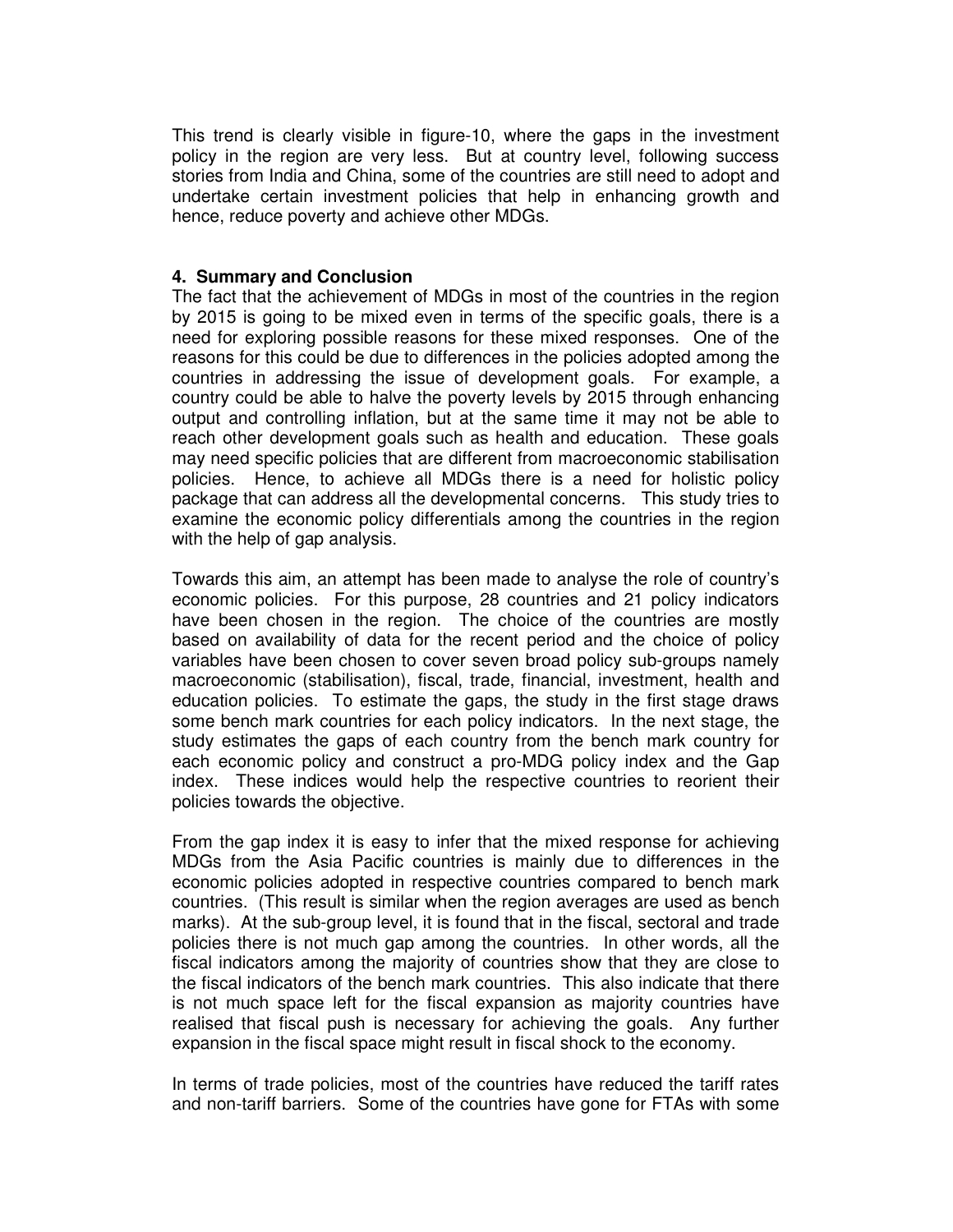neighbouring countries to expand trade opportunities. In addition to this, the regional groups such as ASEAN, BIMSTEC etc., have also led to enlargement of trade by following similar policies. This has led to expansion of trade ties among the countries. Hence, although there is still scope for synchronising the trade policies in the region, the gaps between the countries are not wide. Similar to the trade policies, there is not much gaps in the investment policies. This is evident from the extent and spread of foreign investments the region in the recent period.

In terms of macroeconomic and financial sector policies, there are many countries that are far behind (with wide gap) from the bench mark countries. It is well-known that the stable economic environment (growth with stable inflation situation) is necessary for any expansion in economic and fiscal activities. This analysis show that in the region, there are many countries that are still experiencing unstable growth and double-digit inflation rates for quite some time. Further, in the financial sector also there are large gaps that are hindering mobilisation of domestic resources for development.

To sum up, the gap analysis undertaken in this study is helpful in prioritising the countries' policies in a way that bridges the gap and reach closer to the bench mark countries in terms of pro-MDG policies. As it is evident from the analysis that Asia Pacific as a whole are close to the bench mark countries in terms of fiscal and trade policies, there is a lot that needs to be done in the financial and stabilisation policies. As said earlier, to achieve all goals, there is a need for holistic policy approach. To achieve this in the Asia Pacific region, there is a need to emphasis more on the financial and macroeconomic reforms that helps in domestic resource mobilisation and also in the growth process that are necessary for achieving development goals in time.

#### **References:**

Kee, Hiau Looi; Alessandro Nicita, and Marcelo Olarreaga (2005), "Estimating Trade Restrictiveness Indices", the World Bank.

UNESCAP-UNDP-ADB (2006): "The Millennium Development Goals: Progress in Asia and the Pacific: 2006".

Vandemoortele, Jan (2003) "The MDGs and pro-poor policies: Can external partners make difference?", UNDP, New York.

Pasha, Hafiz (2002); Pro-poor policies: http://unpan1.un.org/introdoc/groups/public/documents/un/unpan005788.pdf dated 15/01/07

HSPH Report (2006): China and India "What's Behind Asia's Gold Rush", http://www.hsph.harvard.edu/review/rvwsf06\_bloom.html

World Bank (2006): World Development Indicators-2006.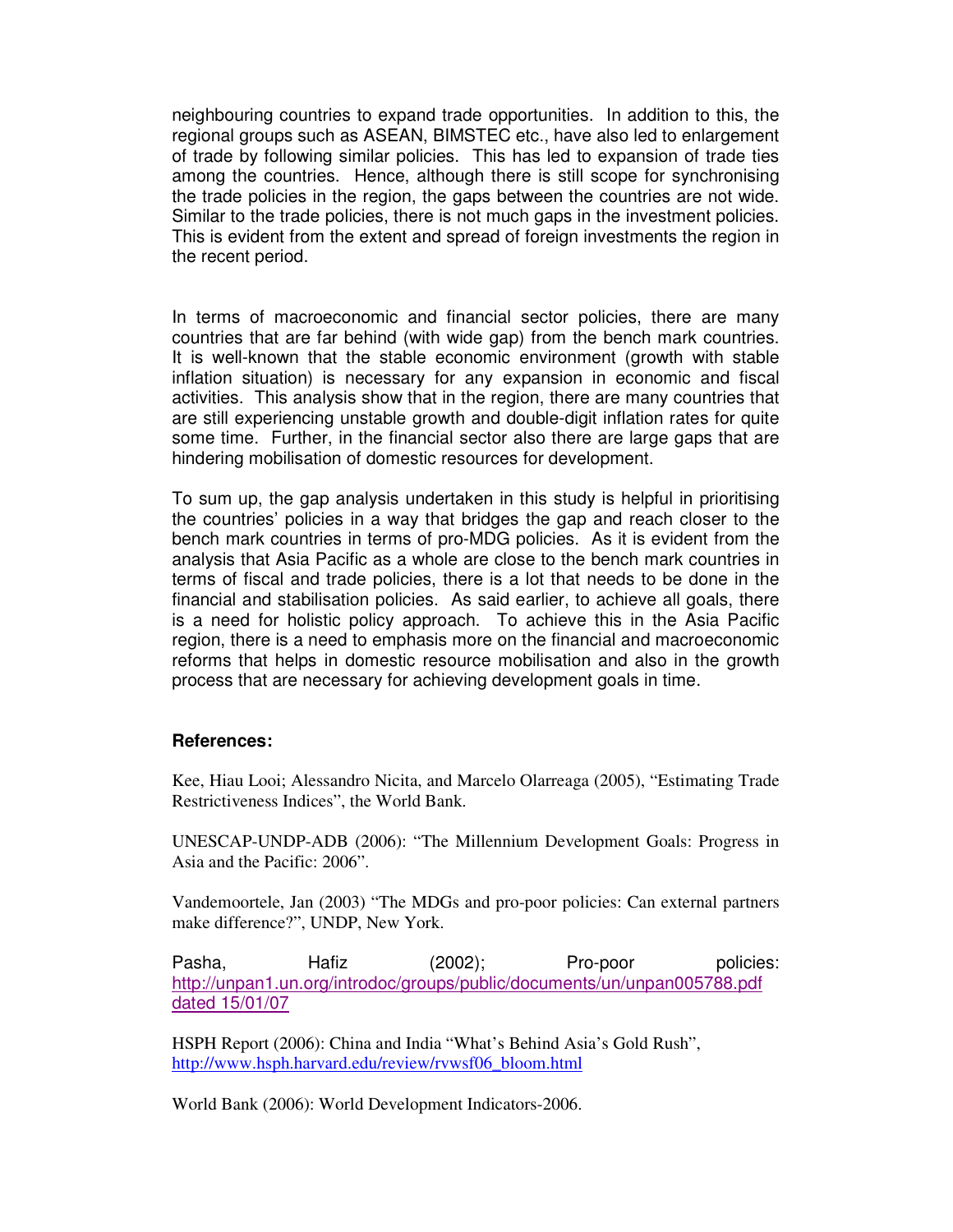### **Appendix-1**

## **List of Countries**

In this exercise, we have selected countries in the Asia Pacific region largely based on the availability of comparable data from the international sources. The countries that is covered in this report are: Bangladesh, Cambodia, People's Republic of China, Lao PDR, Mongolia, Nepal, Pakistan, Thailand, India, Bhutan, Maldives, Sri Lanka, Fiji, Indonesia, Kazakhstan, Republic of Korea, Malaysia, Myanmar, Papua New Guinea, Philippines, Russian Federation, Singapore, Samoa, Solomon Islands, Vanuatu, Togo, Viet Nam and Tonga.

## **List of variables**

To estimate the pro-MDG policy index for the selected Asia Pacific countries, we have considered the indicators broadly falling under four policy spheres namely stabilisation policy, fiscal policy, monetary policy, trade policy, financial sector policy, development policy and the investment policy. Following are variables that are considered for this exercise and the data has been collected from the World Development Indicators-2006 (CD version).

- 1. Macroeconomic policy
	- a) GDP growth (annual %)
	- b) Inflation (consumer prices, annual %)
- 2. Fiscal policy
	- a) Tax revenue (as a % of GDP
	- b) Education expenditure (% of GNI) adjusted savings
	- c) Expenditure per student, primary (as % of GDP per capita)
	- d) Health expenditure, total (% of GDP)
	- e) Taxes on goods and services (% of total revenue)
	- f) Information and communication technology expenditure (% of GDP)
- 3. Financial inclusion
	- a) Liquid liabilities (M3) as % of GDP
	- b) Domestic credit provided by the banking sector (as % of GDP)
	- c) Bank branches (per 100,000 people)
	- d) Bank deposit accounts (per 1,000)
- 4. Trade policy
	- a) Trade restrictiveness index (as collected from Kee, et.al (2005))
	- b) Exports of goods and services (as % of GDP)
- 5. Investment policy
	- a) Business disclosure index (0=less disclosure, 7=more disclosure)
	- b) Policy uncertainty (% of managers surveyed ranking this as a major business constraint)
	- c) Rigidity of employment (0=less rigid, 100=more rigid)
	- d) Start-up procedures to register a business (number)
	- e) Customs clearance (number of days)
- 6. Health policy
	- a) Health expenditure, total (% of GDP)
	- b) Immunization, DPT (% of children ages 12-23 months)
	- c) Immunization, Measles (% of children ages 12-23 months)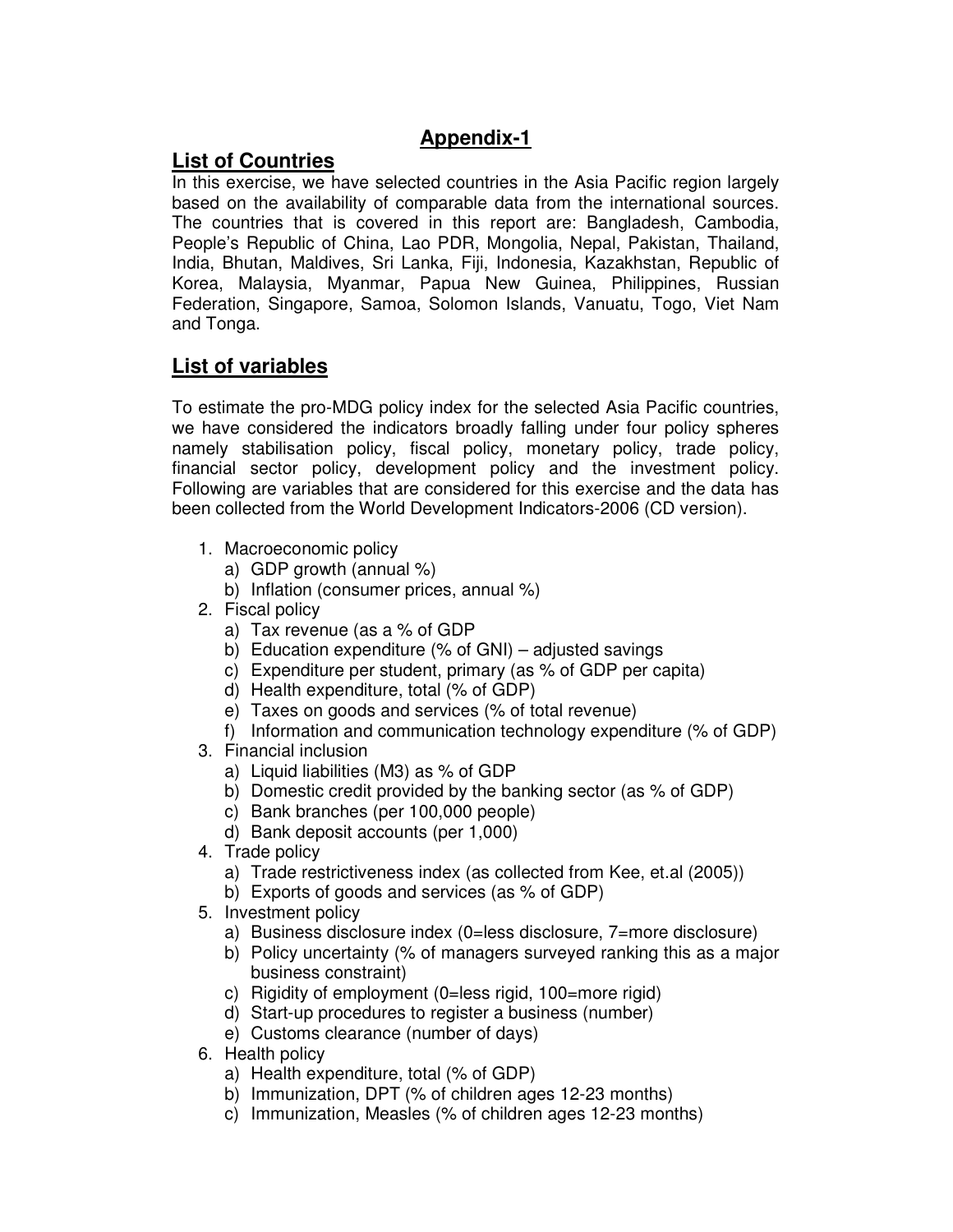- d) Hospital beds (per 1,000 people)
- 7. Education policy
	- a) Education expenditure (% of GNI) adjusted savings
	- b) Expenditure per student, primary (as % of GDP per capita)

**Appendex-2: Achievement of MDG goals in the Asia Pacific region** 

| <b>MDG-goal</b>       |                          | <b>Status</b>                                            |
|-----------------------|--------------------------|----------------------------------------------------------|
|                       | Early                    | China, Indonesia, Malaysia, Thailand, Viet Nam,          |
| 1a. \$1 Poverty       | <b>Achiever</b>          | Pakistan,<br>Turkey,<br>Armenia,<br>Azerbaijan,<br>Iran. |
|                       |                          | Kazakhstan,<br>Kyrgyzstan,<br>Russian<br>Federation,     |
|                       |                          | Tajikistan, Turkmenistan                                 |
|                       | On track                 | Philippines, India, Nepal, Sri Lanka                     |
|                       | <b>Slow</b>              |                                                          |
|                       | <b>Regressing</b>        | Mongolia                                                 |
| 1b.                   | Early                    | Republic of Korea, Malaysia, Myanmar, Viet Nam,          |
| <b>Malnourishment</b> | <b>Achiever</b>          | Iran.<br>Armenia, Azerbaijan, Georgia,<br>Turkey,        |
|                       |                          | Kyrgyzstan, Russian Federation, Fiji,<br>French          |
|                       |                          | Polynesia, Samoa                                         |
|                       | On track                 | Cambodia, Lao PDR, Philippines, Thailand, Timor-         |
|                       |                          | Leste, Maldives, Turkmenistan, Kiribati, Solomon         |
|                       |                          | Islands.                                                 |
|                       | <b>Slow</b>              | Mongolia, Bangladesh, India, Nepal, Sri Lanka,           |
|                       |                          | Papua New Guinea                                         |
|                       | <b>Regressing</b>        | China, Republic of Korea, Indonesia, Pakistan,           |
|                       |                          | Kazakhstan, Tajikistan, Uzbekistan, New Caledonia,       |
|                       |                          | Vanuatu.                                                 |
| 2. Primary            | Early                    | Republic of Korea, Cambodia, Sri Lanka, Armenia,         |
| <b>Education</b>      | <b>Achiever</b>          | Tajikistan, Fiji, Solomon Islands, Tonga.                |
|                       | On track                 | Lao PDR, Myanmar, Philippines, Bangladesh, India,        |
|                       |                          | Nepal, Pakistan, Kazakhstan, Russian<br>Iran,            |
|                       |                          | Federation, Marshall Islands, Samoa, Vanuatu.            |
|                       | <b>Slow</b>              | Indonesia, Kyrgyzstan                                    |
|                       | Regressing               | Mongolia, Malaysia, Viet Nam, Maldives, Turkey,          |
|                       |                          | Azerbaijan.                                              |
| 3. Gender             | Early<br><b>Achiever</b> | China, Mongolia, Republic of Korea, Indonesia,           |
| Primary               |                          | Myanmar, Philippines, Thailand,<br>Malaysia,             |
|                       |                          | Bangladesh, Iran, Maldives, Sri Lanka, Armenia,          |
|                       |                          | Georgia,<br>Kazakhstan,<br>Azerbaijan,<br>Kyrgyzstan,    |
|                       |                          | Russian Federation, Tajikistan, Uzbekistan, Fiji,        |
|                       |                          | Samoa, Solomon Islands, Tuvalu, Vanuatu                  |
|                       | On track                 | Cambodia, Lao PDR, India, Nepal, Turkey                  |
|                       | <b>Slow</b>              | Afghanistan, Pakistan                                    |
|                       | Regressing               | Hong Kong, China, Macau, China, Viet Nam,                |
|                       |                          | Marshall Islands, Palau, Papua New Guinea, Tonga         |
| 4. Mortality          | Early                    | Chian, Republic of Korea, Indonesia, Malaysia,           |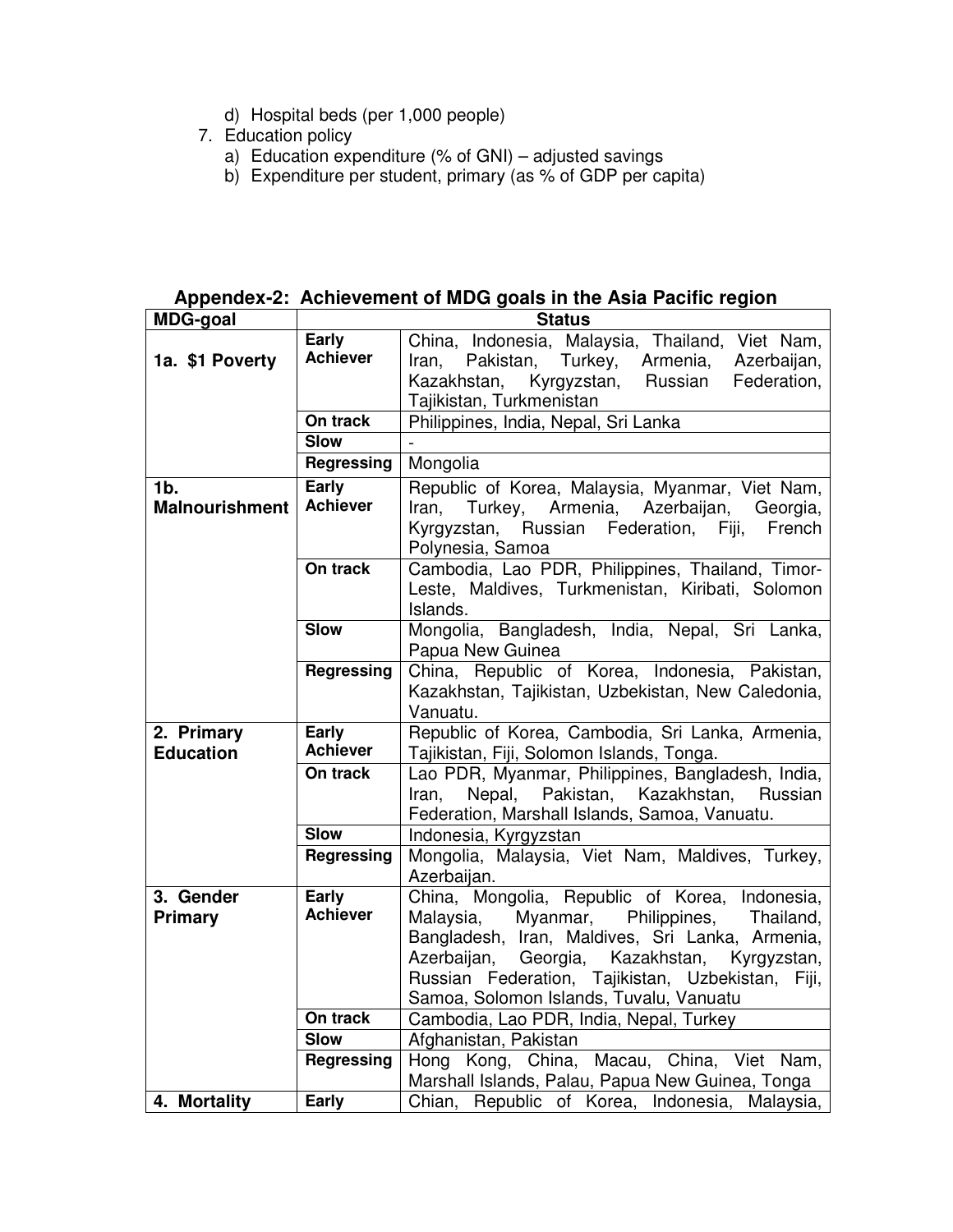| under-5           | <b>Achiever</b>          | Philippines, Singapore, Thailand, Viet Nam, Iran,        |
|-------------------|--------------------------|----------------------------------------------------------|
|                   |                          | Maldives, Sri Lanka, Turkey, Armenia, Georgia,           |
|                   |                          | Russian Federation, Fiji, Samoa, Tonga Vanuatu           |
|                   | On track                 | Mongolia, Lao PDR, Timor-Leste, Bangladesh,              |
|                   |                          | Bhutan, Nepal, Marshall Islands                          |
|                   | <b>Slow</b>              | Myanmar, Afghanistan, India, Pakistan, Azerbaijan,       |
|                   |                          | Kyrgyzstan, Tajikistan, Uzbekistan, Kiribati, Papua      |
|                   |                          | New Guinea, Solomon Islands, Tuvalu                      |
|                   | <b>Regressing</b>        | Korea DPR, Cambodia, Kazakhstan, Turkmenistan            |
| 5. Maternal       | Early                    | Republic of Korea, Thailand, Bhutan, Maldives,           |
| mortality         | <b>Achiever</b>          | Uzbekistan.                                              |
|                   | On track                 | China, Cambodia, Indonesia, Bangladesh, Nepal,           |
|                   |                          | Turkmenistan, Papua New Guinea                           |
|                   | <b>Slow</b>              | Philippines, Timor-Leste, Iran, Russian Federation,      |
|                   |                          | Tajikistan                                               |
|                   | <b>Regressing</b>        | Mongolia, Lao PDR, Malaysia,<br>Korea DPR,               |
|                   |                          | Myanmar, Singapore, Viet Nam, Afghanistan, India,        |
|                   |                          | Pakistan, Sri Lanka, Turkey, Armenia, Azerbaijan,        |
|                   |                          | Kazakhstan, Kyrgyzstan, Fiji, Samoa,<br>Georgia,         |
|                   |                          | Solomon Islands, Vanuatu                                 |
| 6. HIV            | Early<br><b>Achiever</b> | Cambodia, Myanmar                                        |
| <b>Prevalence</b> | On track                 | China, Mongolia, Indonesia, Lao PDR, Philippines,        |
|                   |                          | Singapore, Thailand, Afghanistan, Bangladesh,            |
|                   |                          | Bhutan, India, Nepal, Pakistan, Sri Lanka, Armenia,      |
|                   |                          | Azerbaijan, Kazakhstan, Kyrgyzstan, Tajikistan, Fiji     |
|                   | <b>Slow</b>              |                                                          |
|                   | <b>Regressing</b>        | Malaysia, Viet Nam, Iran, Georgia,<br>Russian            |
|                   |                          | Federation, Uzbekistan, Papua New Guinea                 |
| 7. Sanitation     | Early                    | Myanmar, Thailand, Sri Lanka, Samoa, Tonga               |
| rural             | <b>Achiever</b>          |                                                          |
|                   | On track                 | China, Viet Nam, Afghanistan, Bangladesh, India,         |
|                   |                          | Nepal, Pakistan, Uzbekistan, Tuvalu                      |
|                   | <b>Slow</b>              | Indonesia, Philippines, Turkey, Kiribati, Marshall       |
|                   |                          |                                                          |
|                   |                          | Islands                                                  |
|                   | Regressing               | Georgia, Kazakhstan, Kyrgyzstan, Russian                 |
|                   |                          | Federation, Fiji, Micronesia, Palau, Papua New<br>Guinea |

Source: "The Millennium Development Goals: Progress in Asia and the Pacific:2006" (Cd-Rom), UNESCAP-UNDP-ADB.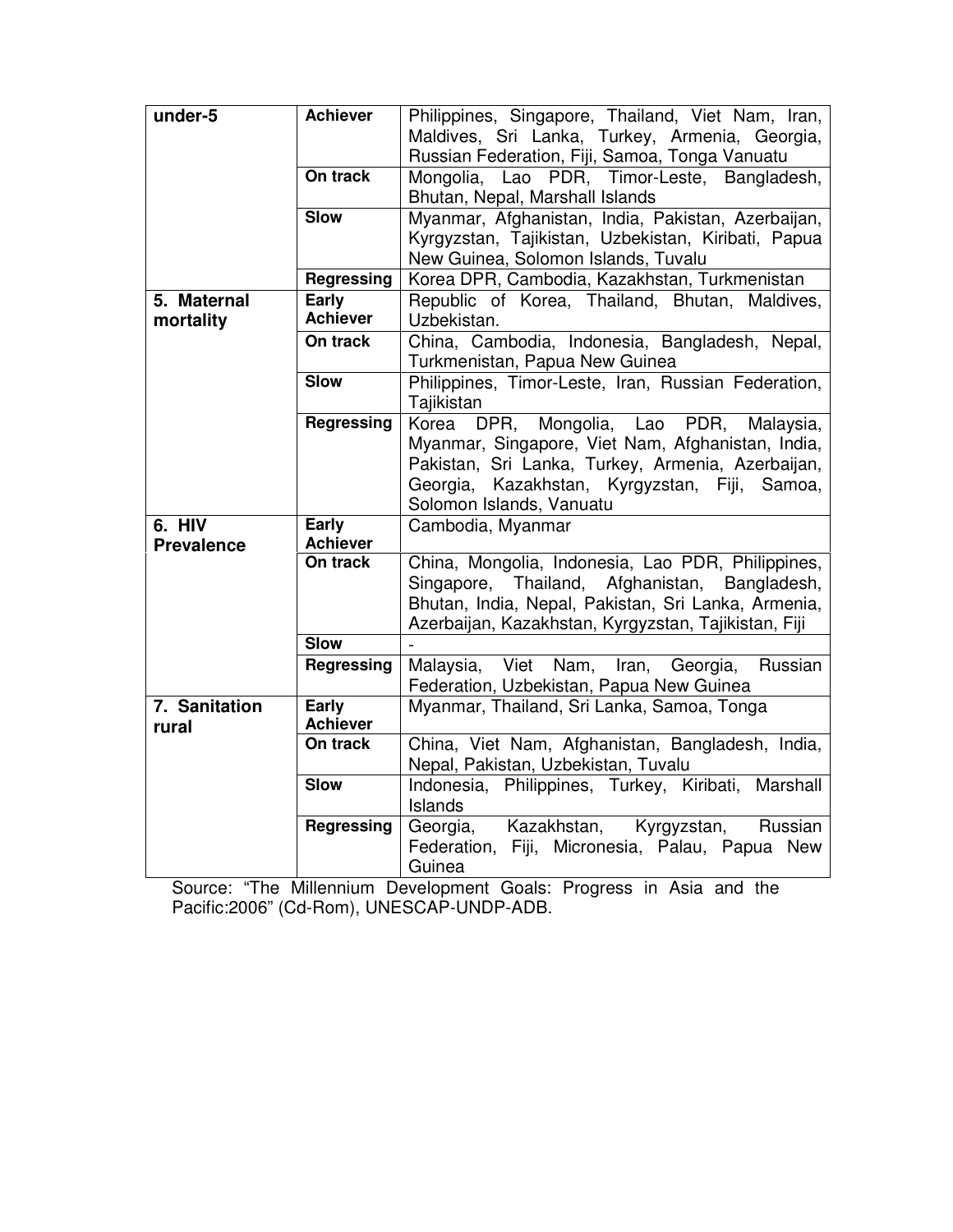|                            | <b>Macro</b>       |      | <b>Fiscal</b>      |         | <b>Financial</b>   |        |                    |         | <b>Business</b>    |        |                    |         |                    |                  |
|----------------------------|--------------------|------|--------------------|---------|--------------------|--------|--------------------|---------|--------------------|--------|--------------------|---------|--------------------|------------------|
|                            | policy             |      | policy             |         | inclusion          |        | <b>Trade</b>       |         | ease               |        | <b>Health</b>      |         |                    | <b>Education</b> |
| <b>Countries</b>           | pro-<br><b>MDG</b> | Gap  | pro-<br><b>MDG</b> | Gap     | pro-<br><b>MDG</b> | Gap    | pro-<br><b>MDG</b> | Gap     | pro-<br><b>MDG</b> | Gap    | pro-<br><b>MDG</b> | Gap     | pro-<br><b>MDG</b> | Gap              |
| <b>Bangladesh</b>          | 77.7               | 22.3 | 47.8               | 52.2    | 33.7               | 66.3   | 72                 | 28      | 81.6               | 18.4   | 74.7               | 25.3    | 42.7               | 57.3             |
| Cambodia                   | 58.5               | 41.5 | 74.3               | 25.7    | 8.9                | 91.1   | 106.9              | -6.9    | 51.9               | 48.1   | 79.4               | 20.6    | 42.3               | 57.7             |
| China                      | 75                 | 25   | 66.1               | 33.9    | 87.5               | 12.5   | 98.8               | 1.2     | 83.3               | 16.7   | 95.1               | 4.9     | 56.4               | 43.6             |
| Lao PDR                    | 44.4               | 55.6 | 50.9               | 49.1    | 11.4               | 88.6   | 104.1              | $-4.1$  | 55.2               | 44.8   | 50.3               | 49.7    | 49.7               | 50.3             |
| Mongolia                   | 52.7               | 47.3 | 117.1              | $-17.1$ | 20.5               | 79.5   | 98.9               | 1.1     | 75.1               | 24.9   | 104.4              | $-4.4$  | 127.4              | $-27.4$          |
| <b>Nepal</b>               | 63.3               | 36.7 | 71.7               | 28.3    | 29.5               | 70.5   | 85.5               | 14.5    | 77.5               | 22.5   | 79.9               | 20.1    | 78.8               | 21.2             |
| <b>Pakistan</b>            | 71.8               | 28.2 | 83.5               | 16.5    | 36                 | 64     | 79.6               | 20.4    | 63.9               | 36.1   | 54.4               | 45.6    | 63.8               | 36.2             |
| <b>Thailand</b>            | 53.7               | 46.3 | 90.6               | 9.4     | 95.2               | 4.8    | 166.7              | $-66.7$ | 108.6              | $-8.6$ | 89.3               | 10.7    | 100.1              | $-0.1$           |
| India                      | 81.8               | 18.2 | 81.3               | 18.7    | 59.1               | 40.9   | 72.4               | 27.6    | 92.5               | 7.5    | 62.1               | 37.9    | 90.6               | 9.4              |
| <b>Bhutan</b>              | 84.8               | 15.2 | 97.1               | 2.9     | 23.2               | 76.8   | 94.2               | 5.8     | 50.2               | 49.8   | 84.2               | 15.8    | 95                 | $\sqrt{5}$       |
| <b>Maldives</b>            | 61.7               | 38.3 | 73.3               | 26.7    | 33.6               | 66.4   | 127.9              | $-27.9$ | 75                 | 25     | 94.4               | 5.6     | 83.1               | 16.9             |
| Sri Lanka                  | 33.8               | 66.2 | 77.7               | 22.3    | 55.4               | 44.6   | 119.1              | $-19.1$ | 81.8               | 18.2   | 89.8               | 10.2    | 70.4               | 29.6             |
| Fiji                       | 41                 | 59   | 107.6              | $-7.6$  | 42.4               | 57.6   | 132.4              | $-32.4$ | 91.3               | 8.7    | 82.3               | 17.7    | 116.1              | $-16.1$          |
| <b>Indonesia</b>           | 33.7               | 66.3 | 63.8               | 36.2    | 65.8               | 34.2   | 117                | $-17$   | 76.6               | 23.4   | 67.5               | 32.5    | 26.1               | 73.9             |
| Kazakhstan                 | 60.8               | 39.2 | 84.9               | 15.1    | 19.9               | 80.1   | 105.2              | $-5.2$  | 118                | $-18$  | 119                | $-19$   | 92.7               | 7.3              |
| <b>Korea Rep</b>           | 82.4               | 17.6 | 105.1              | $-5.1$  | 109.2              | $-9.2$ | 142.9              | $-42.9$ | 94.1               | 5.9    | 120.9              | $-20.9$ | 99.5               | 0.5              |
| <b>Malaysia</b>            | 53.6               | 46.4 | 119.3              | $-19.3$ | 109.9              | $-9.9$ | 259.6              | $-159$  | 129.6              | $-29$  | 83.9               | 16.1    | 115.4              | $-15.4$          |
| <b>Myanmar</b>             | 61                 | 39   | 44.9               | 55.1    | 23.6               | 76.4   | 1.5                | 98.5    |                    |        | 57.2               | 42.8    | 20.7               | 79.3             |
| <b>Papua New</b><br>Guinea | 7.4                | 92.6 | 119.3              | $-19.3$ | 18.8               | 81.2   | 170.1              | $-70.1$ | 114.4              | $-14$  | 57.5               | 42.5    |                    |                  |
| <b>Philippines</b>         | 72.2               | 27.8 | 89.1               | 10.9    | 57.1               | 42.9   | 148                | -48     | 86.3               | 13.7   | 66.4               | 33.6    | 74.8               | 25.2             |
| <b>Russian</b>             | 36.1               | 63.9 | 78.3               | 21.7    | 51.2               | 48.8   | 139.6              | $-39.6$ | 88.9               | 11.1   | 133.2              | $-33.2$ | 97.9               | 2.1              |

**Appendix-3: Policy based pro-MDG and Gap index for some selected Asia Pacific Countries**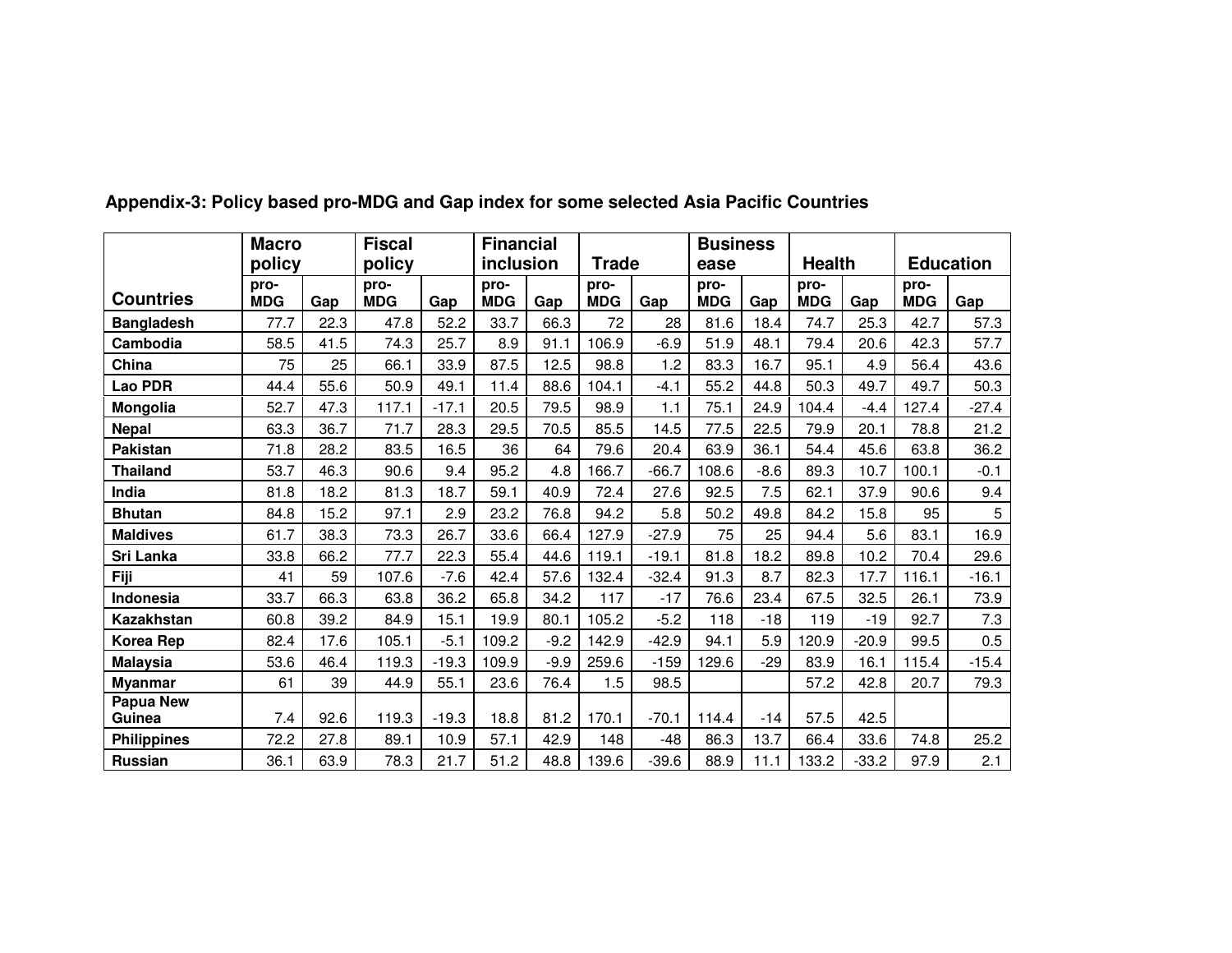| <b>Federation</b>      |        |       |       |         |       |        |       |         |       |      |       |       |       |         |
|------------------------|--------|-------|-------|---------|-------|--------|-------|---------|-------|------|-------|-------|-------|---------|
| Singapore              | 49.5   | 50.5  | 116.9 | $-16.9$ | 101.7 | $-1.7$ |       |         | 98.8  | 2. ا | 97    | 3     | 73.2  | 26.8    |
| <b>Samoa</b>           | 66.6   | 33.4  | 90.3  | 9.7     | 24.4  | 75.6   | 116.1 | $-16.1$ | 65.5  | 34.5 | 104.5 | -4.5  | 83    | 17      |
| <b>Solomon Islands</b> | $-0.9$ | 100.9 | 96.8  | 3.2     | 25.3  | 74.7   | 50.3  | $-50.3$ | 106.5 | -6.5 | 81.1  | 18.9  | 105.8 | $-5.8$  |
| <b>Vanuatu</b>         | 23.7   | 76.9  | 109.4 | $-9.4$  | 59.5  | 40.5   | 59.2  | $-59.2$ | 91.3  | 8.7  | 84.4  | 15.6  | 124.1 | $-24.1$ |
| <b>Togo</b>            | 35.7   | 64.9  | 79.1  | 20.9    | 17.1  | 82.9   | 117   | $-17$   | 44.8  | 55.2 | 73.9  | 26.1  | 72.4  | 27.6    |
| <b>Viet Nam</b>        | 61     | 39    | 57.1  | 42.9    | 37.5  | 62.5   | 207.5 | $-107$  | 48.4  | 51.6 | 96.8  | 3.2   | 38.9  | 61.1    |
| Tonga                  | 29.6   | 70.4  | 100.7 | $-0.7$  | 38.3  | 61.7   | 47    | 53      | 108.3 | -8.3 | 112   | $-12$ | 90.5  | 9.5     |

**Appedix-4: Pro-MDG policy index for both countries and indicators** 

|                        | <b>GDP</b>       |             |            |                       | Exp. On                  | Exp.<br>primary | Exp.                  | <b>Direct</b><br>tax | <b>Trade</b>         |                       | <b>Credit</b> |                                   |                      |
|------------------------|------------------|-------------|------------|-----------------------|--------------------------|-----------------|-----------------------|----------------------|----------------------|-----------------------|---------------|-----------------------------------|----------------------|
| <b>Indicators</b>      | growth<br>$(\%)$ | Tax<br>/GDP | M3<br>/GDP | Export/<br><b>GDP</b> | <b>Education</b><br>/GDP | (% of<br>GDPPC) | Health/<br><b>GDP</b> | /Total<br>tax        | restrictive<br>index | <b>IT Exp</b><br>/GDP | off-<br>take  | <b>Immunisation</b><br><b>DPT</b> | Customs<br>clearance |
| <b>Benchmark point</b> | 9.4              | 15.4        | 115        | 27.4                  | 3.6                      | 17.4            | 5.6                   | 36.4                 | 0.9                  | 4.7                   | 149.1         | 96.4                              | 7.9                  |
| <b>Bangladesh</b>      | 55.3             | 50.5        | 31.8       | 51.9                  | 36.2                     | 49.2            | 56.8                  | 44.3                 | 92                   | 49.7                  | 24.9          | 86.5                              | 68.8                 |
| Cambodia               | 67               | 41.3        | 13.5       | 153.8                 | 49.2                     | 35.3            | 171.4                 |                      |                      |                       | 4.3           | 58.5                              |                      |
| China                  | 100              | 48.9        | 144.1      | 99.9                  | 56.4                     |                 | 99.1                  | 26.1                 | 97.7                 | 100                   | 100           | 92.9                              | 100.1                |
| Lao PDR                | 63.8             |             | 15         | 108.2                 | 50.6                     | 48.9            | 53.2                  |                      | 100                  |                       | 7.8           | 52.7                              |                      |
| Mongolia               | 55.3             | 140         | 28.7       | 127.7                 | 138.1                    | 116.7           | 113.4                 | 77.5                 |                      |                       | 12.3          | 99.6                              |                      |
| <b>Nepal</b>           | 26.6             | 58.7        | 36.3       | 75.5                  | 87.8                     | 69.7            | 87.5                  | 54.5                 | 95.5                 |                       | 28.2          | 76.1                              |                      |
| <b>Pakistan</b>        | 43.6             | 71.1        | 38.3       | 64.9                  | 63.8                     |                 | 59.5                  | 78.3                 | 94.3                 | 144.8                 | 26.6          | 66.2                              | 46.1                 |
| <b>Thailand</b>        | 57.4             | 100         | 99.9       | 234.6                 | 100                      | 100.1           | 67.9                  | 99.9                 | 98.9                 | 76                    | 81.2          | 100                               | 171.7                |
| India                  | 63.5             | 58.7        | 52.3       | 53.8                  | 110.2                    | 71              | 88.6                  | 79.3                 | 90.9                 | 79.9                  | 37.3          | 64.8                              | 118.1                |
| <b>Bhutan</b>          | 69.7             | 53.1        | 41         | 92.7                  | 109.9                    |                 | 73.6                  | 151.9                | 95.7                 |                       | 5.4           | 93                                |                      |
| <b>Maldives</b>        | 73.4             | 93.1        | 41.6       | 205.8                 | 83.1                     |                 | 105.4                 | 11.5                 |                      |                       | 25.6          | 100.9                             |                      |
| Sri Lanka              | 42.7             | 94.2        | 42.1       | 133.9                 | 70.4                     |                 | 63.6                  | 45.2                 | 104.2                | 115                   | 28.7          | 102.2                             |                      |
| Fiji                   | 31.9             | 149.3       | 37.1       | 234.8                 | 126                      | 106.3           | 68.6                  | 87.6                 |                      |                       | 24.6          | 90.5                              |                      |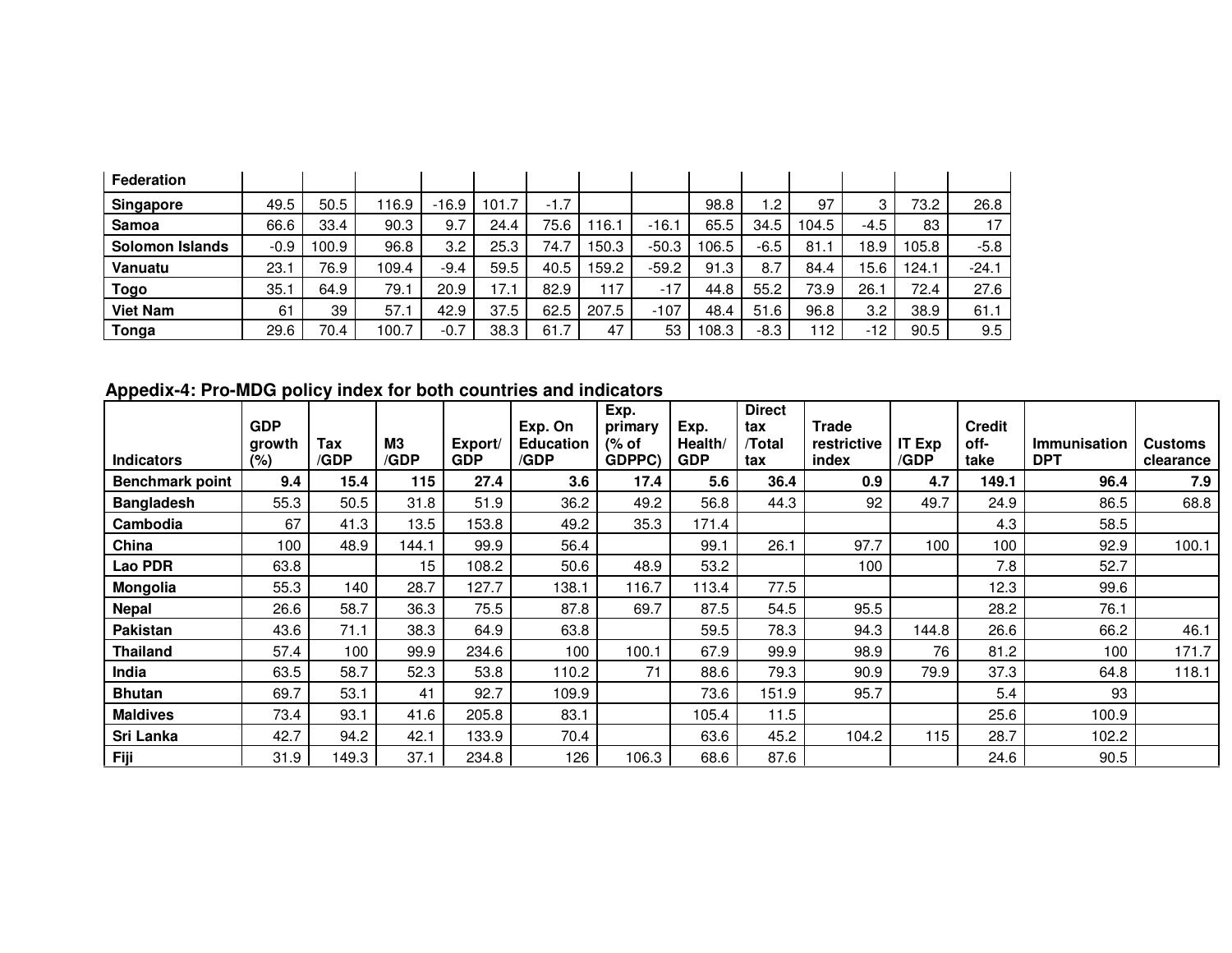| <b>Indonesia</b>       | 42.3    | 82.5  | 43.7  | 126.6 | 33.1  | 19   | 51.8  | 137.8 | 107.3 | 58.9  | 36.5  | 75.2 | 136.7 |
|------------------------|---------|-------|-------|-------|-------|------|-------|-------|-------|-------|-------|------|-------|
| Kazakhstan             | 96.6    | 73    | 16.5  | 180.5 | 121.9 | 63.5 | 67.1  | 98.8  |       |       | 8.8   | 98   | 149.3 |
| Korea Rep              | 64.8    | 98.8  | 76    | 142.9 | 100.8 | 98.2 | 92.1  | 99.5  |       | 141.3 | 65.5  | 97.5 |       |
| <b>Malaysia</b>        | 57.1    | 108.2 | 111.1 | 412.4 | 135.1 | 95.7 | 63.2  | 167   | 106.7 | 146.7 | 104.5 | 99.6 | 216.4 |
| <b>Myanmar</b>         | 121.9   | 17.4  | 26.3  | 1.5   | 20.7  |      | 41.8  | 99.9  |       |       | 21    | 81.1 |       |
| Papua New<br>Guinea    | 14.9    | 144.8 | 26.9  | 233.6 |       |      | 63.2  | 149.7 | 106.6 |       | 17.4  | 53.1 |       |
| <b>Philippines</b>     | 44.5    | 85.8  | 55.6  | 186.9 | 82    | 67.5 | 58.2  | 123.7 | 109.1 | 117.3 | 42.7  | 82.7 | 86.8  |
| Russian<br>Federation  | 72.2    | 87.2  | 22.3  | 139.6 | 97.9  |      | 102.1 | 27.8  |       | 76.6  | 18.3  | 99.8 | 115   |
| <b>Singapore</b>       | 48.9    | 92.2  | 102   |       | 73.2  |      | 74.3  | 134   |       | 210.7 | 60.7  | 98.9 |       |
| Samoa                  | 33.3    |       | 33.4  | 116.1 | 109.1 | 56.9 | 105   |       |       |       | 15.5  | 94.7 |       |
| <b>Solomon Islands</b> | $-26.7$ |       | 26.2  | 150.3 | 105.8 |      | 87.9  |       |       |       | 24.3  | 81.7 |       |
| Vanuatu                | $-3.8$  | 118.5 | 90.2  | 159.2 | 178.5 | 69.7 | 71.1  |       |       |       | 28.7  | 73.4 |       |
| <b>Togo</b>            | 20.1    |       | 21.6  | 117   | 89.4  | 55.4 | 92.5  |       |       |       | 12.6  | 66.6 |       |
| <b>Viet Nam</b>        | 71.9    |       | 46    | 207.5 | 77.7  | 0    | 93.6  |       |       |       | 28.9  | 96   |       |
| Tonga                  | 34.1    |       | 39.8  | 47    | 108   | 73   | 121.1 |       |       |       | 36.8  | 98.5 |       |

## Table contd

| <b>Indicators</b>         | <b>Bank</b><br><b>branches</b> | <b>Bank</b><br>deposit | <b>Business</b><br>disclosure | beds | measles | <b>Policy</b><br>uncertainty | <b>Employment</b><br>rigidity | <b>Business</b><br>start-up | Pro-<br><b>MDG</b><br>Index | Gap-<br>index |
|---------------------------|--------------------------------|------------------------|-------------------------------|------|---------|------------------------------|-------------------------------|-----------------------------|-----------------------------|---------------|
| <b>Benchmark</b><br>point | 7.2                            | 1423                   | 6                             | 2.5  | 94.8    | 29.1                         | 30                            | 8                           | 100                         |               |
| <b>Bangladesh</b>         | 62.1                           | 16.1                   | 50                            |      | 80.8    | 64.1                         | 125                           | 100                         | 59.8                        | 40.2          |
| Cambodia                  |                                |                        |                               | 20   | 67.7    | 72.6                         | 62.5                          | 72.7                        | 59.3                        | 40.7          |
| China                     | 18.4                           |                        | 66.7                          | 99.9 | 88.6    | 88.4                         | 100                           | 61.5                        | 83.6                        | 16.4          |
| Lao PDR                   |                                |                        | 16.7                          | 48   | 47.5    |                              | 60                            | 88.9                        | 54.4                        | 45.6          |
| Mongolia                  |                                |                        | 50                            |      | 100.2   |                              | 81.1                          | 94.1                        | 88.2                        | 11.8          |